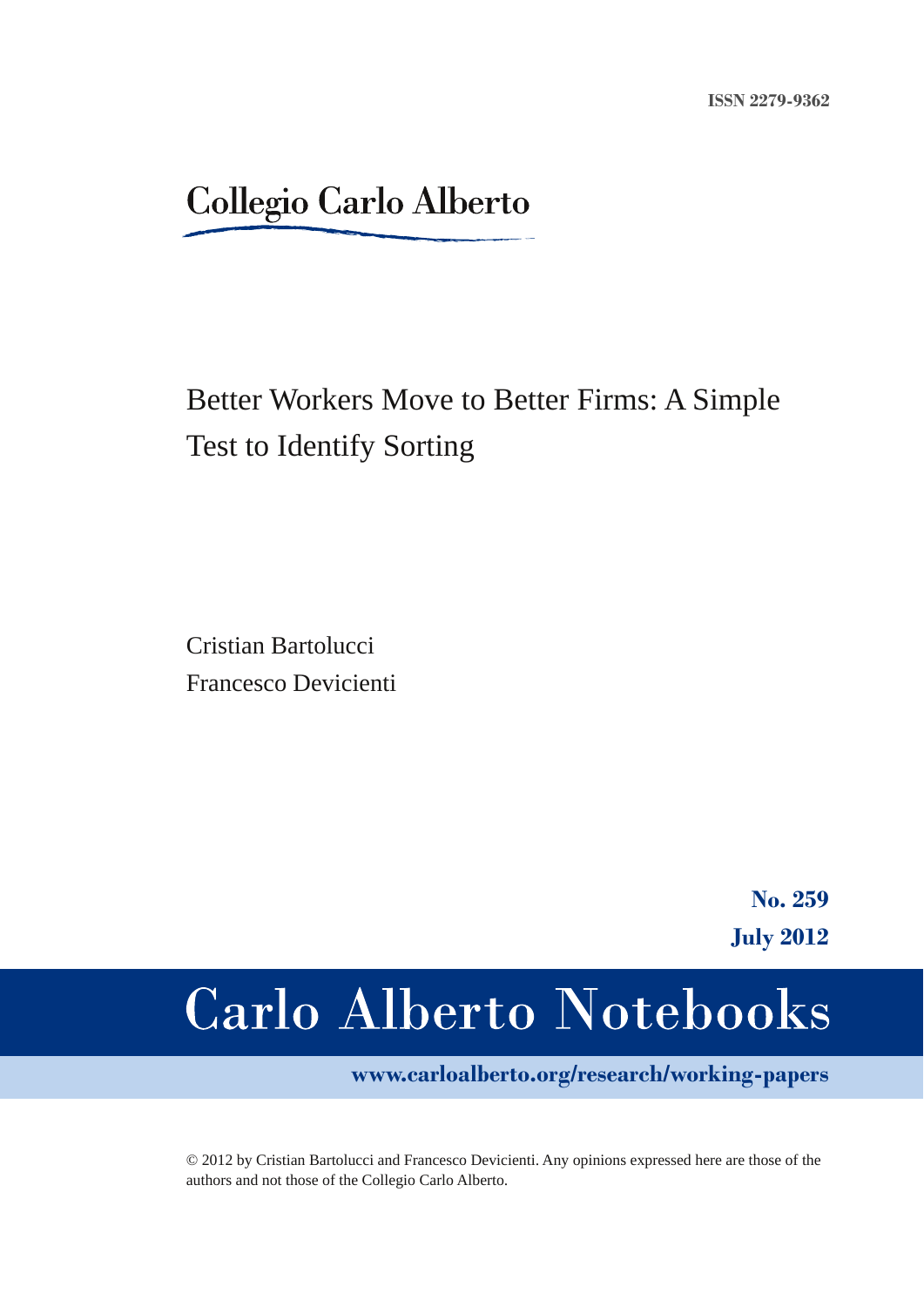# **Better Workers Move to Better Firms: A Simple Test to Identify Sorting**<sup>∗</sup>

**Cristian Bartolucci**

*Collegio Carlo Alberto*

**Francesco Devicienti** *University of Turin and Collegio Carlo Alberto*

July 2012

#### **Abstract**

We propose a test that uses information on workers' mobility, wages and firms' profits to identify the sign and strength of assortative matching. The basic intuition underlying our empirical strategy is that, in the presence of positive (negative) assortative matching, good workers are more (less) likely to move to better firms than bad workers. Assuming that agents' payoffs are increasing in their own types allows us to use within-firm variation on wages to rank workers by their types and firm profits to rank firms. We exploit a panel data set that combines Social Security earnings records for workers in the Veneto region of Italy with detailed balance-sheet information for employers. We find robust evidence that positive assortative matching is a pervasive phenomenon in the labor market. This result is in contrast with what we find from correlating the worker and firm fixed effects in standard Mincerian wage equations.

KEYWORDS: Assortative matching, workers' mobility, matched employer-employee data.

JEL CLASSIFICATION CODES: J6, J31, L2.

<sup>∗</sup>We thank Ainhoa Aparicio, Manuel Arellano, Stephane Bonhomme, Jan Eeckhout, Pieter Gautier, Francis Kramarz, Giovanni Mastrobuoni, Claudio Michelacci, Ignacio Monzón, Nicola Persico, Alfonso Rosolia, Paolo Sestito, Aico van Vuuren and members of audiences at Cemfi, Collegio Carlo Alberto, Bank of Spain, Tinbergen Institute, IZA-SOLE Transatlantic meeting (Munich, 2012), SOLE Meetings (Chicago, 2012), "X Brucchi Luchino" Workshop (Rome, 2011), "XXVI National Conference of Labour Economics" (Milan, 2011) and "Workshop on Economic analysis using linked employer and employee data: bringing together theory and empirics" (Porto, 2011) for helpful comments. We are also extremely grateful to Giuseppe Tattara for making available the dataset and to Marco Valentini and Carlo Gianelle for assistance in using it. Finally, we thank Emily Moschini for outstanding research assistance. The usual disclaimers apply. The first draft of the paper circulated in May 2011 with the title "Identifying Sorting in Practice".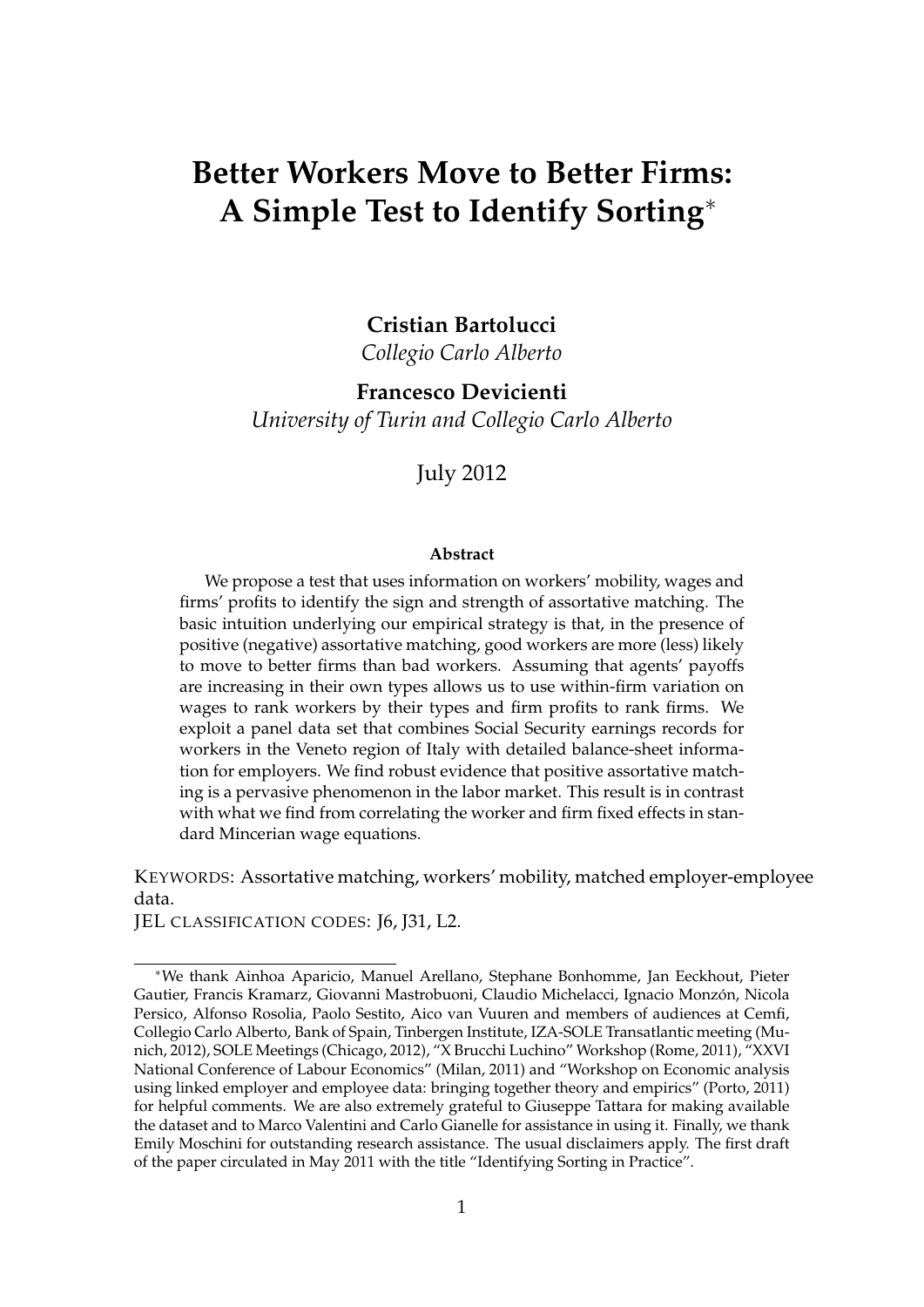# **1 Introduction**

Are better workers matched to better firms? In some job markets, like academia, there is anecdotal evidence of positive assortative matching, with better researchers being more likely to be hired by better departments. However, whether positive assortative matching is a pervasive phenomenon in the labor market is a question that remains elusive. This is because a direct test of assortative matching requires knowledge of the underlying types of the firm and the worker, and this is notoriously difficult to obtain. In this paper, we propose a novel test of the sign and strength of assortative matching that tackles this identification challenge by combining information on workers' mobility, wages and firms'profits.

Uncovering the actual patterns of assortative matching is key for a better understanding of the functioning of the labor market. In particular, the sign and strength of assortative matching contain policy-relevant information about the sign and size of complementarities in production between workers and firms. For instance, a subsidy to education would (not) be justified in case of positive (negative) complementarity in the production function. This is because an increase in the worker's productivity has a positive (negative) externality on the firm's marginal productivity. Moreover, knowing the direction of sorting is important to shed light on the transmission of shocks. For example, macro shocks such as recessions and trade liberalization push low-productivity firms out of the market (e.g. Caballero, 1994 and Melitz, 2003). Under positive assortative matching, low skill workers are disproportionately affected by these displacements and, to the extent that this group is more credit constrained (e.g. Sullivan, 2008), the welfare effect of their displacements is larger. Furthermore, whether sorting is positive or negative is helpful for testing different economic models that exhibit distinct matching patterns in equilibrium.<sup>1</sup>

Ideally, to measure assortative matching one would need to observe worker and firm types. Although the worker and firm types are straightforward to define theoretically, it is hard to agree on their empirical counterparts. Types refer to productivity, or more broadly to the value of productivity. Given the worker type, better firms should produce more; given the firm type, better workers should also produce more. Productivity is generally unobserved, and is driven by many characteristics that are also unobserved or difficult to measure. The

<sup>&</sup>lt;sup>1</sup>For example, there are models predicting positive assortative matching (PAM) as in Shimer (2005) or Lise et al. (2008), negative assortative matching (NAM) as in Woodcock (2010), or random allocation of workers to firms as in Postel-Vinay and Robin (2002).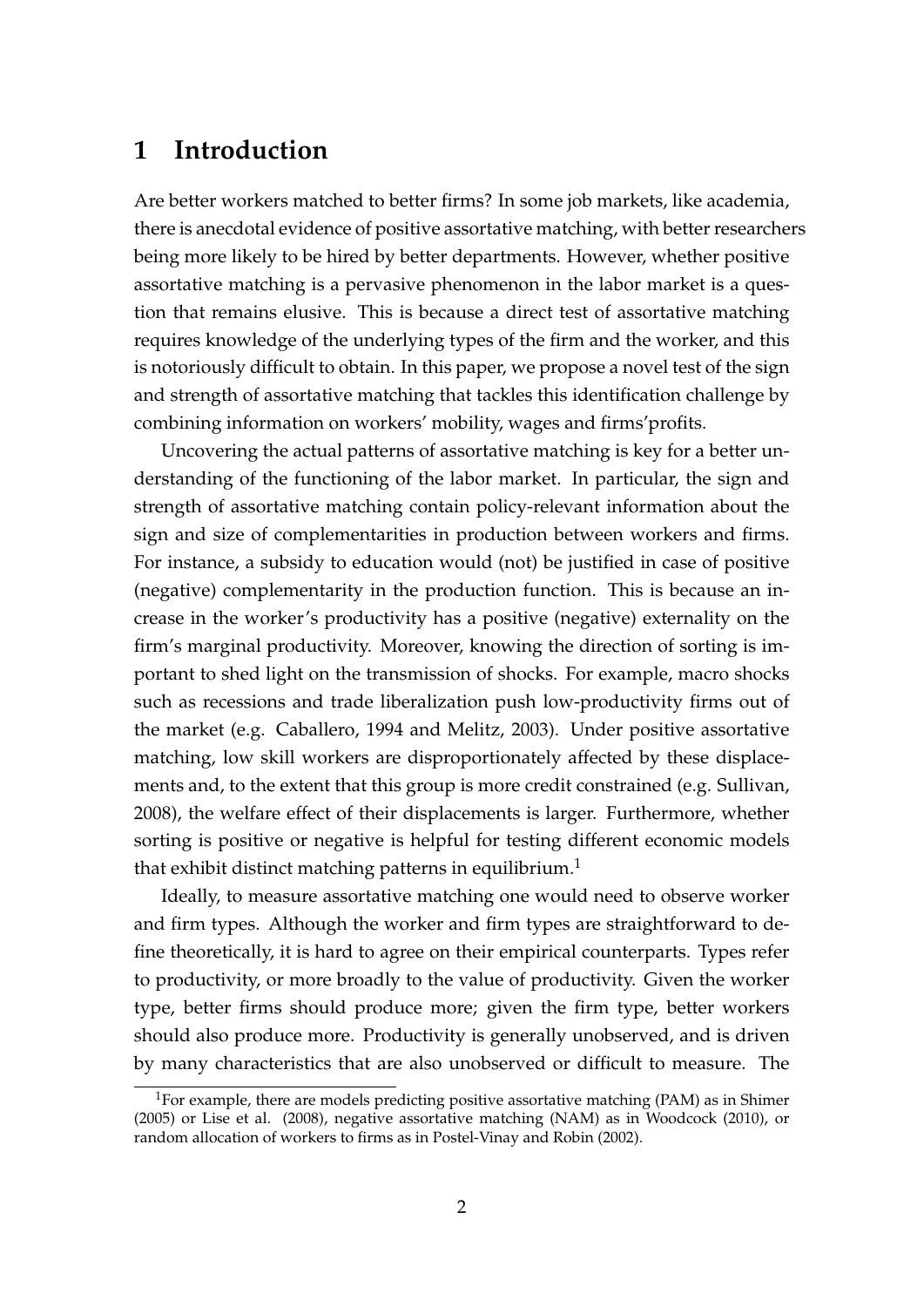worker type is as a one-dimensional index that collapses information on the worker's cognitive skills (e.g. Becker 1964) but also on non-cognitive skills, like the ability to communicate, the ability to work in teams, motivation, tenacity, and trustworthiness (e.g. Heckman and Rubinstein 2001). The firm productivity is in general an unknown function that conflates a number of features related to technology, demand and market structure (Syverson, 2011).<sup>2</sup>

Following the seminal contribution of Abowd, Kramarz and Margolis (1999) - henceforth, AKM - recent papers have presented the correlation between the worker fixed effect and the firm fixed effect estimated from wage equations as an attempt to measure the direction and strength of sorting. The common finding is that this correlation is insignificant or even negative, implying that positive assortative matching plays little role in the labor market. However, Eeckhout and Kircher (2011) and Lopes de Melo (2008) have shown that these results may be misleading, as the worker and firm fixed effects estimated from wage equations do not necessarily reflect the agents' underlying types.<sup>3</sup> Furthermore, Eeckhout and Kircher (2011) show that it is virtually impossible to identify the sign of sorting using wage data alone.

In this paper, we show how to use information on workers' mobility, wages and firms' profits to learn about the sign and strength of assortative matching. The basic intuition underlying our empirical strategy is that, in the absence of assortative matching, the probability that a worker leaves a firm to go to another one of different quality is independent of the quality of the worker. In the presence of positive (negative) assortative matching, we should observe that good workers are more (less) likely to move to better firms than bad workers. Our test does not require cardinal measures of the agent's types. In order to detect the sign and strength of sorting, this test only requires local rankings of workers and firms according to their types. If agents' payoffs are increasing in their own types, we can exploit within-firm variation in wages to order co-workers according to their types. Although there is a firm component in wages, this firm effect is held constant by exploiting variation in wages of co-workers. If match profits are increasing in the firm type, aggregated profits of multi-worker firms are also monotone in the firm type. Although there is worker component in the profit of

<sup>&</sup>lt;sup>2</sup>Examples of firms' productivity determinants include: market power and technology spillovers (e.g. Bloom, Schankerman, and Van Reenen 2007), human resources practices (e.g. Ichniowski and Shaw 2003), sunk costs (e.g. Collard-Wexler 2010), managerial talent and practices (e.g. Bloom and Van Reenen 2007) or organizational form (e.g. Garicano and Heaton 2010).

 $^3$ In models where firms are constrained in their capacity to generate new vacancies, wages are not always monotone in the firm type.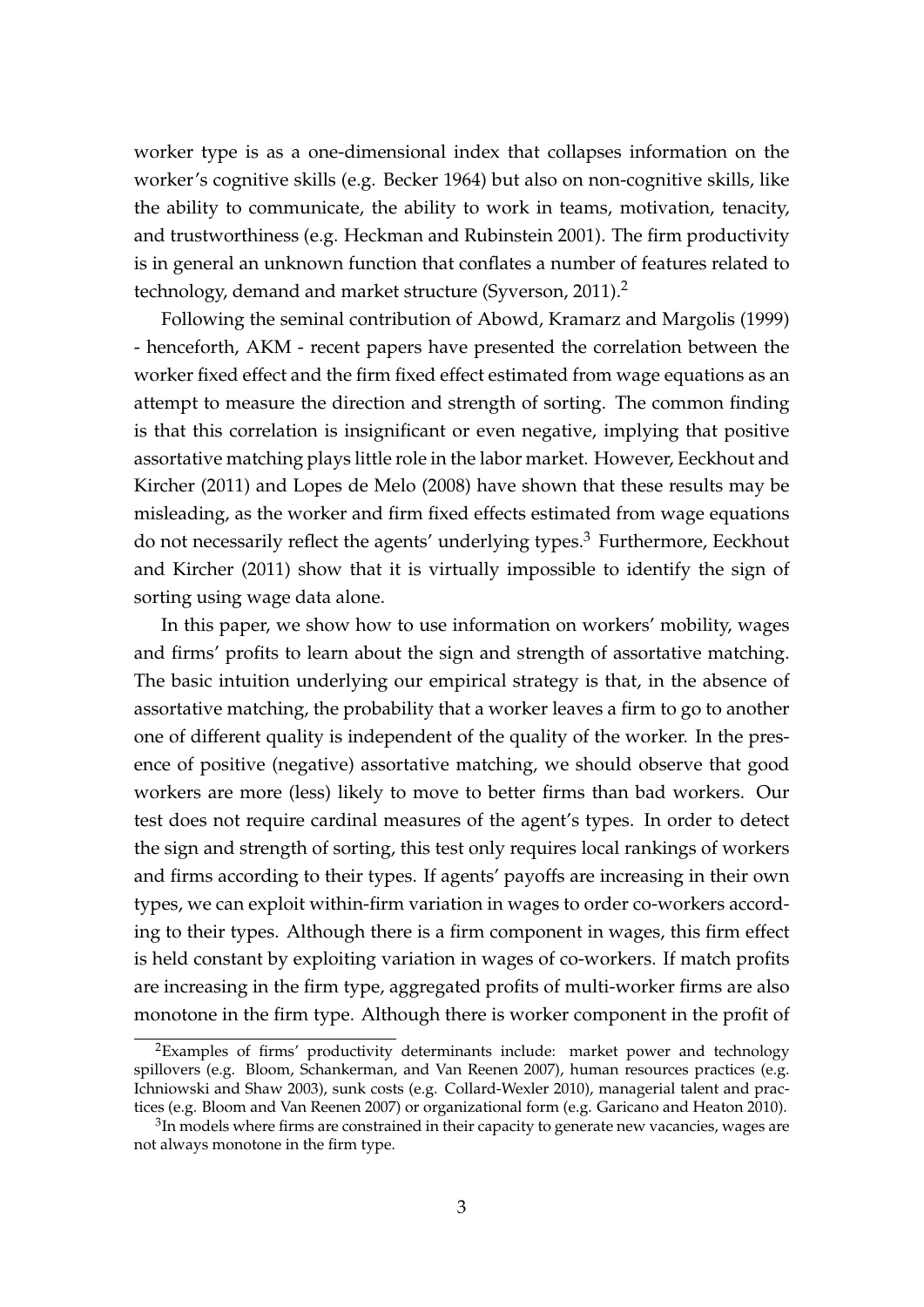each match, this effect is integrated out when we consider firm-level profits. The latter can be observed and used to rank firms according to their types.

To provide a natural starting point for thinking about sorting of worker and firms, we sketch below a simple search model with two-sided heterogeneity and job scarcity - i.e., we introduce some limitation on firms to post new vacancies. Our model is a slightly modified version of the one presented in Shimer and Smith (2000), to make it consistent with multi-worker firms. This simple model represents an appropriate laboratory to describe how our test of sorting works in practice. The model generates mismatches between workers and firms, movements of workers across firms of different types, and payoffs that are increasing in the agent's type, but not necessarily monotone in the partner type. These are the basic ingredients that our test needs for identification. Our test however is not specific to this model, but it is consistent if this model is the data generating process.

Our strategy imposes minimum conditions on the data generating process and is fully compatible with most of the popular classes of mechanisms that generate sorting. There are many modeling assumptions that shape the matching process in one direction or in the other, such as supermodular or submodular production function (Becker, 1964), type dependent or type independent value of the vacancy (Shimer and Smith, 2000), transferability of the utility function (Smith, 2006), and search effort and search cost (Lentz, 2010). The approach presented in this paper is agnostic with regards to the labor market model that generates the data. In particular, we take no stance on the possible mechanisms that drive sorting. Our test only requires that agents' payoffs are monotone in their own types, which is a condition consistent with most of the popular classes of labor market models in the literature.

To implement our test, we exploit a unique panel data set that combines Social Security earnings records and labor market histories for individual workers in the Veneto region of Italy with detailed balance sheet information for their employers. This data set is especially valuable in our application because it contains not only the universe of incorporated business in this Italian region but also information on every single employee working in these firms. Hence, it allows us to observe the within-firm wage distribution that we use to rank workers by their types. Moreover, the richness of the balance sheet data allows us to compute various proxies of a firm's profits, which we use to rank firms by their types. Finally, the dataset contains information on firm closures, which we use to control for the potential endogeneity of workers' mobility.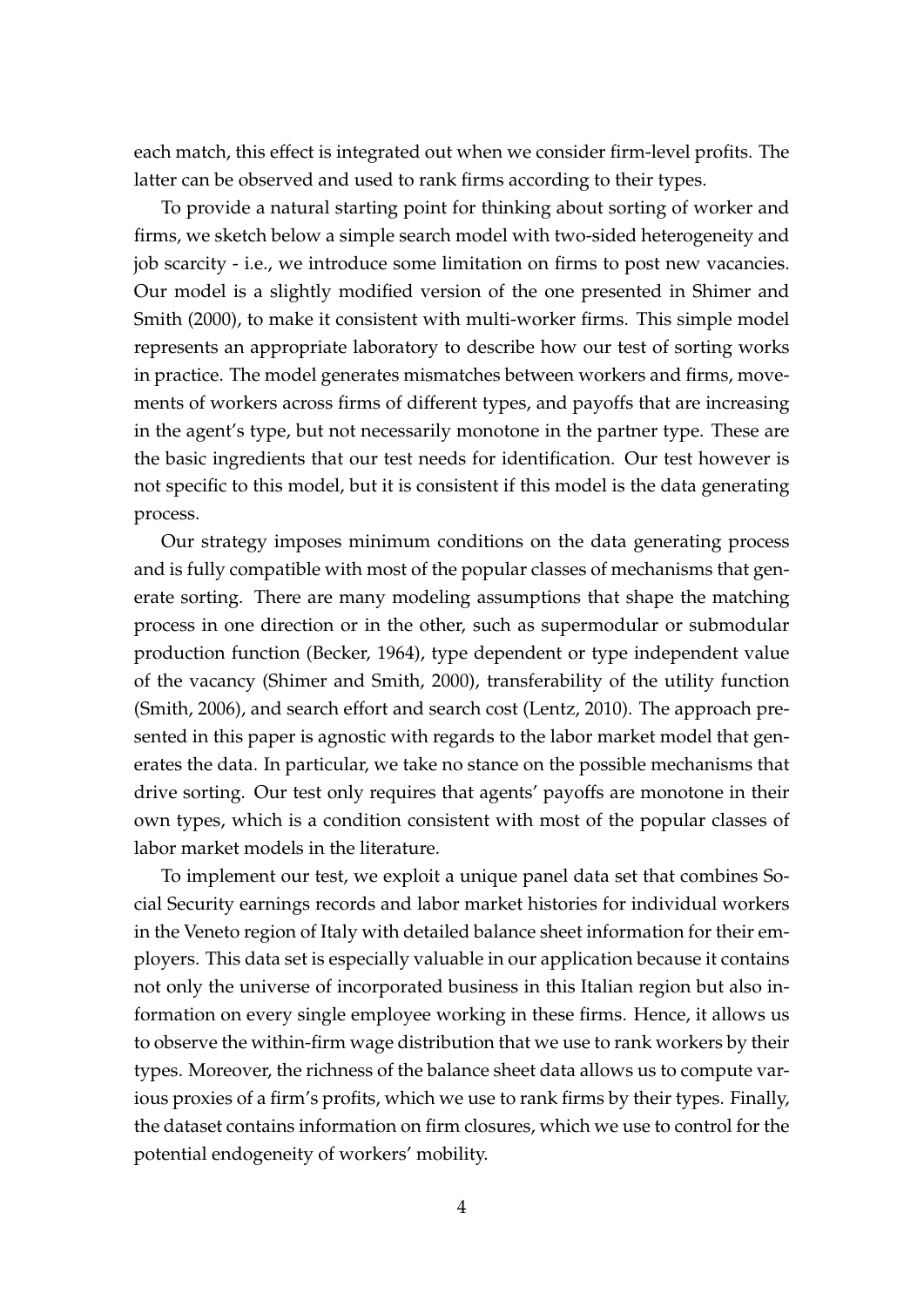Our empirical results show that positive assortative matching is a pervasive feature of the labor market: better workers are found to have higher probability to move to better firms. This result is robust to various model specifications, variable definitions and different sub-samples. In particular, we find similar results if, instead of using the within-firm variation on wages, we use log-wages or the within-firm wage quantiles. Positive assortative matching is also found if we order firms by their economic profits, accounting profits, or gross operating margin, using either profit per worker or profit per firm, and current profits or average profits across time. Our results are also robust to the definition of movers: positive assortative matching is found for movers with an interim unemployment spell but also for job-to-job movers. The results also hold when focusing on the subsample of workers who are exogenously forced to leave their firms due to a firm closure. Overall, sorting is found to be stronger for males than for females, for workers in the manufacturing sector than for the service sector, for medium-age than for younger or more mature workers, and for white-collar than blue-collar workers.

Using the same data set, we also perform the test proposed by Abowd, Kramarz and Margolis (1999). As commonly reported in this literature, we find a statistically significant negative correlation between the firm fixed effect and the worker fixed effect obtained from a standard log-wage regression. We discuss three potential mechanisms explaining the difference in conclusions that come out using the latter correlation or our measure of sorting. First, we provide evidence suggesting that wages are not always monotone in the firm type and, therefore, firm fixed effects in AKM wage regressions do not necessarily reflect a firm's underlying type. Our results are instead robust to wage non-monotonicity in the firm type, as we use firm profits - not firm average wages - to rank firms by their type. Second, we find evidence suggesting that amenities play an important role in explaining differences in the compensating packages across jobs. Whenever the level of amenities is constant within the firm, our measure of sorting is not affected by the existence of workers moving to firms that offer them lower wages but higher compensating differentials. This is because we only use wages to order workers within the firm. However, between-firm differences in amenities may bias the AKM test of sorting. Third, as argued by Bagger and Lentz (2011), the AKM test may also be biased when sorting is generated by models with endogenous search effort. We then present results using slightly modified versions of our basic test, which are consistent with models with heterogeneous search intensity. These additional results also suggest the existence of positive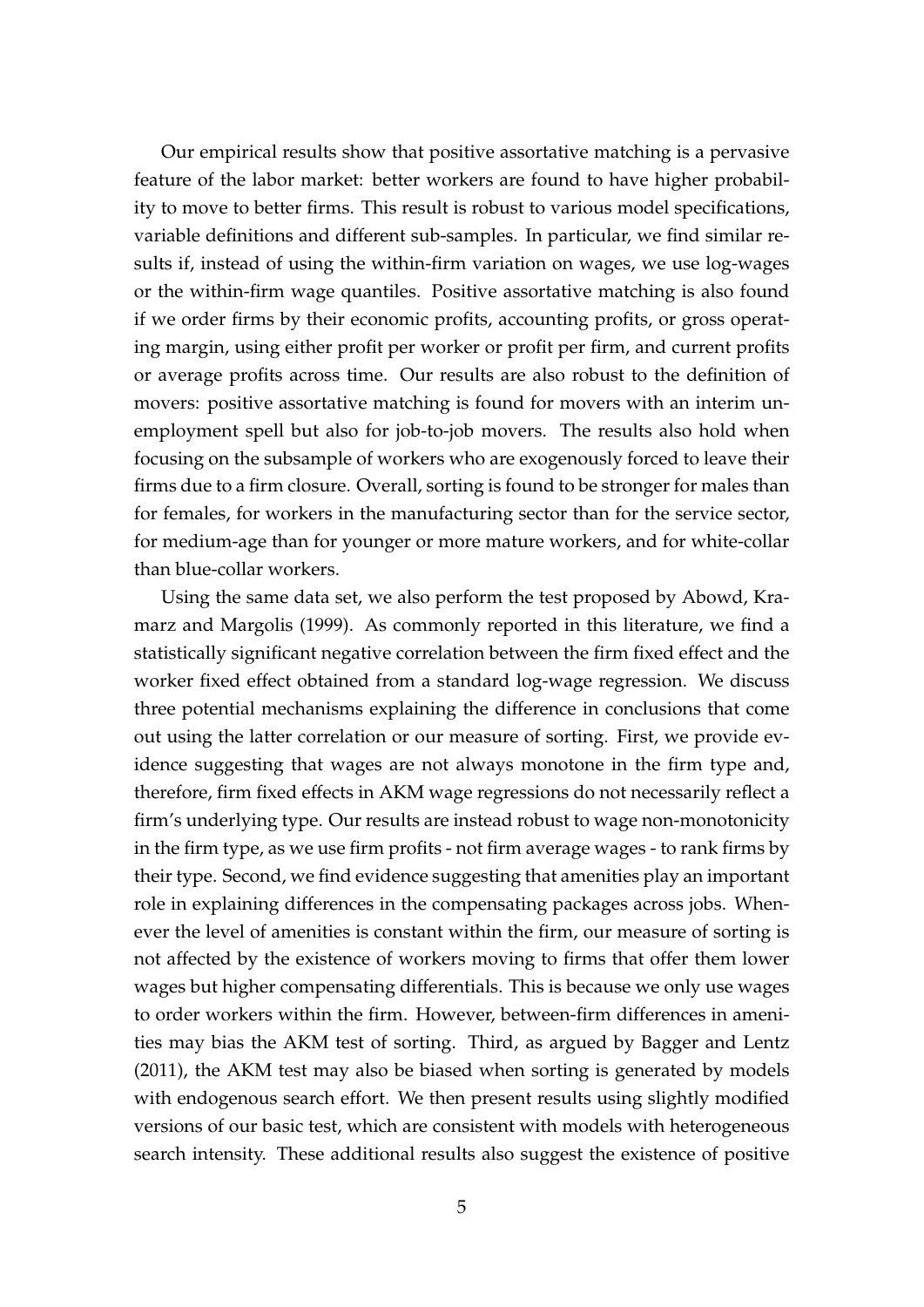assortative matching.

The rest of the paper is organized as follows. Section 2 presents the related literature. The model and the empirical strategy are described in Section 3. Section 4 presents some relevant features of the institutional background and the data used. In Section 5, we show the results. In Section 6, we compare our results with results obtained using the AKM strategy and discuss the differences. Section 7 offers a short conclusion.

# **2 Related Literature**

A large body of literature has analyzed the conditions for the existence of assortative matching between heterogeneous agents, and whether this is positive or negative. The seminal paper of Becker (1973) studies a frictionless economy and establishes that positive assortative matching (PAM) arises if the production function is supermodular.<sup>4</sup> Shimer and Smith (2000) extend Becker's model to account for frictions, and prove the existence of an equilibrium steady-state in such a model. As frictions add noise to the matching process, stronger complementarities than those incorporated in a supermodular production are now required to guarantee PAM. Atakan (2006) explicitly models search costs and provides sufficient conditions that restore the classical result on PAM.

There have been many empirical attempts to obtain information on the association between worker types and firm types. The most influential one is AKM (1999), which makes inferences on the direction and strength of assortative matching through the correlation between the worker and firm fixed effects estimated from standard Mincer-type wage equations. However, this strategy has two main limitations. First, the estimated covariance is biased due to correlated small-sample estimation noise in the worker and the firm fixed effects. Andrews, Gill, Schank and Upwarde (2008) and Abowd, Kramarz, Lengermann and Perez-Duarte (2004) find that, although the bias can be considerable, it is not sufficiently large to remove the negative correlation in datasets from Germany, France and the United States. Second, as pointed out by Lopes de Melo (2011) and Eeckhout and Kircher (2011), the AKM correlation may be biased due to non-monotonicities of wages in the firm type, which in turn imply that firm average wages do not necessarily reflect the firm's underlying type. The wage could be non-monotone in the firm type for a number of reasons, such as limita-

<sup>&</sup>lt;sup>4</sup>If  $f(p, \epsilon)$  is the output of the match between worker  $\epsilon$  and firm  $p$  and  $f$  is smooth, then supermodularity is equivalent to  $f_{xy} > 0$ .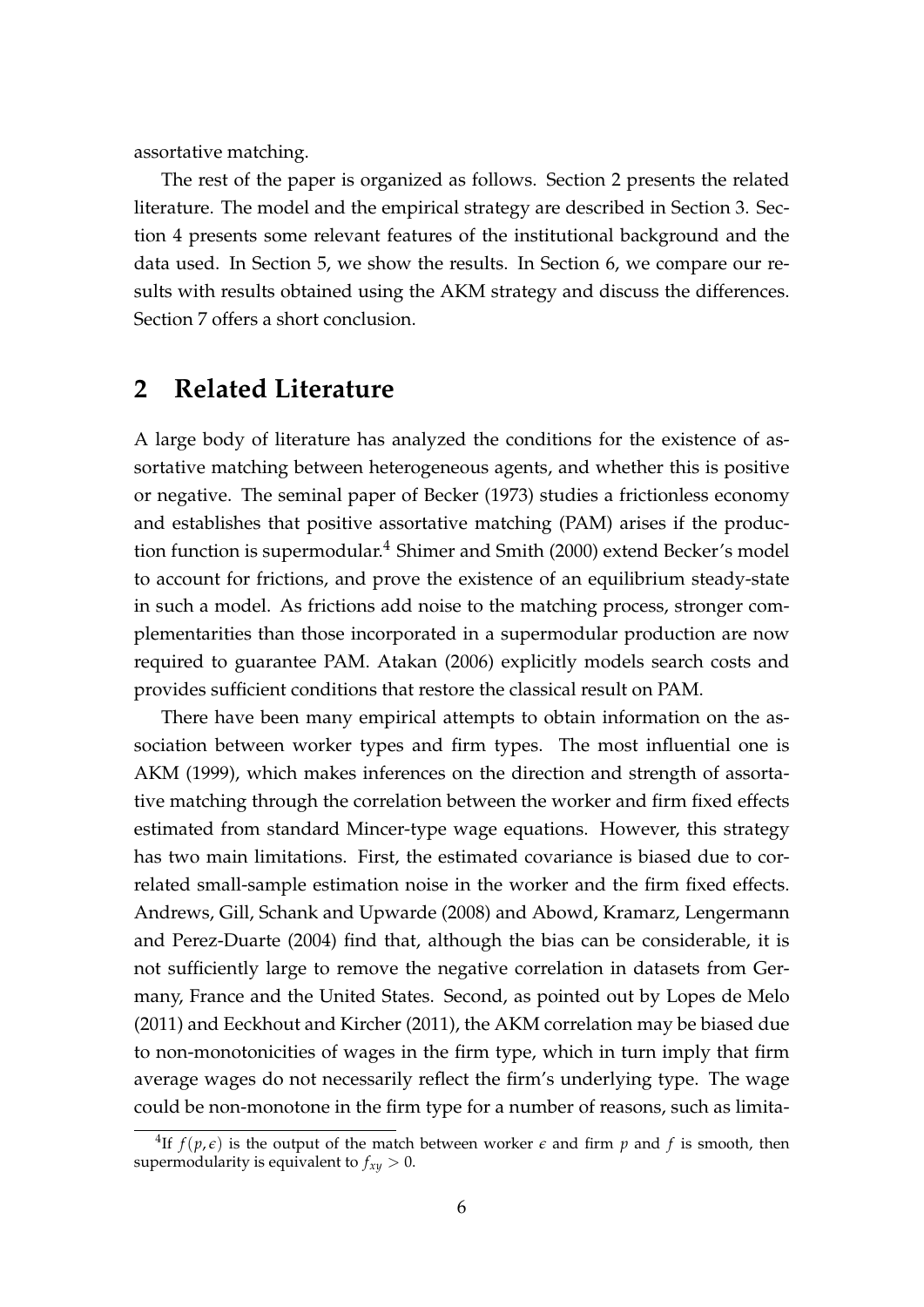tions in the capacity of the firms to post new vacancies (see Lopes de Melo (2011) or Eeckhout and Kircher (2011)) or between firm competition for workers (See Postel-Vinay and Robin (2002) or Cahuc Postel-Vinay and Robin (2006)).<sup>5</sup>

Given AKM's shortcomings, there have been a number of responses in the literature. Eeckhout and Kircher (2011) propose a method to measure the strength of sorting using information on the range of accepted wages of a given worker. The intuition behind this method is that if a worker is only willing to match with a small fraction of firms for a given level of frictions (which can also be identified from the data), the complementarities must be large. Their strategy is elegant but its empirical feasibility is questionable. To begin with, panel data with a long longitudinal dimension are needed in order to capture precisely an individual's range of wages. Moreover, the within-worker variation of wages depends not just on complementarities in the production function, but also on the primitive distribution of firm's types, productivity shocks, and friction patterns. Therefore, to derive the strength of sorting from information on individual wage-gaps, one needs to also make assumptions about these features of the model. On top of these difficulties, one should note that the measure proposed by Eeckhout and Kircher (2011) is an indicator of the strength of sorting but not of its direction. In fact, they argue that, using wage data alone, it is virtually impossible to identify whether assortative matching between worker and firm types is positive or negative.

In a recent paper, Lopes de Melo (2011) proposes a different strategy to measure the degree of sorting, based on the correlation between a worker fixed effect and the average fixed effects of his/her coworkers. The estimates of both sets of fixed effects come from a log-wage equation in the spirit of AKM. He shows that in a simple search model with a supermodular production function and job scarcity, the proposed measure works better than the AKM correlation. Although this measure is relatively easy to obtain from the data, it shares one key limitation of Eeckhout and Kircher (2011): the worker-coworker measure of sorting cannot detect the sign of sorting. Our approach complements the strategies presented in Eeckhout and Kircher (2011) and Lopes de Melo (2011): it is not only able to measure the strength of sorting but also the direction of assortative matching.

A different strategy to measure assortative matching is to assume that all the information concerning the worker type is contained in a set of observable characteristics, such as age and education. If this is true, a measure of the firm type

 $5$ In this class of models, workers can have a wage cut when moving to a better firm because they expect larger wage raises in firms with higher productivity.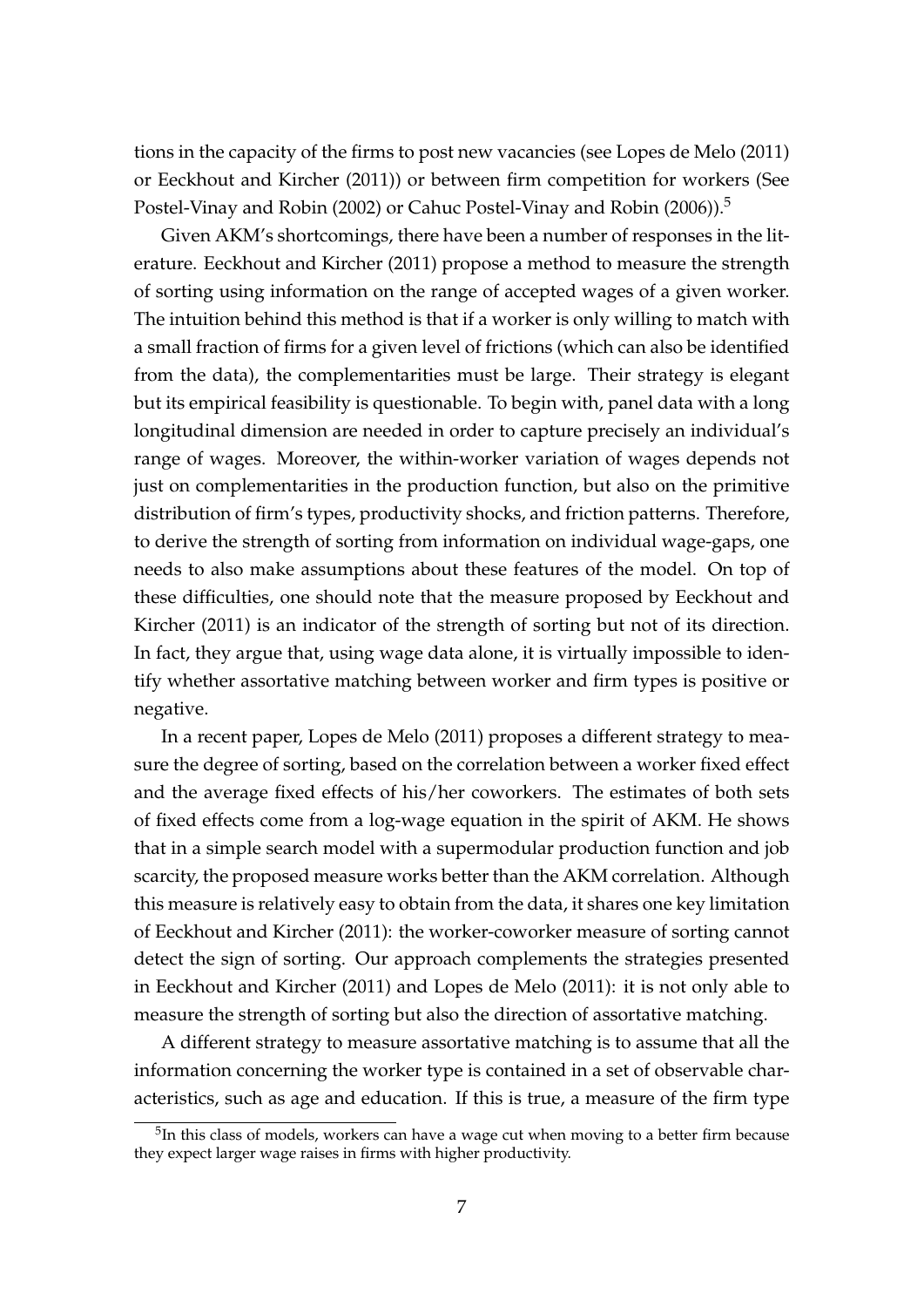can be obtained through production function panel data estimation. After conditioning on the observed characteristics of the firm's workforce, the firm-specific effect in the production function is informative about the firm type. This was proposed by Mendes, van den Berg and Lindeboom (2010), who estimate the sign and degree of sorting from the correlation between the estimated firm fixed effect and the (observed) skill level of the firm's workforce. They find evidence of positive assortative matching using Portuguese longitudinal data. Although this strategy is appealing, it has two main limitations. First, the estimation of production functions using within-firm variation to partial out the firm fixed effect is not generally trouble-free. $6$  Second, only a small fraction of the workers wage variation is explained by observable characteristics. There is strong evidence suggesting that observable characteristics are not sufficient statistics for workers' unobserved fixed heterogeneity.<sup>7</sup>

# **3 The Model**

In this section, we sketch a simple matching model with search frictions to illustrate how movements of workers between firms can be used to uncover the sign and the strength of assortative matching. The model is a slightly modified version of the matching model presented in Shimer and Smith (2000), to make it consistent with multi-worker firms. Let us consider a continuous time, infinite horizon, stationary economy, populated by infinitely lived firms and workers. Agents are risk neutral and discount future income at the rate  $\rho > 0$ . Firms are characterized by their productivity *p*, distributed according to the probability density function  $\psi(p)$ . Each firm has *N* jobs, but not every job is necessarily matched to a worker. Worker types are denoted by *e* distributed according to the probability density function  $\gamma(\epsilon)$  and support  $[\epsilon_{\min}, \epsilon_{\max}]$ .

Matches are exogenously destroyed at a constant rate  $\delta > 0$ , leaving the worker unemployed and the firm with one more vacancy. Workers and jobs meet with probability  $\lambda$ . When two unmatched agents meet, they immediately observe each other's type. They match only if they are both unmatched and they

 $6$ The estimation of the relative productivity of different worker types is generally imprecise when only using within-firm variation, see for example Cahuc, Postel-Vinay and Robin (2006) or Hellerstein and Neumark (2004). Moreover, the estimation of the production function could be more problematic if it allows enough flexibility to be consistent with any sign of the cross derivative of output with respect to the firm and worker types.

<sup>7</sup>See for example Lillard and Weiss (1979), Hause (1980) or Meghir and Pistaferri (2004).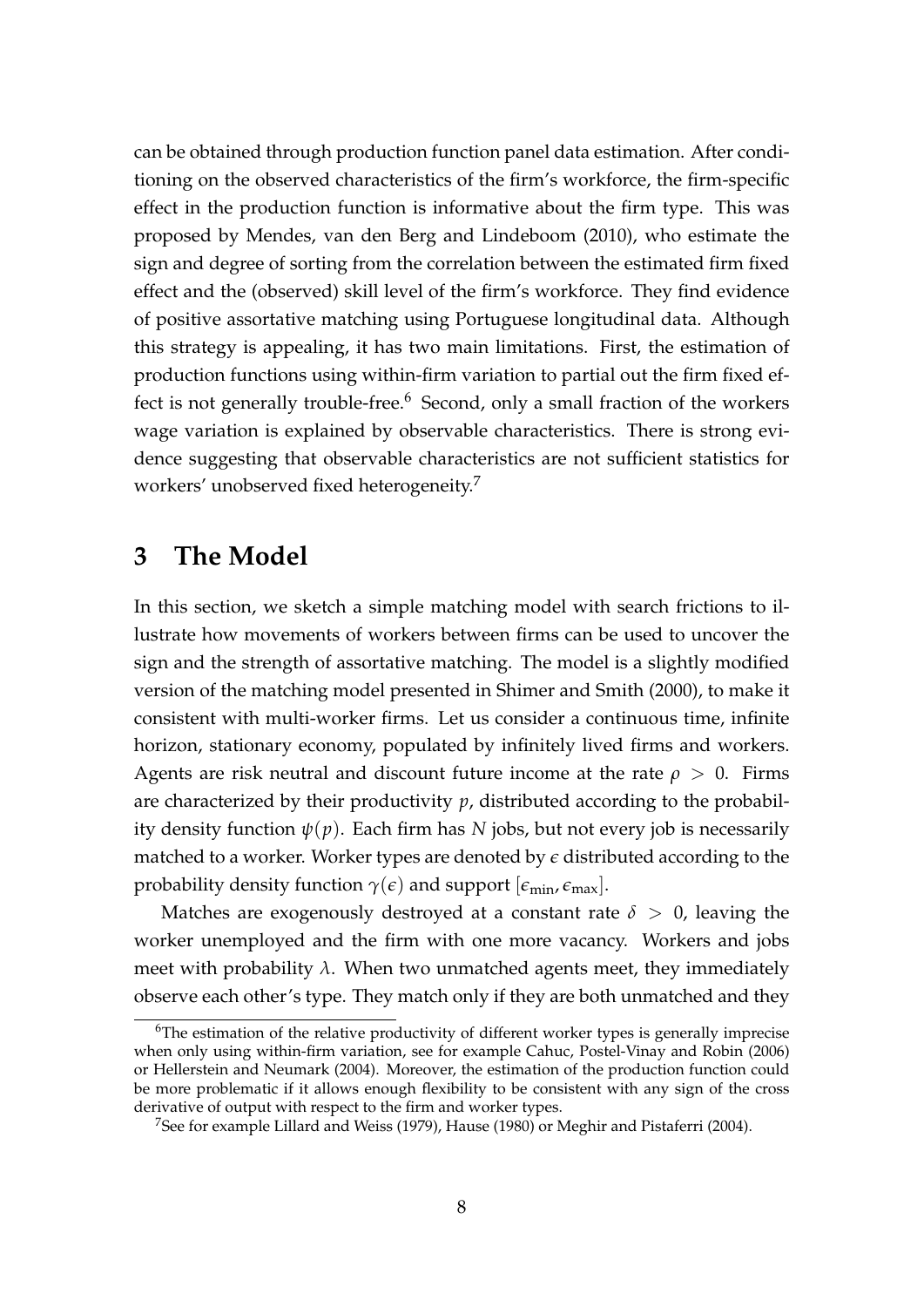both agree.<sup>8</sup>

The output of the match  $(p, \epsilon)$  is  $f(p, \epsilon)$ . We assume that the output of a firm *p* is the sum of the output of its matched jobs and that a worker contacts a job, rather than a firm. Therefore, the output of the match  $(p, \epsilon)$  and the outside options depend only on the types of the firm  $p$  and the worker  $\epsilon$ . A worker  $\epsilon$ employed by a firm *p* receives wage  $w(p, \epsilon)$  and the firm receives  $\pi(p, \epsilon)$ . Since payoffs exhaust match output,  $f(p, \epsilon) = w(p, \epsilon) + \pi(p, \epsilon)$ . Unemployed workers and vacancies produce nothing when unmatched.

The behavior of the agents is described by their acceptance sets, which specify with whom they are willing to match. Let  $M_w(\epsilon)$  be the set of firms with whom the worker  $\epsilon$  is willing to match and  $M_f(p)$  be the set of workers with whom the firm *p* is willing to match. Since we assume transferable utility, a firm *p* is in the acceptance set of worker  $\epsilon$  if and only if worker  $\epsilon$  is in the acceptance set of firm *p*.

One important difference from standard matching models is that we do not impose a free entry condition of firms. As in Shimer and Smith (2000), we assume that there are fixed stocks of heterogeneous agents in both sides of the market. When firms are scarce, the value of the vacancy depends on the type of the firm. In this case, not every firm is willing to match with the same workers and not every worker is willing to match with the same firms, which makes the model a convenient framework to analyze sorting.

The value of the unemployment for a worker of type  $\epsilon$ ,  $U(\epsilon)$ , solves the following Bellman equation:

$$
\rho U(\epsilon) = \lambda \int_{M_w(\epsilon)} \left[ W(p', \epsilon) - U(\epsilon) \right] v(p') dp', \tag{1}
$$

where  $v(p)$  is the density of vacancies, and  $W(p, \epsilon)$  is the value of a job in a firm with productivity  $p$  for a worker of ability  $\epsilon$ , defined by:

$$
\rho W(p,\epsilon) = w(p,\epsilon) - \delta [W(p,\epsilon) - U(\epsilon)]. \qquad (2)
$$

The value of a vacancy for a firm with productivity  $p$ ,  $V(p)$ , solves the following Bellman equation:

$$
\rho V(p) = \lambda \int_{M_f(p)} \left[ J(p, \epsilon') - V(p) \right] u(\epsilon') d\epsilon', \tag{3}
$$

 $8$ There is no on-the-job searching; hence the model features movements of workers between firms with an interim unemployment spell.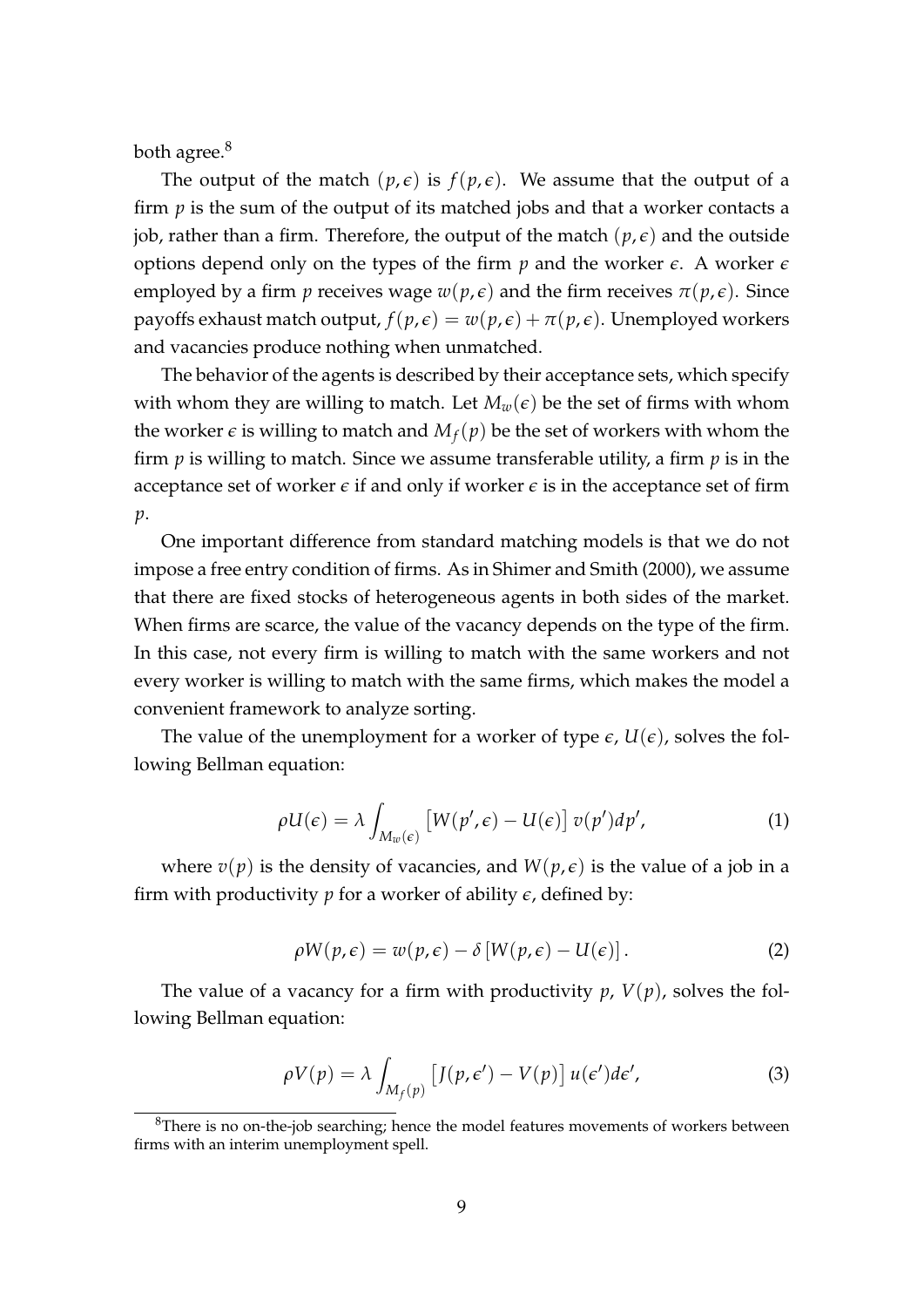where  $u(\epsilon)$  is the density of unemployed workers, and  $J(p, \epsilon)$  is the value of a job employing a worker of ability  $\epsilon$ , for a firm with productivity  $p$ , and is defined by:

$$
\rho J(p,\epsilon) = \pi(p,\epsilon) - \delta [J(p,\epsilon) - V(p)]. \qquad (4)
$$

We assume that payoffs are determined by splitting the surplus of the match by the Generalized Nash Bargaining Solution.<sup>9</sup> Let  $S(p, \epsilon)$  be the surplus of the match between a firm *p* and a worker  $\epsilon$ . *S*( $p, \epsilon$ ) is given by  $W(p, \epsilon) - U(\epsilon)$  +  $J(p, \epsilon) - V(p)$ . Let  $\beta$  be the bargaining power of the worker, then the standard solution implies that the worker takes a fraction  $\beta$  of the surplus and the firm takes the rest. Therefore:

$$
S(p,\epsilon) = \frac{W(p,\epsilon) - U(\epsilon)}{\beta} = \frac{J(p,\epsilon) - V(p)}{1 - \beta}.
$$
 (5)

Since we present the model only to illustrate how our test works, for simplicity we assume symmetry between firms and workers. This implies that  $\psi(p)$  =  $N\gamma(\epsilon)$  and that workers and firms have the same bargaining power. Under these additional assumptions the model is equivalent to the one in Shimer and Smith (2000) and their proof of the existence of an equilibrium holds.

The match is created only if both partners agree; therefore if  $S(p,\epsilon) > 0$  then  $\epsilon \in M_f(p)$  and  $p \in M_w(\epsilon)$ . Shimer and Smith (2000) show that acceptance set convexity is necessary for assortative matching; hence acceptance sets can be characterized by their bounds. Therefore, there exist bounds  $p_{min}(\epsilon)$  and  $p_{max}(\epsilon)$ such that  $p \in M_w(\epsilon)$  if and only if  $p_{min}(\epsilon) \leq p \leq p_{max}(\epsilon)$ .

#### **3.1 Identification of Sorting**

This model provides a convenient framework for describing our test. Although types are in general unobserved by the econometrician, payoffs of agents can potentially be used to rank firms and workers by their types, as long as payoffs are monotone on the agents' own types.

**Proposition 1** *Payoffs are increasing in the agents own types.*

<sup>&</sup>lt;sup>9</sup>Search frictions create temporary bilateral rents, since an agreeable match now is generically strictly preferred to waiting for a better future match.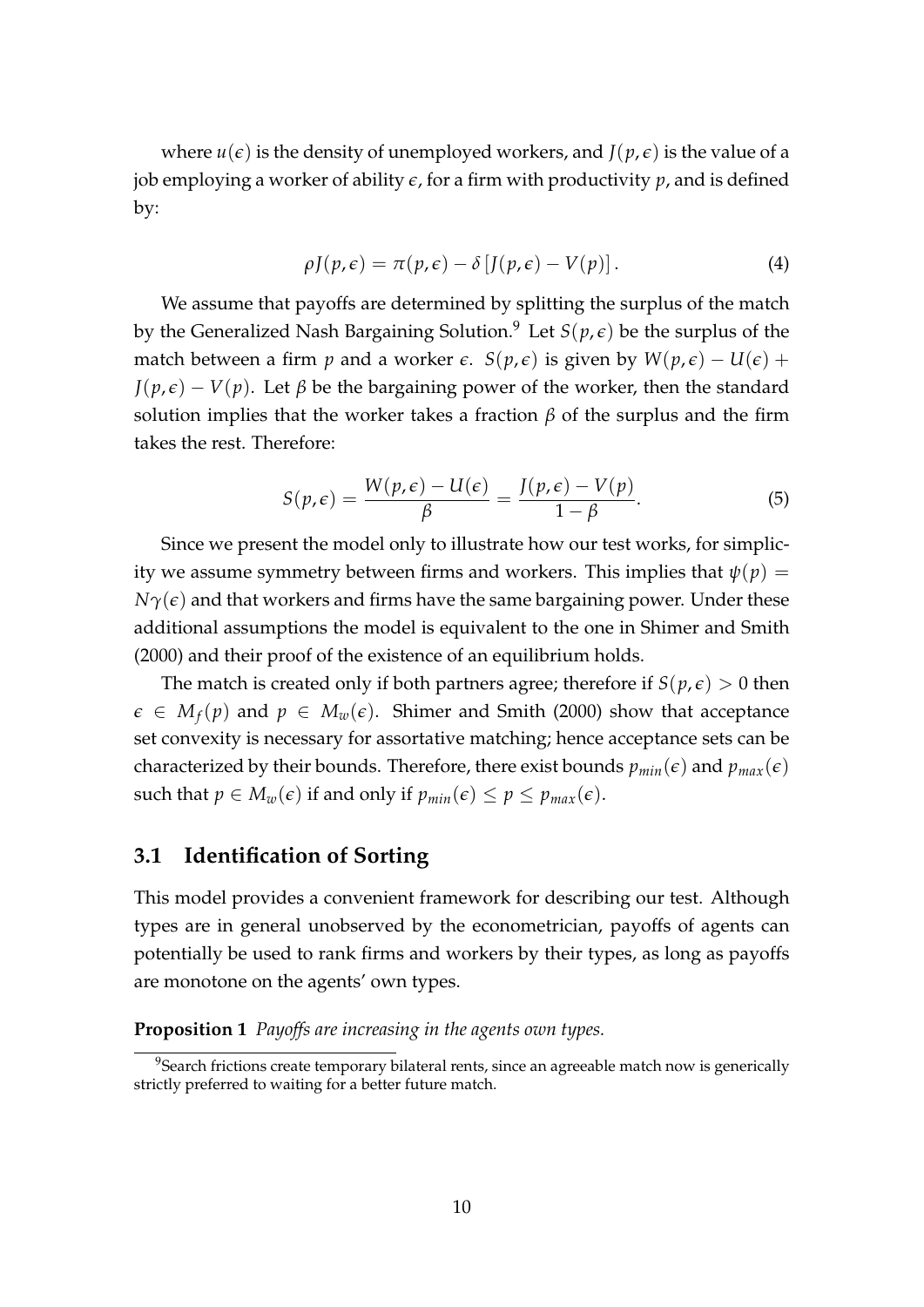Proof: consider two firms*,*  $p^-$  and  $p^+$  matched to a worker of type  $\epsilon$ .  $p^+$  produces more, but not necessarily  $S(p^+,\epsilon)>S(p^-,\epsilon)$  because  $V(p^+)>V(p^-).^{10}$ 

- If  $S(p^+,\epsilon) > S(p^-,\epsilon)$ , using (5) we have:  $J(p^+,\epsilon) V(p^+) > J(p^-,\epsilon)$ *V*( $p$ <sup>−</sup>). Since *V*( $p$ <sup>+</sup>) > *V*( $p$ <sup>−</sup>), then *J*( $p$ <sup>+</sup>, $\epsilon$ ) > *J*( $p$ <sup>−</sup>, $\epsilon$ ). Given that the value of the match is higher for  $p^+$ , using (3) and (4) we know that  $\pi(p^+,\epsilon) \delta(1-\beta)S(p^+,\epsilon) > \pi(p^-,\epsilon) - \delta(1-\beta)S(p^-,\epsilon) > \pi(p^-,\epsilon) - \delta(1-\beta)S(p^+,\epsilon),$ therefore  $\pi(p^+, \epsilon) > \pi(p^-, \epsilon)$ .
- If  $S(p^+,\epsilon) \leq S(p^-,\epsilon)$ , using (5), we have that  $W(p^+,\epsilon) \leq W(p^+,\epsilon)$ . Therefore, from (2),  $w(p^+,\epsilon) + \delta U(\epsilon) < w(p,\epsilon^-) + \delta U(\epsilon)$ , and then  $w(p^+,\epsilon) <$  $w(p^-, \epsilon)$ .<sup>11</sup> Since  $f(p^+, \epsilon) - \pi(p^+, \epsilon) = w(p^+, \epsilon) < w(p^-, \epsilon) = f(p^-, \epsilon) - \epsilon$ *π*( $p^-$ , $\epsilon$ ) and  $f(p^+$ , $\epsilon)$  >  $f(p^-$ , $\epsilon)$ , then  $\pi(p^+$ , $\epsilon)$  >  $\pi(p^-$ , $\epsilon)$ . ■

The same result can be easily established for the worker's wages. Note that these monotonicity conditions do not directly provide a valid way to order workers and firms. This is because the payoffs also depend on the type of the partner, which is not deterministic due to frictions in the matching process. For example, there can be a bad worker receiving a higher wage than a good worker simply because the latter ended up match with a firm less appropriate for his type.

Nevertheless, given that payoffs are increasing in the agent type, the better the type, the higher the mean of the payoffs. Let  $\Pi(p) = \int_{M_f(p)} \pi(p, \epsilon') u(\epsilon') d\epsilon'$ be the mean-payoff of firm *p*. This represents the mean of the match profits for all workers that could potentially be matched to firm *p*. Although there is worker component in the payoff of each match, in expected terms a better firm must do better than a worse firm. The intuition of this result is straightforward. A firm  $p^+$  could imitate the strategy (in terms of acceptance set and payoffs paid) of a firm  $p^-$ .  $p^+$  produces more with every  $\epsilon$  and could pay the same, therefore  $p^+$ would receive more than the  $p^-$  (with each partner of that acceptance set). $^{12}$  The

 $^{10}$ Plugging (5) in (1) and rearranging, we can write  $V(p)$  = *λ*(1−*β*)  $\frac{(-\beta)}{\rho} \int_{M_f(p)} \left[ \frac{f(p,\epsilon)}{\rho+\delta} - \frac{\rho}{\rho+\delta} (V(p) + U(\epsilon)) \right] u(\epsilon') d\epsilon'.$  Therefore, if  $f(p,\epsilon)$  is differentiable, using the Leibniz integral rule and noting that the surplus is zero at the bounds of the integral:

$$
\frac{\partial V(p)}{\partial p} = \frac{\frac{\lambda(1-\beta)}{\rho} \int_{M_f(p)} \frac{\partial f(p,\epsilon)}{\partial p} u(\epsilon') d\epsilon'}{\rho + \delta + \lambda(1-\beta) \int_{M_f(p)} u(\epsilon') d\epsilon'} > 0
$$

 $11$ In this case, wages are decreasing in the firm type. This is the basic criticism of AKM presented in Eeckhout and Kircher (2011) and in Lopes de Melo (2011).

 $12$ In the Appendix, we include a proof of monotonicity of the mean of payoffs that is not specific to this model.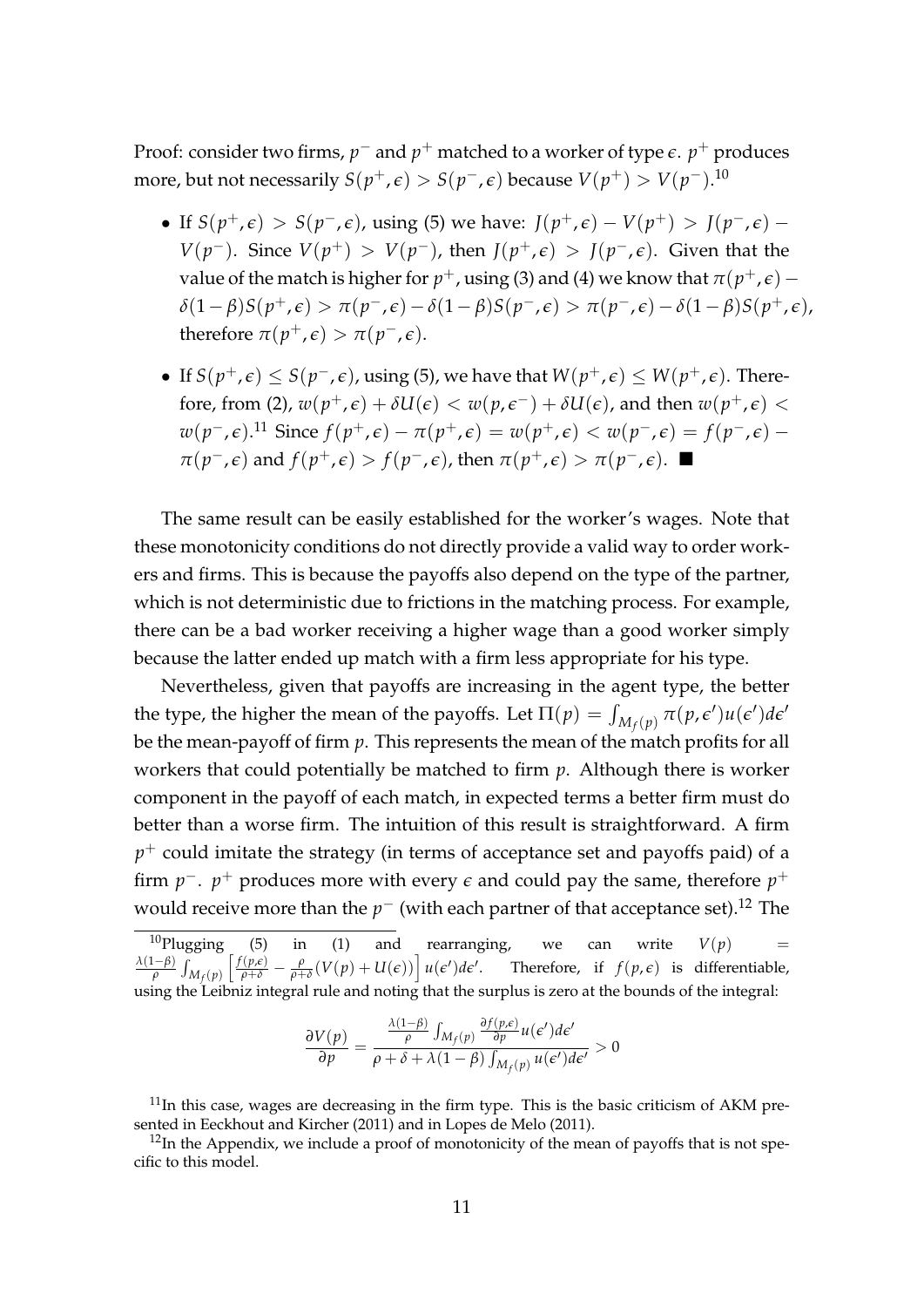same is true for the mean-wage of the worker. Therefore, mean-payoffs could be used to rank firms and workers.

Mean-payoffs are unobserved, but they can be estimated by their sample counterparts. In many datasets, firm's profits are observed. These firm-level profits are the sum of the profits per match, for every matched worker in the firm. As long as there is a large number of workers per firm, a precise estimate of the mean-payoff for every single firm can be recovered (in the dataset used in this paper, the average number of worker per firm is more than 200 workers, see Table 1). On the other hand, workers are normally matched with one firm per spell and the longitudinal dimension does not help much (in our sample workers are, on average, with 1.3 employers along the 7-year duration of our panel). Therefore, the average wage for a worker estimated in a sample over all her job spells is not a good measure of her mean-wage. Moreover, the difference between the average-wage and the mean-wage is a function of the type of the firms that hired the worker. Therefore, the measurement error in the estimate of the mean-wage is correlated with the firm type, and then a correlation between the average wage of the worker and the average profit of the firm is not a good candidate to learn about sorting.

However, being able to rank firms allows us to use movements of workers between firms of different types to test whether there is positive or negative assortative matching. Shimer and Smith (2000) modify the definition of positive/negative assortative matching to be consistent with acceptance sets. In Shimer and Smith's definition, assortative matching is positive if for any firm types  $p^+ > p^-$  and workers types  $\epsilon^+ > \epsilon^-$ ,  $p^+ \in M_w(\epsilon+)$  and  $p^- \in M_w(\epsilon-)$ , whenever  $p^+ \in M_w(\epsilon-)$  and  $p^- \in M_w(\epsilon+)$ . An implication of this definition is that there is PAM when the bounds of the acceptance set are increasing in type and there is negative assortative matching (NAM) when the bounds are decreasing in type.

**Proposition 2** Consider two workers  $\epsilon^+$  and  $\epsilon^-$ , with  $\epsilon^+ > \epsilon^-$ , who where working in a firm  $p$  and are now hired by new firms. If  $\epsilon^+$  has higher (lower) probability than  $\epsilon^$ *of being hired by a firm better than p, there is positive (negative) assortative matching.*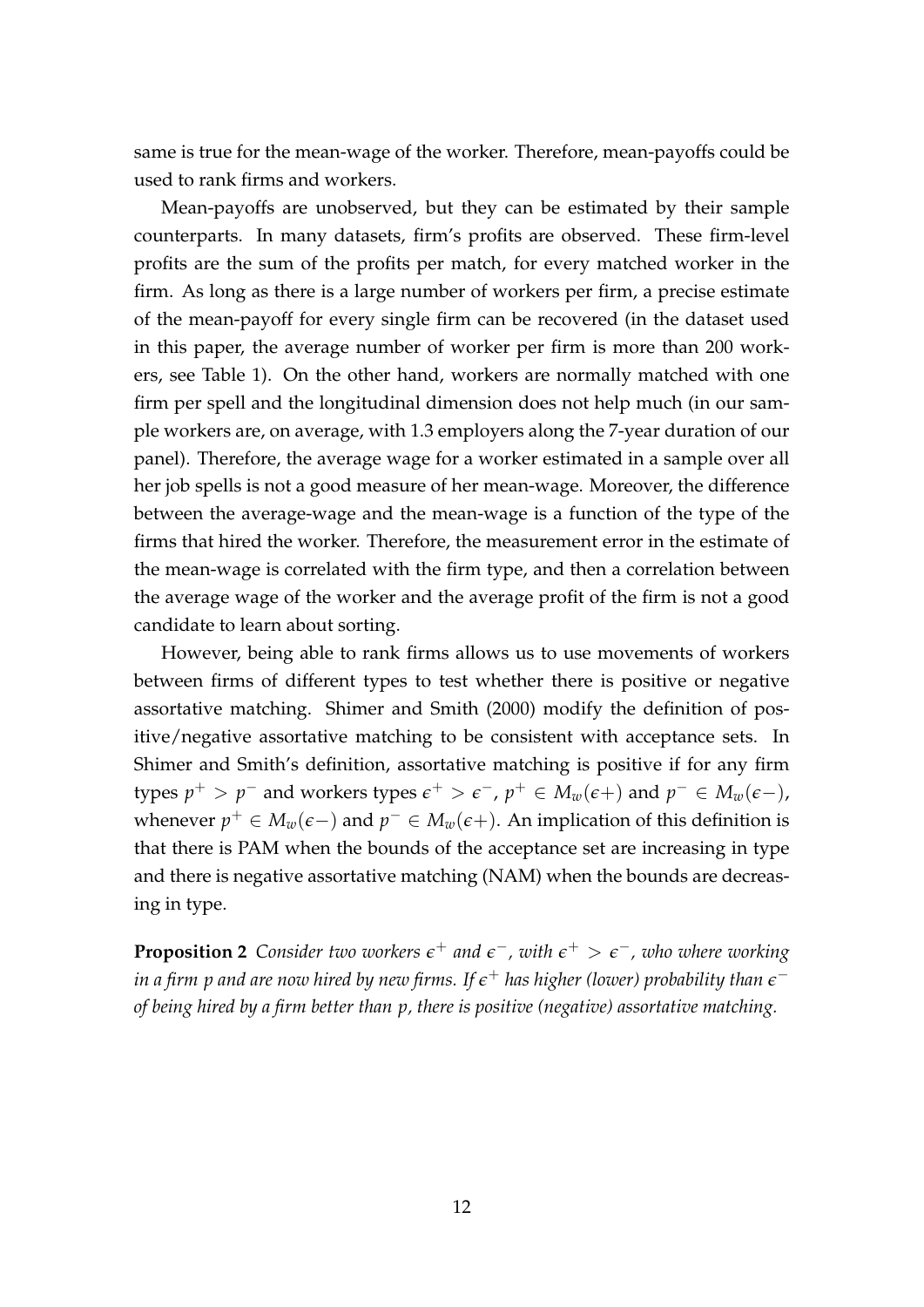Proof: The probability of being hired by a firm better than *p*, conditional on being hired by some firm is:

$$
\frac{\lambda \int_{p}^{p_{max}(\epsilon)} v(p') dp'}{\lambda \int_{p_{min}(\epsilon)}^{p_{max}(\epsilon)} v(p') dp'} = \frac{\int_{p}^{p_{max}(\epsilon)} v(p') dp'}{\int_{p}^{p_{max}(\epsilon)} v(p') dp' + \int_{p_{min}(\epsilon)}^{p} v(p') dp'} = \frac{1}{1 + \frac{\int_{p_{min}(\epsilon)}^{p} v(p') dp'}{\int_{p}^{p_{max}(\epsilon)} v(p') dp'}}
$$

If  $\epsilon^+$  has higher probability of moving to a better firm than  $\epsilon^-$ :

$$
\frac{\int_{p_{min}(\epsilon^+)}^p v(p') dp'}{\int_p^{p_{max}(\epsilon^+)} v(p') dp'} < \frac{\int_{p_{min}(\epsilon^-)}^p v(p') dp'}{\int_p^{p_{max}(\epsilon^-)} v(p') dp'}\n \tag{6}
$$

Since the upper and the lower bound move in the same direction,<sup>13</sup> condition (6) implies that  $p_{min}(\epsilon^+) > p_{min}(\epsilon^-)$  and  $p_{max}(\epsilon^+) > p_{max}(\epsilon^-)$  and therefore there is PAM.

If  $\epsilon^-$  has higher probability of moving to a better firm than  $\epsilon^+$ :

$$
\frac{\int_{p_{min}(\epsilon^+)}^p v(p') dp'}{\int_{p}^{p_{max}(\epsilon^+)} v(p') dp'} > \frac{\int_{p_{min}(\epsilon^-)}^p v(p') dp'}{\int_{p}^{p_{max}(\epsilon^-)} v(p') dp'}
$$

what implies that  $p_{min}(\epsilon^+) < p_{min}(\epsilon^-)$  and  $p_{max}(\epsilon^+) < p_{max}(\epsilon^-)$  and therefore there is NAM.

Therefore, to identify whether there is PAM or NAM, we compare the probabilities of going up the firm productivity ladder for two workers  $\epsilon^+$  and  $\epsilon^-$ , with *e* <sup>+</sup> > *e* <sup>−</sup>, who both move out of a firm of type *p* due to a match destruction:

$$
Pr(move UP | p, \epsilon^+, move) > Pr(move UP | p, \epsilon^-, move),
$$

where to "move UP" means being re-hired by a firm better than  $p$  (that is the same as being rehired by a firm  $p'$  with  $\Pi(p') > \Pi(p)$ ). This test is not feasible, because  $\epsilon^+$  and  $\epsilon^-$  are unobserved. However, if two workers are first observed in the same firm, we can use their previous wages to rank them. This follows from Proposition 1. If two workers are co-workers, the better worker must have a better wage. Therefore we can compare the probability of going up or down in the productivity ladder of firms' productivity, for two workers with different

<sup>&</sup>lt;sup>13</sup>This is because  $p_{max}(\epsilon) = \epsilon_{min}^{-1}(p)$ , therefore  $\frac{\partial p_{max}(\epsilon)}{\partial \epsilon} = \left[\frac{\partial \epsilon_{min}(p)}{\partial \epsilon}\right]^{-1}$ . Given symmetry of the acceptance set,  $p_{min}(\epsilon) = \epsilon_{min}(p)$  and therefore  $\frac{\partial p_{max}(\epsilon)}{\partial \epsilon} = \left[\frac{\partial p_{min}(\epsilon)}{\partial \epsilon}\right]^{-1}$ .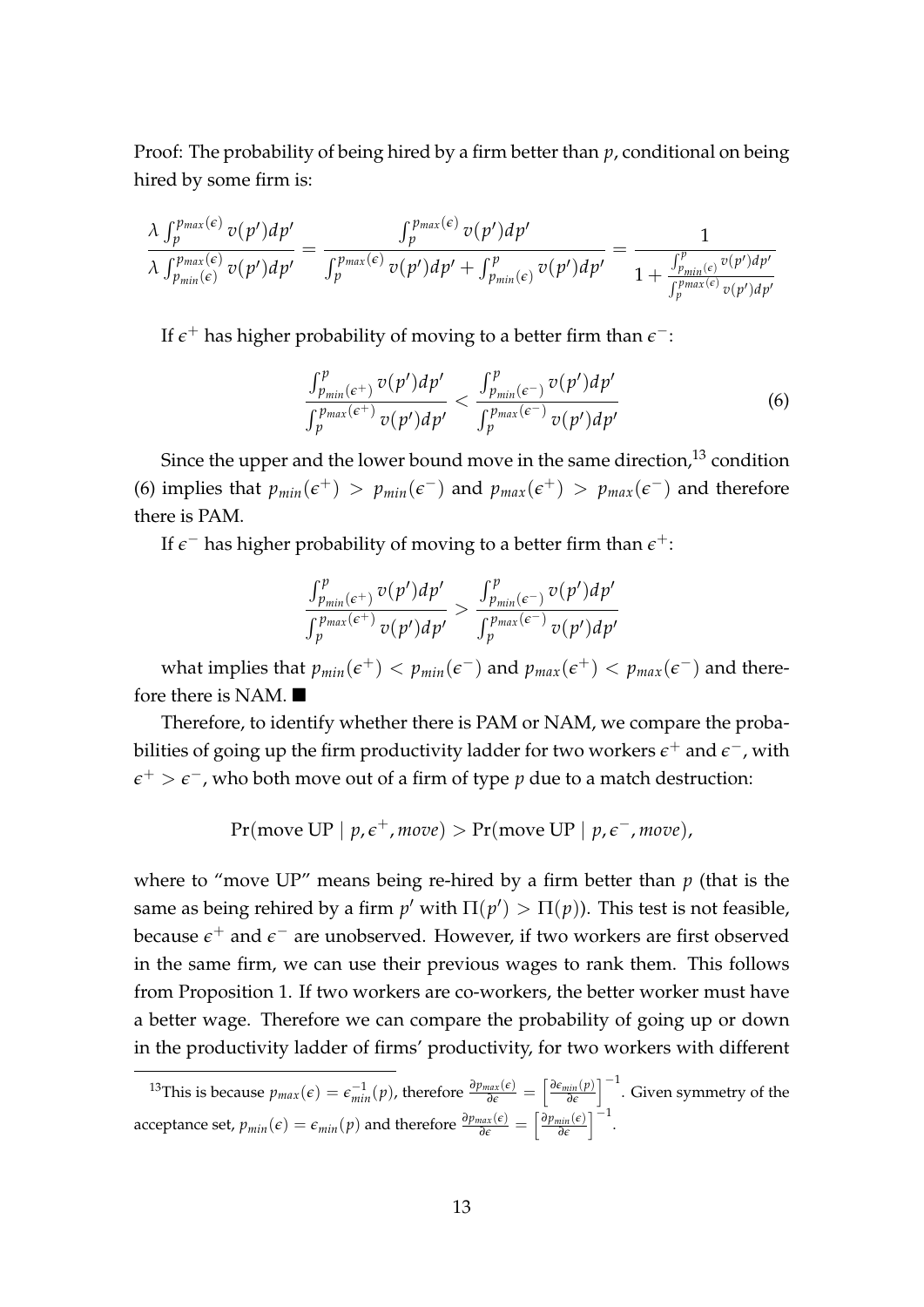wages:

$$
Pr(move UP \mid p, w(e^+, p), move) > Pr(move UP \mid p, w(e^-, p), move)
$$

With some structure in the conditional probability model:

$$
Pr(move UP | p, \epsilon, move) = w(\epsilon, p)' \gamma + \psi(p)
$$
 (7)

where  $wage(\epsilon, p)$  is the wage of the worker  $\epsilon$  in firm  $p$  and  $\psi(p)$  is a firm  $p$ effect, in order to exploit only within-firm variation. Note that in the left-hand side, we have the probability that a worker moves to a better firm than *p*, conditional on a movement. The complementary event is that a worker still moves, but to a firm worse than *p*. 14

We make inference about the existence and the sign of assortative matching by simply testing whether  $\gamma$  is different from zero. If  $\gamma > 0 \Rightarrow PAM$ , if  $\gamma < 0 \Rightarrow$ *NAM* and if  $\gamma = 0 \Rightarrow$  there is no evidence of assortative matching.

Note that our test is not specific to the simple search model presented above. Although we have shown how the test works with a particular definition of assortative matching, mobility can be used to detect the strength and the direction of sorting in a more general setting. Without specifying a particular model, let us define the density of firms conditional on the worker type  $\psi(p|\epsilon)$ with cumulative  $\Psi(p|\epsilon).^{15}$  In Lentz (2010) assortative matching is defined in terms of stochastic dominance. According to Lentz's definition, there is PAM if  $\Psi(p|\epsilon^+) < \Psi(p|\epsilon^-)$ , whenever  $\epsilon^+ > \epsilon^-$  (and NAM otherwise). This is a broad definition of PAM which encompasses the definition of PAM presented in Shimer and Smith (2000). Notice that, for an unmatched worker  $\epsilon$ , the probability of being hired by a better firm than  $p$  conditional on a hiring is  $1 - \Psi(p|\epsilon^+)$ . Hence, if  $\epsilon^+$  has a higher conditional probability to move up in the firm productivity ladder than  $\epsilon^-$ , there is PAM (and NAM otherwise).<sup>16</sup>

<sup>15</sup>Note that in the model outlined in this paper  $\psi(p|\epsilon) = \frac{v(p)}{\int_{p_{min}(\epsilon)}^{p_{max}(\epsilon)} v(p') dp'}$ .

 $14$ To fix our attention on movers is not strictly required in this model, because the probability of a movement is independent of the worker type (the probability of destruction of the match is  $\delta$ ). Nevertheless, it seems prudent to include that condition because there are many mechanisms, such as on-the-job search, that can generate dependence between the worker type and the probability of a match destruction.

 $16$ This probability is conditional on being unmatched and conditional on a hiring. As we compare workers originally working in the same firm *p*, this probability is conditional on a movement from the firm *p* to a new firm with an interim unemployment spell.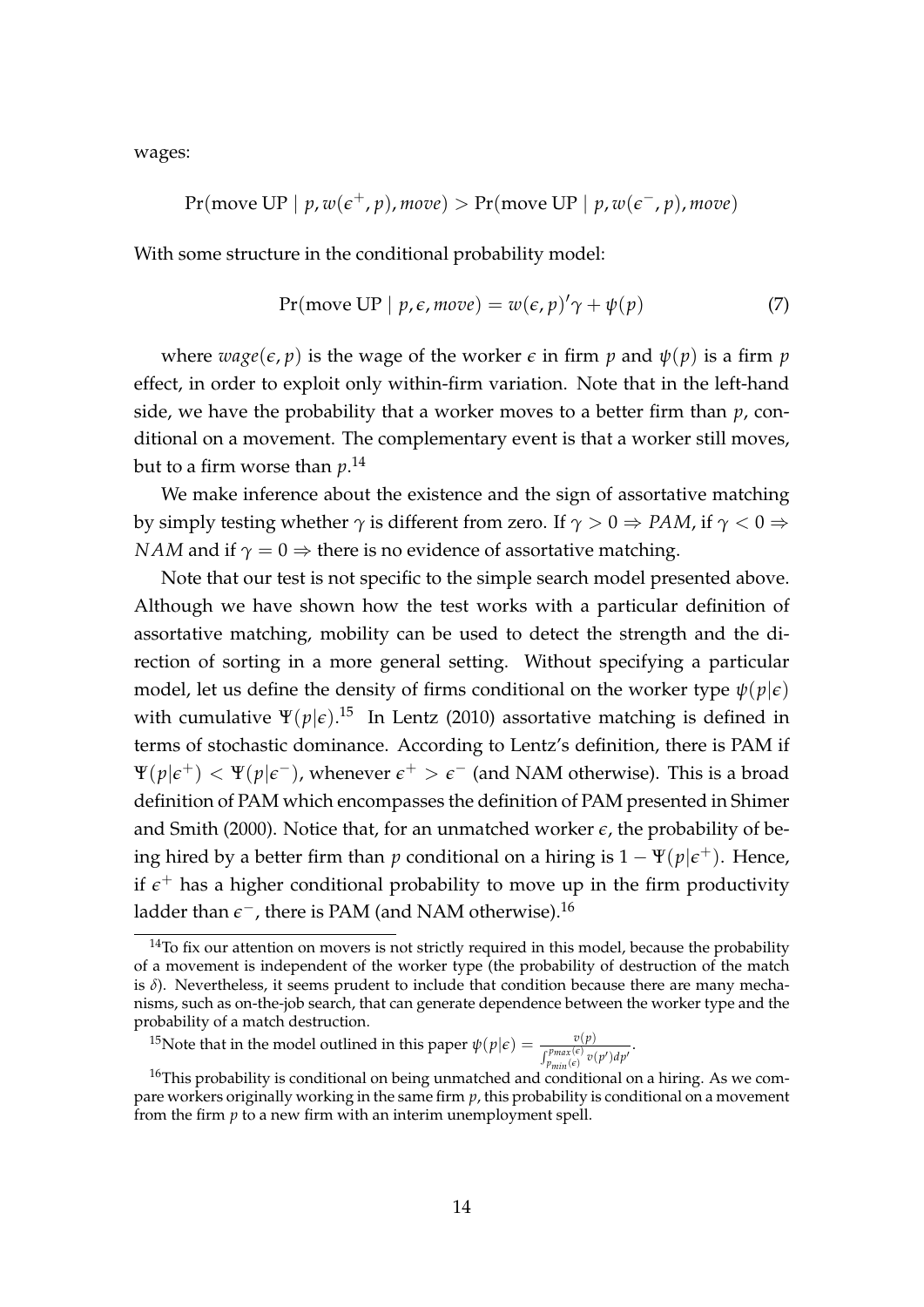We finally discuss the requirement that payoffs are increasing in the agents' own types for our test to be valid. Wages being monotone in the worker type is a natural assumption, which is consistent with a large family of models. There are only few exceptions, and most of them involve heterogeneity in offer arrival rates. Shimer (2005) and Eeckhout and Kircher (2010) propose two models with directed search and screening, which deliver multiple equilibria and, in some of them, wages could be non monotone in the worker type. The intuition is that a better worker may have a lower wage at a given firm but be compensated by a higher probability of getting hired. Lentz (2011) proposes an equilibrium search model with on-the-job search, strategic bargaining and endogenous search intensity, where low productivity firms pay wages which are not always monotone in the worker type. In Section 6, we present slightly modified versions of our test that are consistent with models with heterogeneous offer arrival rate. Finally, in the Appendix we show without using the structure of the model that meanpayoffs are increasing in the own type whenever payoffs are increasing in the own type.

# **4 Institutional Background, Data and Definitions**

#### **4.1 Institutional Background**

Wage setting in Italy is governed by a "two-level" bargaining system.<sup>17</sup> Sectoral agreements (generally negotiated every two years) establish contractual minimum wages for different occupation classes (typically 7 or 8 sector-specific classes), that are automatically extended to all employees in the sector. Unions can also negotiate firm-specific contracts that provide wage premiums over and above the sectoral minimums. During the mid-1990s such firm-level bargains covered about 40% of private sector employees nationwide (ISTAT, 2000). In addition, individual employees receive premiums and bonuses that add to the minimum contractual wage for their job. In our estimation sample nearly all employees earn at least some premium: the 5th percentile of the percentage premium is 2.5%, while the median is 24%. The combination of sector and occupation minimum wages with individual-level wage premiums means that within-firm wage variability is quantitatively significant. In particular, according to Lazear and

 $17$ This system was introduced in 1993, replacing an earlier system that included local and sectoral agreements and a national indexation formula. See Casadio (2003) and Dell'Aringa and Lucifora (1994). The Netherlands, Spain, and Portugal have similar two-level systems.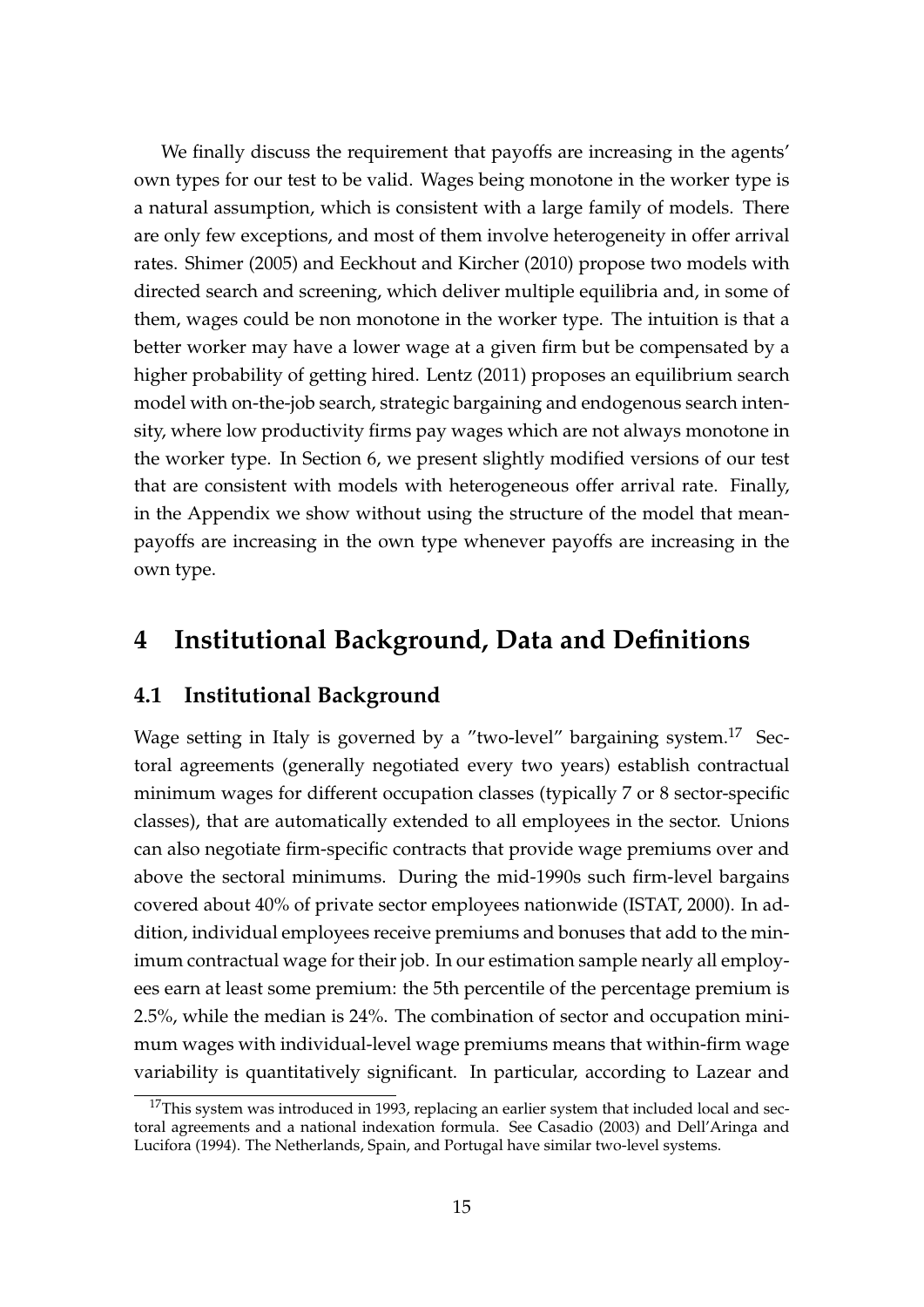Shaw (2008), within-firm wage variability in Italy represents about two thirds of total wage variability, in line with the international evidence reported in their study.

#### **4.2 Data**

The data set used in the paper was obtained by combining information from two different sources: individual labor market histories and earnings records, and firm balance sheet data.<sup>18</sup> The job histories and earnings data were derived from the Veneto Workers History (VWH) dataset, constructed by a team leaded by Giuseppe Tattara at the University of Venice, using administrative records of the Italian Social Security System. The VWH contains information on private sector employees in the Veneto region of Italy over the period from 1975 to 2001 (see Tattara and Valentini, 2007).<sup>19</sup> Specifically, it includes register-based information for any job that lasts at least one day. On the employee side, the VWH includes total earnings during the calendar year for each job, the number of days worked during the year, the code of the appropriate collective national contract and level within that contract (i.e., a "job ladder" code), and the worker's gender, age, region (or country) of birth, and seniority with the firm. On the employer side the VWH includes industry (classified by 5-digit ATECO 91), the dates of "birth" and closure of the firm (if applicable), the firm's location, and the firm's national tax number (*codice fiscale*).

Firm-level balance sheet information was obtained from AIDA (*Analisi Informatizzata Delle Aziende*), a database distributed by Bureau Van Dijk, which includes information for incorporated non-financial firms in Italy with annual sales of at least  $500,000$  Euros.<sup>20</sup> AIDA contains the official balance sheet data for these firms, and is available starting in 1995. The AIDA data include sales, value added, total wage bill, capital, the total number of employees, industry (categorized by 5-digit code), and the firm's tax number.

Tax code identifiers are used to match job-year observations for employees in the VWH to employer information in AIDA for the period from 1995 to 2001. Additional checks of business names (*ragione sociale*) and firm location (firm ad-

 $18$ Card, Devicienti and Maida (2010) have used this data set to investigate the extent of rentsharing and hold-up in firms' investment decisions.

<sup>&</sup>lt;sup>19</sup>The Veneto region has a population of about 4.6 million - approximately  $8\%$  of the total population of Italy.

<sup>&</sup>lt;sup>20</sup>See http://www.bvdep.com/en/aida.html. Only a tiny fraction of firms in AIDA are publicly traded. We exclude these firms and those with consolidated balance sheets (i.e., holding companies).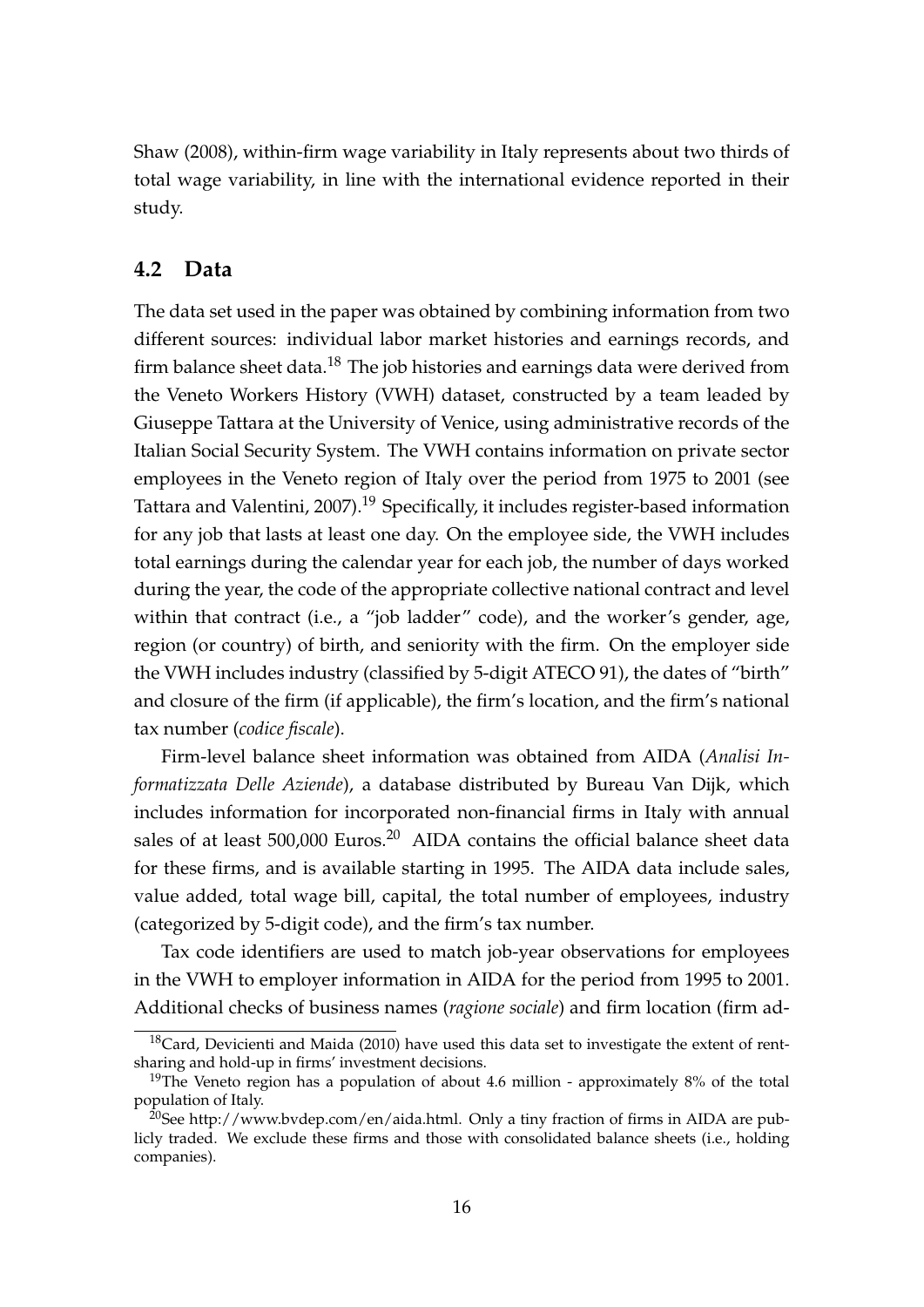dress) in the two data sources were carried out to minimize false matches. The match rate was relatively high: for about 95% of the AIDA firms it was possible to find a matching firm in the VWH. $^{21}$  The characteristics of our initial sample potential matches between VWH and AIDA - are reported in column (1) of Table 1. Over the 1995-2001 period, the matched dataset contains about 840,000 individuals aged 16-64 who were observed in about 1 million job spells (about 3 million job\*year observations) at over 23,000 firms.<sup>22</sup> On average 29% of workers in the sample are female, 30% are white collars and a tiny minority, about 1%, are managers. The mean age is 35, mean (median) tenure is 106 (75) months and the mean daily wage is 69 Euros. The median firm size is 69 employees and mean size is 190 employees.

The bottom rows of Table 1 show the mean values of various indicators of firm profitability. We first compute a proxy for economic profits  $\pi_{i,t}$  as follows:

$$
\Pi_{j,t} = Y_{j,t} - M_{j,t} - w_{j,t} L_{j,t} - r_t K_{j,t}
$$

where  $Y_{i,t}$  denotes total sales of firm *j* in year *t*,  $M_{i,t}$  stands for materials and  $w_{i,t}L_{i,t}$  are firm labor costs, all as reported in the firm's profit and loss report. To deduct capital costs, we compute  $K_{i,t}$  as the sum of tangible fixed assets (land and buildings, plant and machinery, industrial and commercial equipments) plus immaterial fixed assets (intellectual property,  $R&D$ , goodwill).<sup>23</sup>

The literature on capital investment in Italy suggests that during the mid-tolate 1990s a reasonable estimate of the user cost of capital  $(r_t)$  is in the range of 8 − 12%. Elston and Rondi (2006) report a distribution of estimates of the

 $^{21}$ As reported by Card et al. (2010), the quality of the matches was further evaluated by comparing the total number of workers in the VWH who are recorded as having a job at a given firm (in October of a given year) with the total number of employees reported in AIDA (for the same year). In general the two counts agree very closely. After removing a small number of matches for which the absolute difference between the number of employees reported in the balance sheet and the number found in the VWH exceeded 100 (less than 1% of all firms), the correlation between the number of employees in the balance sheet and the number found in the VWH is 0.99. Total wages and salaries for the calendar year as reported in AIDA were compared with total wage payments reported for employees in the VWH. The two measures are highly correlated (correlation  $> 0.98$ ), and the median ratio between them is close to 1.0.

 $^{22}$ These represent about 10% of the total universe of firms contained in the VWH. The vast majority of the unmatched firms are non-incorporated, small family business (*societa' di persona*) that are not required by existing regulations to maintain balance sheets books, and are therefore outside the AIDA reference population. The average firm size for the matched sample of incorporated businesses (about 190 employees) is therefore substantially above the average for all firms (incorporated plus non-incorporated businesses) in the VWH (7.0 employees). Mean daily wages for the matched sample are also higher than in the entire VWH, while the fractions of female and younger workers are lower. See Card et al. (2010) for further details.

 $^{23}$ In the AIDA data, capital is measured as the book value of past investments.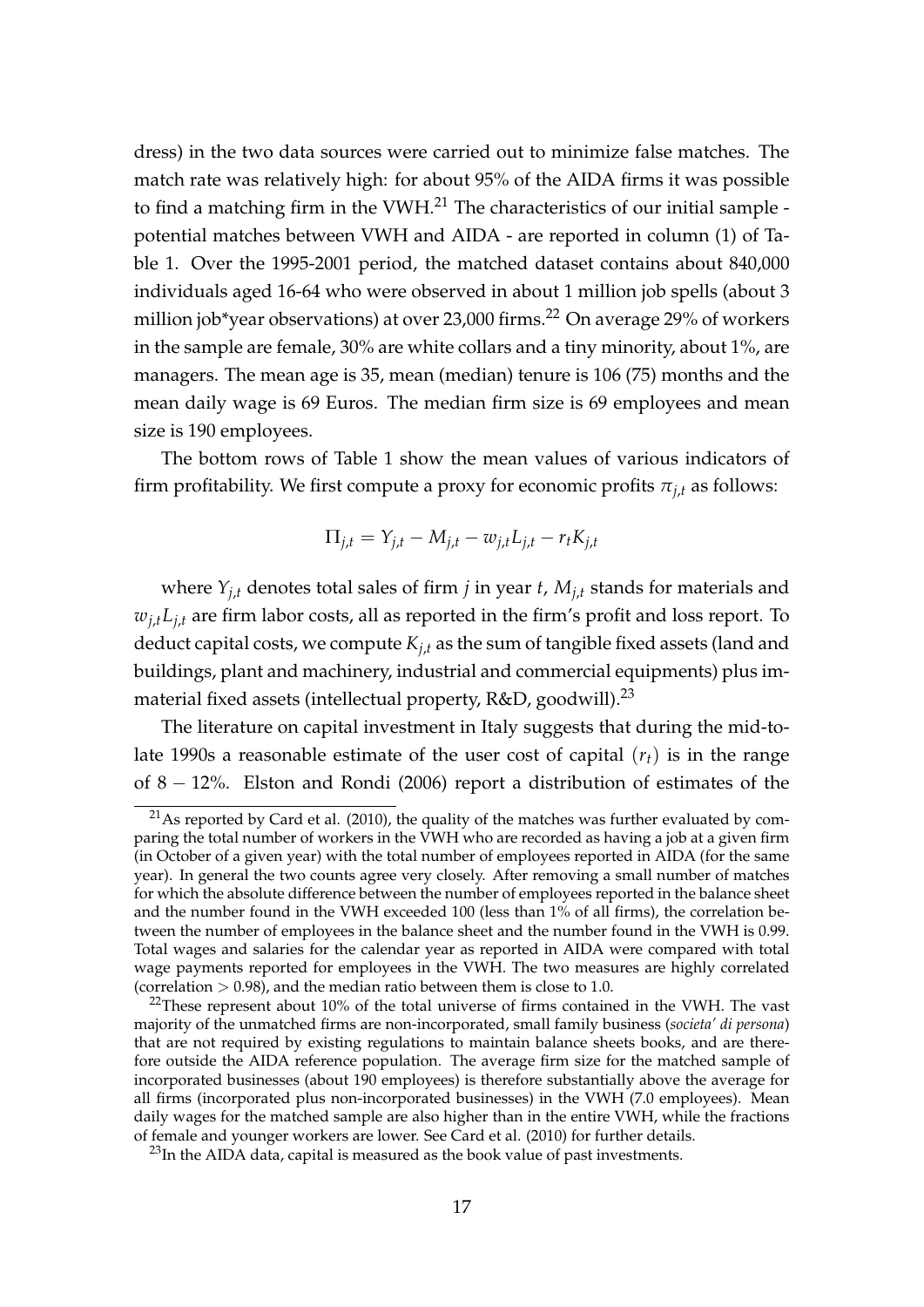user cost of capital for publicly traded Italian firms in the 1995-2002 period, with a median of 11% (Elston and Rondi, 2006, Table A4). Arachi and Biagi (2005) calculate the user cost of capital, with special attention to the tax treatment of investment, for a panel of larger firms over the 1982-1998 period. Their estimates for 1995-1998 are in the range of 10−15% with a value of 11% in 1998 (Arachi and Biagi, 2005, Figure 2).<sup>24</sup> We assume that  $r_t$  is at 10% in the estimation reported below. As we also show below, the results are not dependant on any particular definition of profit. Four additional profitability measures from the firm's profit and loss report are reported in Table 1. These are the gross operating surplus (GOS):

$$
GOS = Sales - Materials - LaborCosts - Depreciation,
$$

the after-tax accounting profits (AP):

$$
AP = Sales - Materials - LaboratoryCosts - Depreciation - DebtServices - Taxes,
$$

as well as GOS per worker and AP per worker. Table 1 reports an average profit at about 3.6 million Euros (in 2000 prices), and a profit per workers of around 14,900 euros. GOS are, on average, at 2.8 million, or 11,400 euros per worker. Mean AP is 1,2 million, and 4,100 euros per worker.

From the set of potential matches we made a series of exclusions to arrive at our estimation sample. First, we considered only those workers who - within the 1995-2001 period - ever switched from a firm in the dataset to another firm in the dataset, with or without an intervening spell of unemployment. Second, we eliminated apprentices and part-time employees. Third, we eliminated jobs at firms that had fewer than 10 employees. Finally, to minimize measurement error in wages we further restricted the sample to workers with a minimum of labor market attachment: workers that have worked a minimum of 26 days with the employer from which they separate and have earned wages not lower than the minimum of the "minimum wages" set by national contracts for the lowest category (this roughly corresponds to the bottom  $1\%$  of the wage distribution).<sup>25</sup> We also eliminated unusually high wages by dropping wages higher than the top 1% of the overall wage distribution.

 $24$ Franzosi (2008) calculates the marginal user cost of capital taking into account the differential costs of debt and equity financing, and the effects of tax reforms in 1996 and 1997. Her calculations suggest that the marginal user cost of capital was about 7.5% pre-1996 for a firm with 60% debt financing, and fell to 6% after 1997.

 $^{25}$ Information about contractual minimum wages (inclusive of any cost-of-living allowance and other special allowances) were obtained from records of the sector-wide national contracts.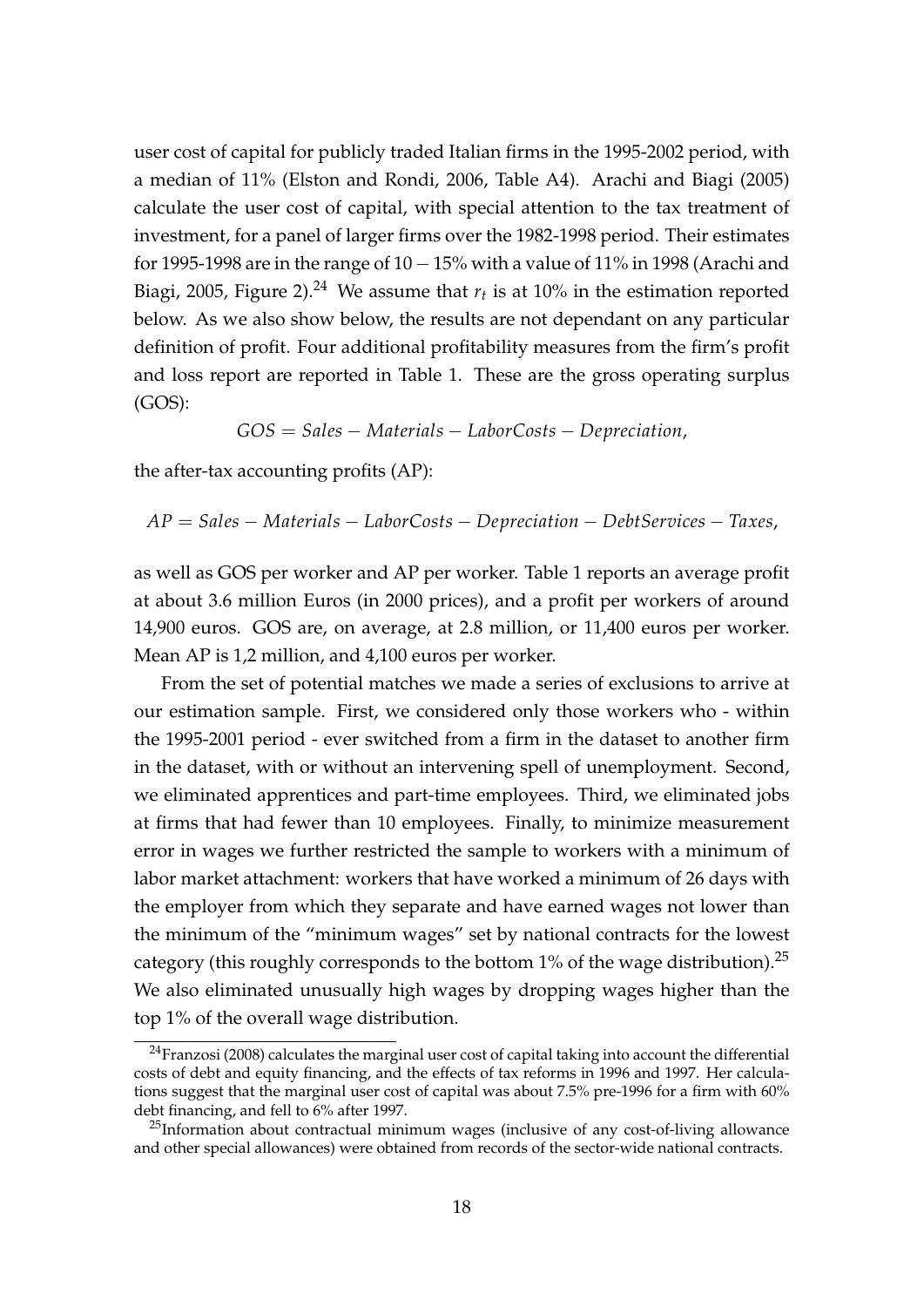|                                    | VWH - AIDA      |                    |  |  |
|------------------------------------|-----------------|--------------------|--|--|
|                                    | Complete Sample | Job-changer sample |  |  |
| No. job $\times$ year obs          | 3,088,113       | 214,588            |  |  |
| No. jobs                           | 1,064,694       | 203,803            |  |  |
| No. individuals                    | 838,619         | 166,192            |  |  |
| No. firms                          | 23,448          | 11,030             |  |  |
| Mean age                           | 35.2            | 31.1               |  |  |
| % female                           | 29.3            | 27.1               |  |  |
| % white collar                     | 29.6            | 25.4               |  |  |
| % manager                          | 1.1             | 0.3                |  |  |
| Mean tenure (months)               | 102.5           | 36.5               |  |  |
| Mean wage                          | 69.4            | 61.7               |  |  |
| Mean log wage                      | 4.12            | 4.05               |  |  |
| Mean interim unemployment (months) |                 | 7.7                |  |  |
| Median interim unemployment        |                 | 2.0                |  |  |
| Mean firm size                     | 191             | 209                |  |  |
| Median firm size                   | 69.0            | 67                 |  |  |
| Mean profit*                       | 3612.0          | 3871.9             |  |  |
| Mean profit p.w.*                  | 14.9            | 13.9               |  |  |
| Mean GOS*                          | 2781.9          | 2829.5             |  |  |
| Mean GOS p.w.*                     | 11.4            | 9.8                |  |  |
| Mean account. profit*              | 1245.8          | 1091.3             |  |  |
| Mean acc. profit p.w. (after tax)* | 4.1             | 1.6                |  |  |

Table 1: Descriptive Statistics

Note: <sup>∗</sup> 1000's euros (in 2000 prices).

Column (2) of Table 1 reports the characteristics of the of the workers and the firms included in the sub-sample used for estimation. There are around 166,000 job switchers in the sample (or some 20% of the original sample), coming from 11,000 firms. As expected, job changers are on average younger than the overall sample (mean age in column (2) is 31 years), have lower tenure (less than 3 years) and earn comparatively less than the rest of the population (62 euros daily). The percentage of female workers, white collars workers and managers are also smaller in the job changer sample than in the overall sample of column (1). The table also reports the number of months that have elapsed from the separation from the former employer and the association with the new one. The median duration of this interim unemployment is only 2 months. However, the mean unemployment duration is 7.7 months, which is consistent with a large fraction of workers with long-term unemployment (ISTAT, 2000).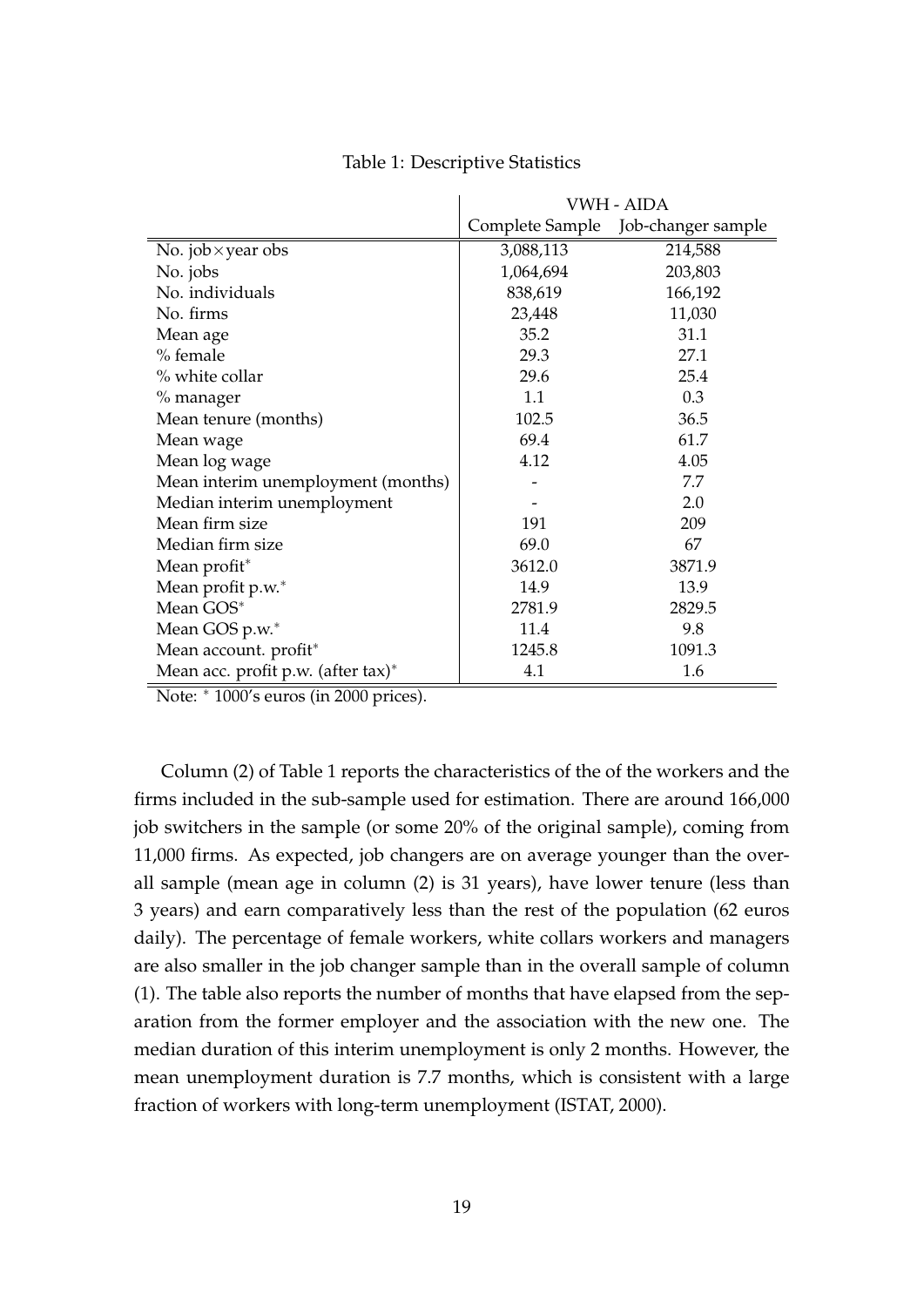### **5 Results**

The empirical model in section 3.1 (equation 7) is stylized, and hence it seems prudent to include a set of observable characteristics of the worker and the firm to control for other confounding mechanisms.<sup>26</sup> There are many worker characteristics that might affect wages and worker mobility, such as age, gender or migration status. Moreover, it is not clear to what extent the required monotonicity conditions for payoffs make sense when comparing co-workers in different occupations or with different tenure and experience. Therefore, using a sample of movers we estimate the following conditional probability model:

$$
Pr(\text{move UP} \mid p_j, \epsilon_i, x_{i,j}, \text{move}) = x'_{i,j}\beta + w(\epsilon_i, p_j)'\gamma + \psi_j \tag{8}
$$

where Pr(move UP |  $p_j$ ,  $\varepsilon_i$ ,  $x_{i,j}$ , move) is the conditional probability that an employee *i* who was working in a firm *j* moves to a firm better than *j*.  $w(\epsilon_i, p_j)$ is the wage that the worker received in firm *j*. *η<sup>j</sup>* is firm *j*'s fixed effect, in order to partial out between-firm variation.  $x_{i,j}$  are characteristics of worker *i* and her job in firm *j*, including the worker age, age squared, tenure, tenure squared, time dummies and indicators for females, foreign-born workers, blue collar, white collars and managerial occupations.

Table 2 shows the results obtained when firm quality is defined in terms of economic profits. In column (1) the dependent variable is a indicator function that takes the value 1 when the new employer has a higher level of profit (measured at the time of hiring) than the old employer (measured at the time the worker has separated). Note that these measures of profit are firm and time specific. We think of the type as a fixed characteristic of the worker or the firm. Therefore, in the presence of transitory productivity shocks or measurement error, average profit across time can provide a more precise ordering of firms than current profit does. In column (2), the indicator variable is therefore defined in terms of average profits, computed as:

$$
AvProfit_j = \frac{\Sigma_{\tau=1}^{T_j} \pi_{j,\tau}}{T_j}
$$

where  $T_j$  is the total number of periods where we observe firm  $j$  in the sam-

<sup>&</sup>lt;sup>26</sup>Results from a simpler specification, only including log-wages and firms fixed effects as regressors, are presented in row (1) of Table A1 in the Appendix. That specification is the direct empirical counterpart of equation (8). Results in row (1) of Table A1 also give significant evidence of positive assortative matching.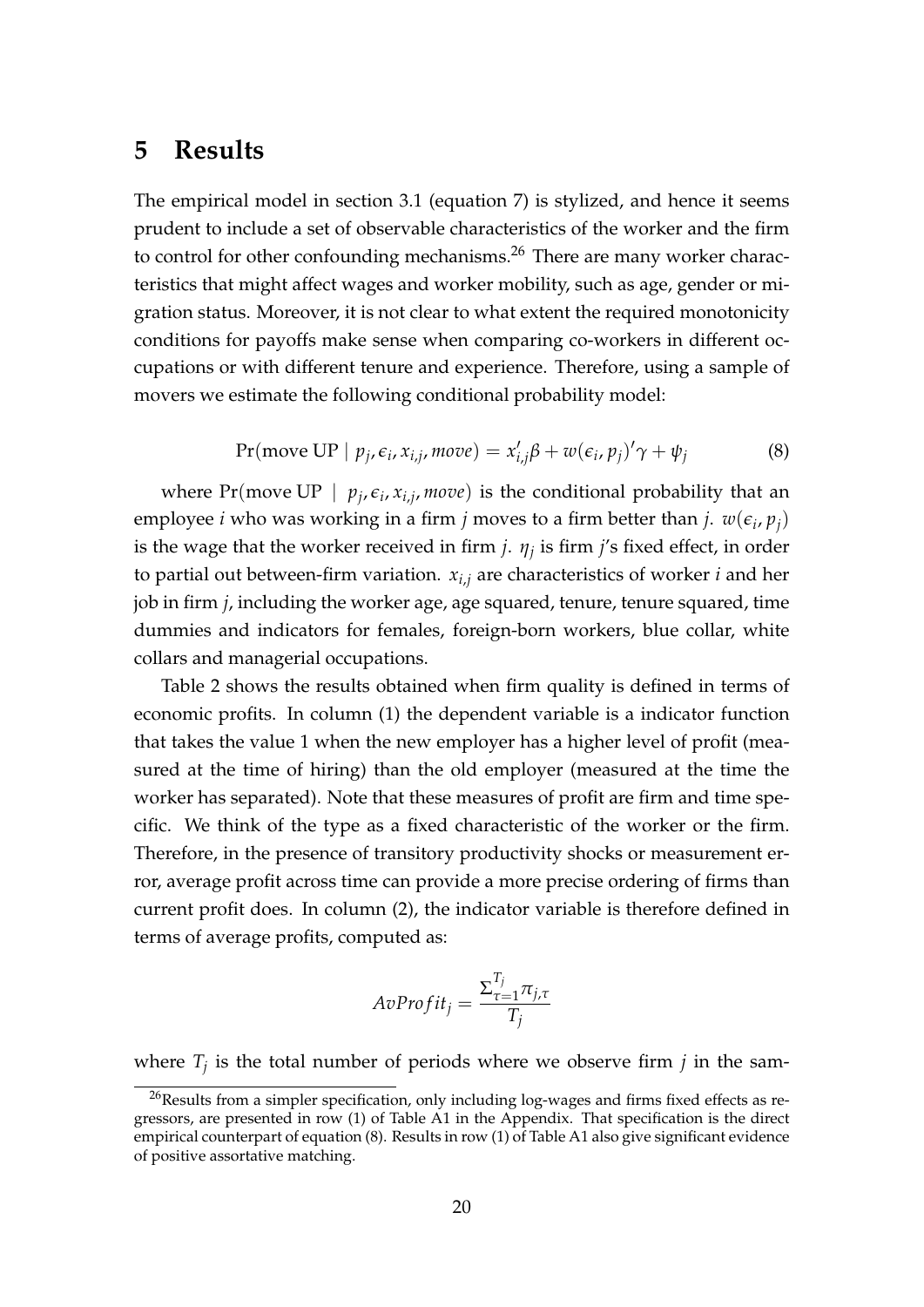ple. However, workers may have been able to observe the evolution of profits over time and to base their search and matching behavior on firms' timeaveraged profits. Therefore columns (4) presents results with past average profits, namely: $27$ 

$$
FastProfit_{j,t} = \frac{\Sigma_{\tau=1}^t \pi_{j,\tau}}{t}.
$$

Finally, columns (3) and (5) consider average profit per worker and past average profit per worker, respectively. The LOGIT estimates of columns (1)-(5) show that the log wage has a positive and significant impact on the probability that the worker moves to a firm with higher profits than his current firm, regardless of which definition of profit we use. This implies PAM: better workers are more likely to move to better firms.

|                     | (1)            | (2)            | (3)                                      | $\left( 4\right)$ | (5)            |
|---------------------|----------------|----------------|------------------------------------------|-------------------|----------------|
| <b>LOGIT</b>        |                |                | Definition of firm quality $(\pi_{i,t})$ |                   |                |
|                     |                | Average        | Average                                  | Past              | Past Avg.      |
| $y = 1$ (next $\Pi$ | Profits        | Profit         | Profit                                   | Average           | Profit         |
| $>$ current $\Pi$ ) |                |                | per worker                               | Profit            | per worker     |
| Log Wage            | 0.060          | 0.2076         | 0.2381                                   | 0.0960            | 0.1593         |
|                     | (0.025)        | (0.0280)       | (0.0275)                                 | (0.0266)          | (0.0267)       |
| Age                 | $-0.022$       | 0.1303         | 0.1296                                   | $-0.0335$         | 0.0053         |
|                     | (0.004)        | (0.0051)       | (0.0050)                                 | (0.0046)          | (0.0046)       |
| Age <sup>2</sup>    | 0.0002         | $-0.0019$      | $-0.0019$                                | $-0.0003$         | $-0.00018$     |
|                     | (0.0001)       | (0.0001)       | (0.0001)                                 | (0.00006)         | (0.00006)      |
| Female              | 0.0014         | $-0.0838$      | $-0.2039$                                | $-0.0501$         | $-0.1099$      |
|                     | (0.0157)       | (0.0177)       | (0.0174)                                 | (0.0164)          | (0.0165)       |
| Foreign-born        | $-0.077$       | $-0.2056$      | $-0.1284$                                | $-0.0756$         | $-0.0725$      |
|                     | (0.022)        | (0.0237)       | (0.0237)                                 | (0.0227)          | (0.0229)       |
| Tenure              | 0.0011         | $-0.0016$      | $-0.0001$                                | 0.0008            | 0.0022         |
|                     | (0.0003)       | (0.0004)       | (0.0003)                                 | (0.0003)          | (0.00033)      |
| Tenure <sup>2</sup> | -1.84 $e^{-6}$ | $8.41e^{-7}$   | $-3.40e^{-6}$                            | $-1.37e^{-6}$     | $-7.47e^{-6}$  |
|                     | $(1.44e^{-6})$ | $(1.57e^{-6})$ | $(1.49e^{-6})$                           | $(1.46e^{-6})$    | $(1.45e^{-6})$ |
| Firm effects        | yes            | yes            | yes                                      | yes               | yes            |
| Observations        | 177,707        | 175,003        | 171,738                                  | 175,657           | 174,470        |
| Pseudo $R^2$        | 0.1875         | 0.2841         | 0.2729                                   | 0.2317            | 23.44          |

Table 2: Different definitions of Firm Quality

The dependent variable is a dummy that takes a value of one if the worker switches to a firm with higher profits. Profits are defined as  $\Pi_{j,t}=Y_{j,t}-M_{j,t}-w_{j,t}L_{j,t}-0.1\times K_{j,t}.$  Each column represents a single logistic regression. Year and occupation dummies are included in all regressions. Standard errors in parentheses.

The specifications where we use average profit and average profit per worker

<sup>&</sup>lt;sup>27</sup>More precisely, the profit of the incumbent firm is measured up to the time of the worker's separation, say  $t = t_0$ . The profit of the new firm where the worker eventually moves is measured up to the moment of hiring,  $t \geq t_0$ .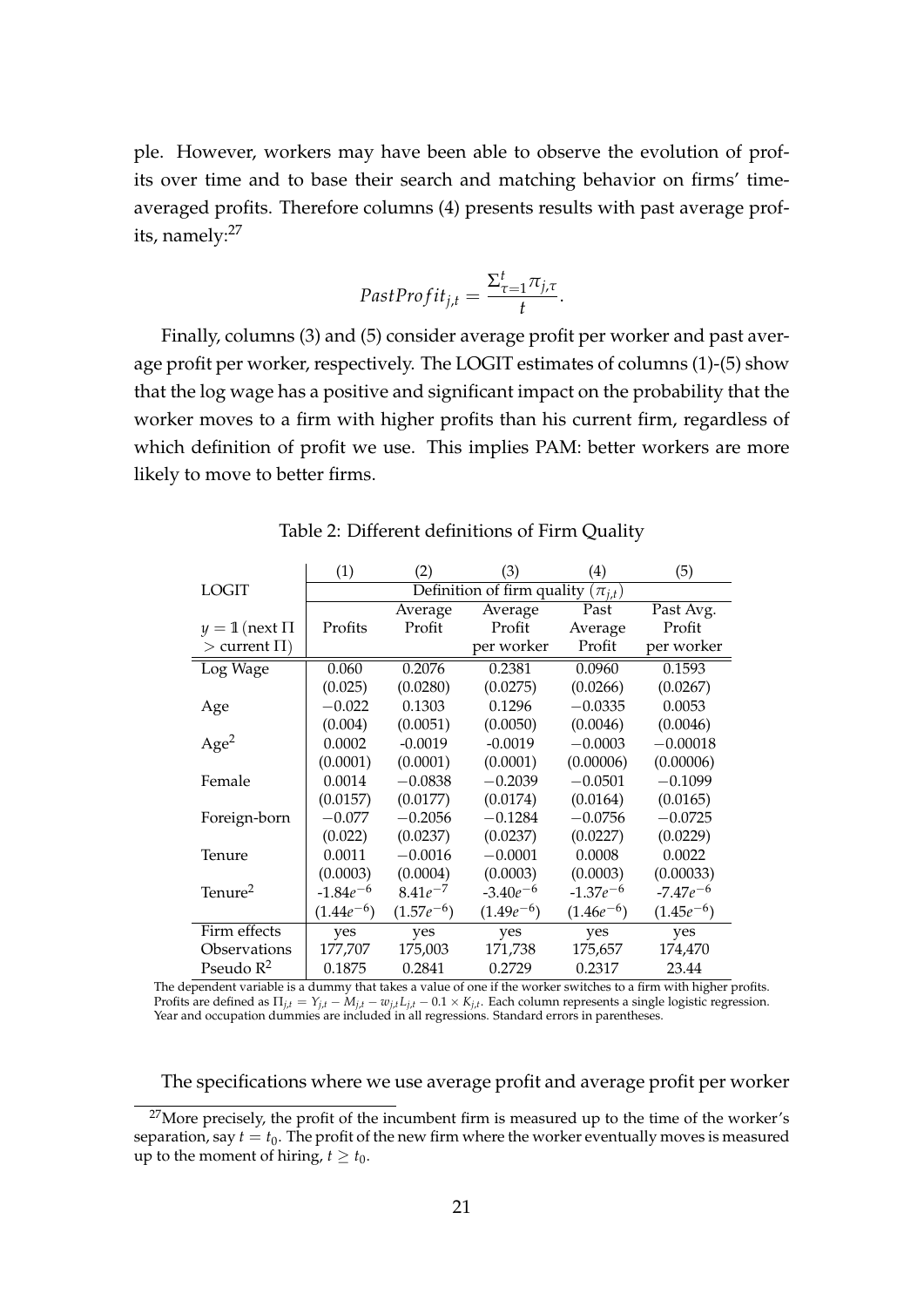as a measure of firm quality fit the data significantly better than the alternative specifications. This pattern is observed in most of the robustness checks performed along the paper. One potential mechanism that explains this regularity is the existence of idiosyncratic shocks to productivity. In the presence of shocks to productivity, the average profit is a more stable function of the time-invariant firm type.<sup>28</sup>

Note that there appears to be some heterogeneity in the conditional probability of moving to a better firm for workers belonging to various sub-groups, although in many cases the impact of worker characteristics is not clear-cut and is not always precisely estimated. After conditioning for wages, female and foreign-born workers seem to be less likely than the rest of workers to move to better firms. The effect of age and tenure is instead more dubious, with no clear evidence that more mature workers and those with a longer tenure are more likely to improve the quality of their employers.

In Table A1 we show that the evidence in favor of the PAM result is robust and pervasive across various population subgroups. Re-estimating our models on the sub-sample of males confirms the results shown above for any profit definition. Assortative matching is also positive for both blue collar and white collar workers (including the small number of managers). PAM is broadly confirmed for workers aged 30 or less, and is somewhat less statistically significant (but still positive) for workers aged 45 or more. Finally, separate estimations by sector confirm that assortative matching is positive in both the manufacturing and the service sector.

Comparing the size of the effect in different groups, we find that sorting is stronger for males than for females, and stronger for workers in the manufacturing sector than for workers in the service sector. We also find that positive assortative matching is stronger for medium age and white collar workers.

# **5.1 Different Specifications of the Conditional Probability Model**

In Table 3 firm's quality is defined in terms of current profit per worker, but different specifications of the conditional probability model are compared. Wages are only an ordinal measure of the worker type. Any monotone transformation of wages is also a valid candidate to include in the regressions. Some transforma-

<sup>&</sup>lt;sup>28</sup>This is because the variance of the average shock is of the order  $1/T_j^2$  of the variance of the idiosyncratic shocks, where  $T_j$  is the number of periods where the firm  $j$  is observed.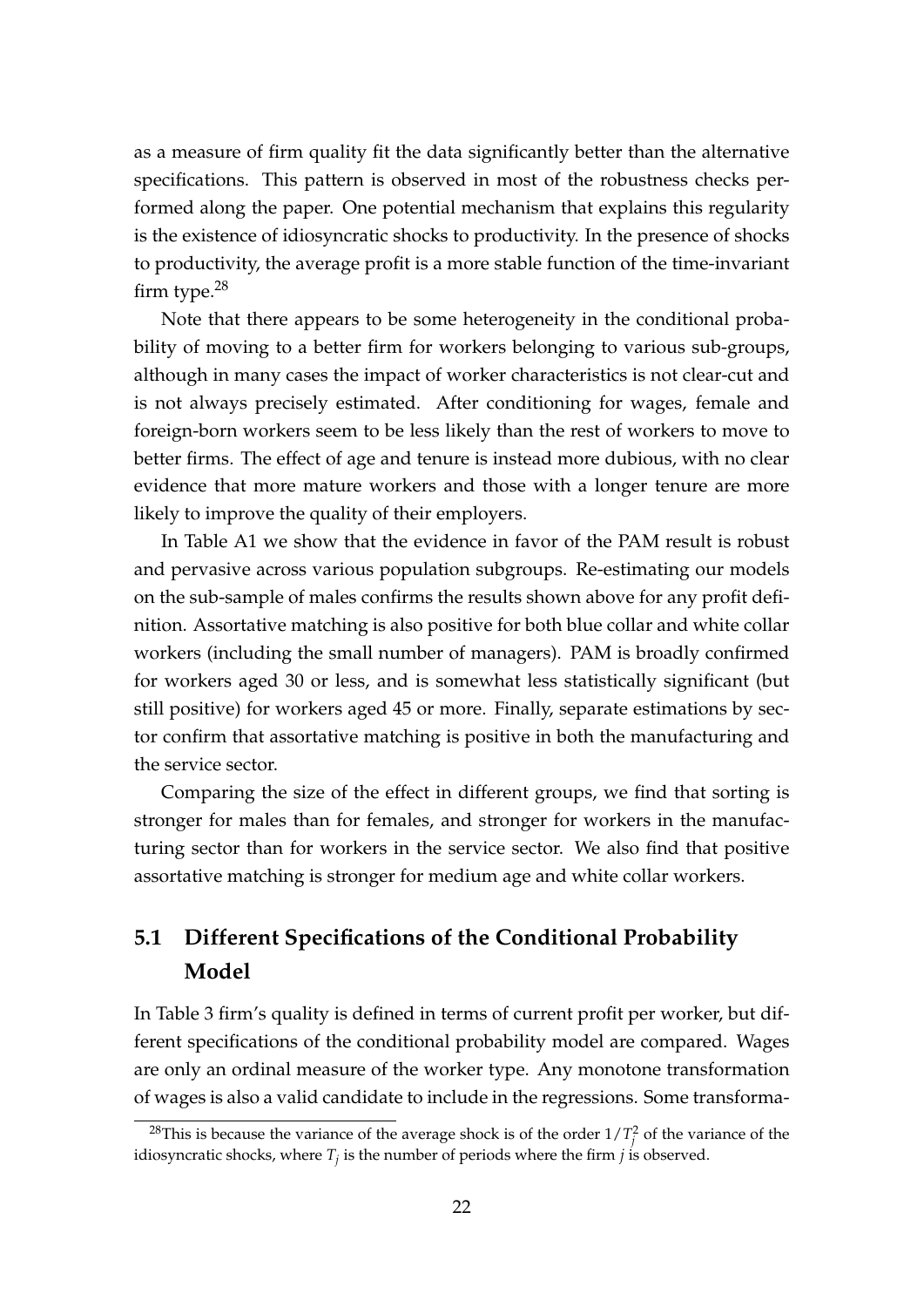tions might imply a better fit of the data than others. Entering the wage in levels (as opposed to in logs) does not affect our main result: the coefficient remains positive and statistically significant (column  $1$ ).<sup>29</sup> Columns (2) and (3) compare PROBIT and LOGIT estimates, showing that the PAM result is robust to these alternative distributional assumptions. We next take on board a linear probability model, which allows us to show that the results are insensitive to partialling out wages at the firm level (i.e. inserting in the model firm fixed effect; column 4) as opposed to the firm *and* year level (i.e. using unrestricted firm\*year fixed effects, as in column 5). Note that, since the combination of firm and year effect is very large (14,723), the average number of observations per firm  $\times$  year cell is only 8.84. Therefore LOGIT or PROBIT would generate biased estimates due to the presence of incidental parameters; however, it is still possible to differentiate them out using the linear probability model.

|                      | (1)      | (2)          | (3)           | (4)                                  | (5)         |
|----------------------|----------|--------------|---------------|--------------------------------------|-------------|
|                      |          |              |               | <b>Conditional Probability Model</b> |             |
|                      |          |              |               | Linear                               | Linear      |
| $y = 1$ (next $\Pi$  | LOGIT    | <b>LOGIT</b> | <b>PROBIT</b> | Probability                          | Probability |
|                      |          |              |               | Model                                | Model       |
| Wage                 | 0.0011   |              |               |                                      |             |
|                      | (0.0003) |              |               |                                      |             |
| Log Wage             |          | 0.1155       | 0.0668        | 0.0223                               | 0.0343      |
|                      |          | (0.0253)     | (0.0152)      | (0.0050)                             | (0.0062)    |
| Firm effects         | yes      | yes          | yes           | yes                                  | yes         |
| Firm by year effect  | no       | no           | no            | no                                   | yes         |
| Observations         | 178,094  | 178,094      | 90,614        | 178,094                              | 130,212     |
| Number of firms      | 7,746    | 7,746        | 7,746         | 7,746                                | 14,723      |
| Avg. Movers per firm | 22.99    | 22.99        | 22.99         | 22.99                                | 8.84        |
| Pseudo $R^2$         | 0.1732   | 0.1732       | 0.2033        | 0.1798                               | 0.2984      |

Table 3: Different Specifications of the Probability Model

The dependent variable is a dummy that takes a value of one if the worker switches to a firm with higher profits. Profits are defined as Π = *Yj*,*<sup>t</sup>* − *Mj*,*<sup>t</sup>* − *wj*,*tLj*,*<sup>t</sup>* − 0.1 × *Kj*,*<sup>t</sup>* . Each column represents a single regression. Controls for gender, age, age squared, migration status, tenure, tenure squared, year and occupation are included in all regressions. Standard errors in parentheses. Number of firms in column (5), represents number of firms-years groups. Average number of movers in column (5) represents the average number of movers within a firm-year cell.

#### **5.2 Different Definitions of Profits**

With the next set of estimates, we further investigate the robustness of the results to different definitions of profits. In Table 4, firm quality is alternatively

<sup>&</sup>lt;sup>29</sup>Most of the specifications have been replicated using wages as opposed to log-wages without significant changes in the results.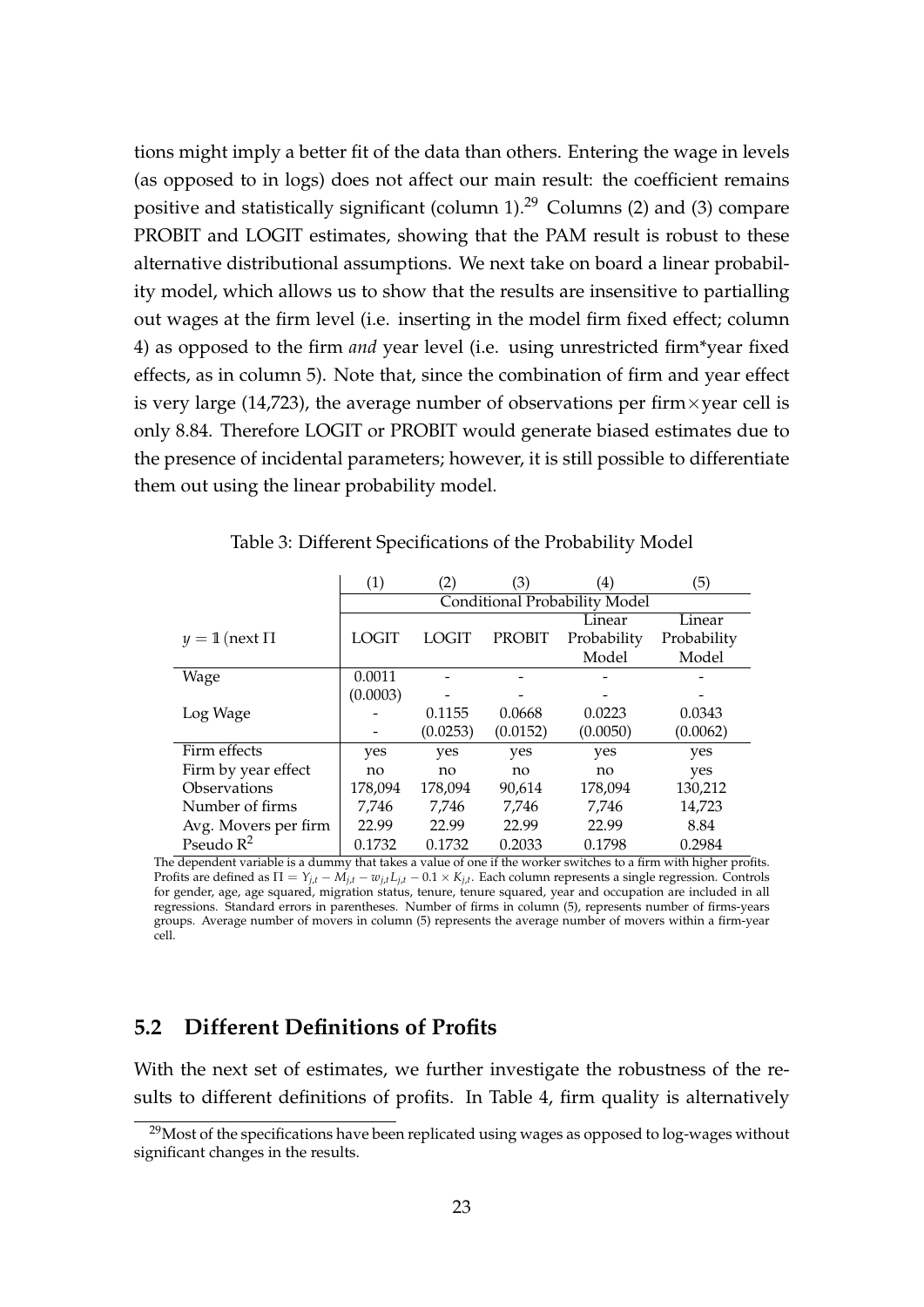defined in terms of gross operating surplus (GOS) and GOS per worker. Average GOS and average GOS per worker are also considered, using either the whole sequence of observed GOS or only past GOS. The same set of estimates are reported in Table 5 but with reference to accounting profit measures (AP). In the appendix (Table A.2) we show that all these different measures of firm quality are positively correlated; however the range of the correlation coefficients (as low as 0.3 for some measures) suggests that they may convey non-redundant information. It is reassuring that in all these cases we find robust evidence of PAM.

|                     | (1)                       | (2)        | (3)     | $\left( 4\right)$ | (5)       | (6)        |
|---------------------|---------------------------|------------|---------|-------------------|-----------|------------|
| <b>LOGIT</b>        | Definition of firm Profit |            |         |                   |           |            |
|                     | Gross                     | GOS        | Average | Average           | Past Avg. | Past Avg.  |
| $y = 1$ (next $\Pi$ | Operating                 | per worker | GOS     | GOS               | GOS       | GOS        |
| $>$ current $\Pi$ ) | Surplus                   |            |         | per worker        |           | per worker |
| Log-wage            | 0.154                     | 0.102      | 0.231   | 0.184             | 0.236     | 0.186      |
|                     | (0.03)                    | (0.029)    | (0.032) | (0.031)           | (0.031)   | (0.03)     |
| Firm effects        | yes                       | yes        | yes     | yes               | yes       | yes        |
| <b>Observations</b> | 103,214                   | 102,441    | 98,131  | 95,594            | 100,435   | 99,109     |
| No. of firms        | 6,431                     | 6,460      | 6,080   | 5,771             | 6,186     | 6,026      |
| Movers/firm         | 16.05                     | 15.86      | 16.14   | 16.56             | 16.24     | 16.45      |
| Pseudo $R^2$        | 0.2303                    | 0.1976     | 0.2646  | 0.2525            | 0.2591    | 0.2358     |

Table 4: Different definitions of Profits

The dependent variable is a dummy that takes a value of one if the worker switches to a firm with higher profits. Gross Operating Surplus is defined as the value of sales minus the cost of materials, labor costs and depreciation of capital. Each column represents a single logistic regression. Controls for gender, age, age squared, migration status, tenure, tenure squared, year and occupation are included in all regressions. Standard errors in parentheses.

|                            | $\left( 1\right)$         | (2)        | (3)     | $\left(4\right)$ | (5)       | (6)        |  |
|----------------------------|---------------------------|------------|---------|------------------|-----------|------------|--|
| <b>LOGIT</b>               | Definition of firm Profit |            |         |                  |           |            |  |
|                            | Accounting                | Accounting | Average | Average          | Past Avg. | Past Avg.  |  |
| $y = 1$ (next $\Pi$        | Profits                   | Profits    | AP      | AP               | AP        | AP         |  |
| $>$ current $\Pi$ )        |                           | per worker |         | per worker       |           | per worker |  |
| Log-wage                   | 0.156                     | 0.126      | 0.063   | 0.058            | 0.124     | 0.097      |  |
|                            | (0.029)                   | (0.028)    | (0.032) | (0.031)          | (0.031)   | (0.03)     |  |
| firm effects               | yes                       | yes        | yes     | yes              | yes       | yes        |  |
| <i><b>Observations</b></i> | 104,733                   | 103,198    | 98,533  | 95,929           | 101,379   | 98,874     |  |
| No. of firms               | 6,744                     | 6,517      | 6,280   | 5,767            | 6,376     | 6,038      |  |
| Movers/firm                | 15.53                     | 15.84      | 15.69   | 16.63            | 15.90     | 16.38      |  |
| Pseudo $R^2$               | 0.2143                    | 0.1854     | 0.2830  | 0.2477           | 0.2602    | 0.2246     |  |

#### Table 5: Different definitions of Profits

The dependent variable is a dummy that takes a value of one if the worker switches to a firm with higher profits. Accounting profits are defined as value of sales minus cost of materials, labor costs, depreciation of capital and debt services. Each column represents a single logistic regression. Controls for gender, age, age squared, migration status, tenure, tenure squared, year and occupation are included in all regressions. Standard errors in parentheses.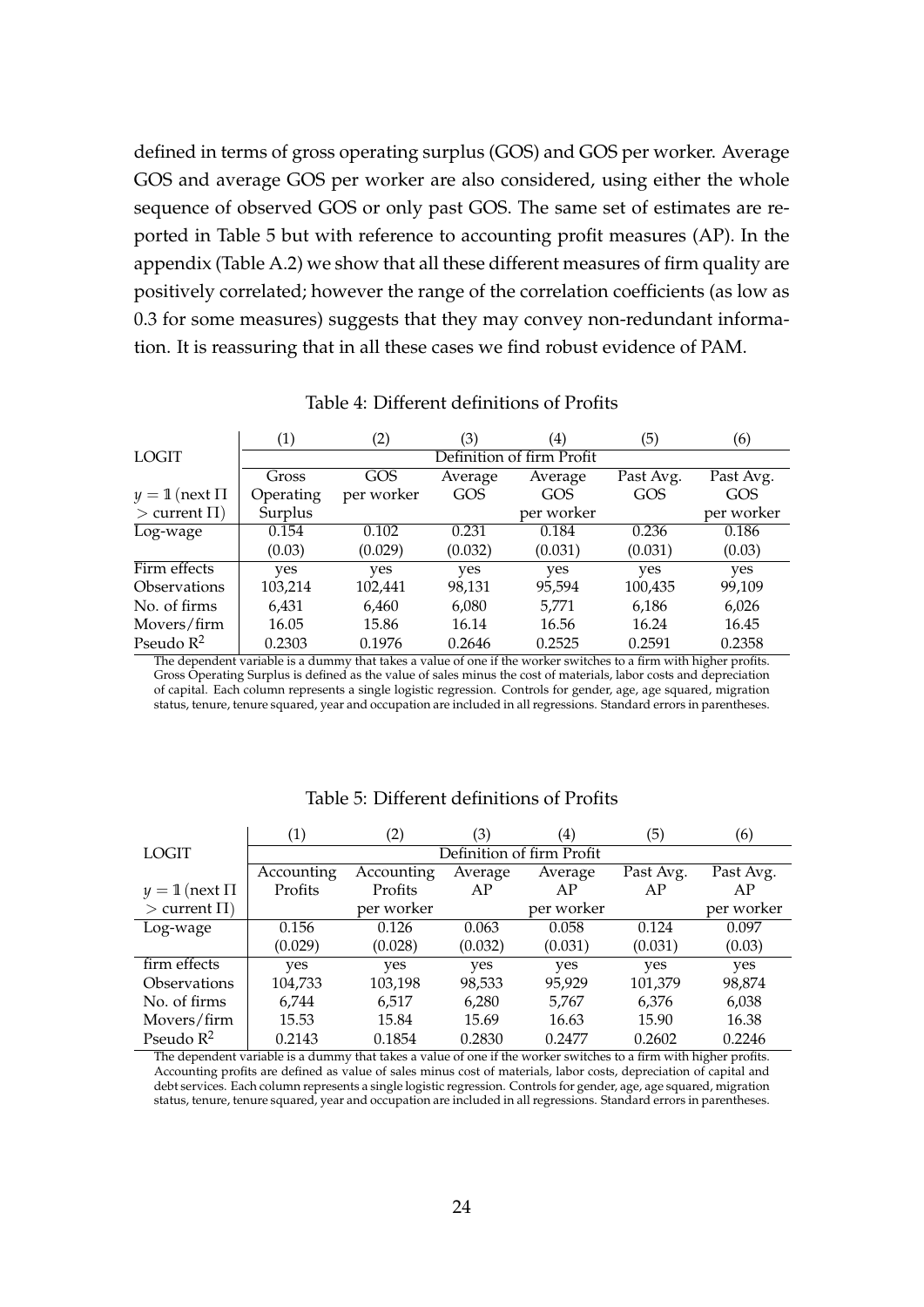#### **5.3 Within-Firm Regressions**

Our test of assortative matching requires that wages are monotone in the worker type. This condition implies that, within the firm, worker types can be indexed by their wages. In previous specifications we have included a firm fixed effect in the conditional probability model in order to have wages relative to the mean wage in each firm. It could be the case that other moments of the within-firm distributions of wages are firm-specific. For example in models with betweenfirms Bertrand competition and two-sided heterogeneity, such as Cahuc, Postel-Vinay and Robin (2006), the within-firm variance and skewness are associated with the firm type. If this is the case, the effect of wages on the probability of a transition could be heterogeneous across firms. In Table 6 we show results obtained with within-firm regressions. In particular, we run linear probability models or LOGIT models firm-by-firm. In these specifications every moment of the within-firm distribution of wages is allowed to be firm-type dependent. Estimation requires that we restrict ourselves to the subsample of relatively large firms where a minimum number of job changers can be observed (30 in our case). The estimated coefficients for each firm were then averaged across firms and reported in the table, along with the standard deviation of the average. Albeit we loose some precision in this exercise, the results are once more suggestive of PAM.

|                                       | (1)               | (2)     |  |
|---------------------------------------|-------------------|---------|--|
|                                       | Profit per Worker |         |  |
|                                       | Linear            |         |  |
| $y = 1$ (next $\Pi >$ current $\Pi$ ) | Probability       | LOGIT   |  |
|                                       | Model             |         |  |
| Log-Wage                              | 0.060             | 0.651   |  |
|                                       | (0.015)           | (0.170) |  |
| Observations                          | 107,110           | 107,110 |  |
| Number of firms                       | 1325              | 1325    |  |
| Movers per firm                       | 80.84             | 80.84   |  |

| Table 6: Within-Firm Regressions |  |
|----------------------------------|--|
|----------------------------------|--|

The dependent variable is a dummy that takes a value of one if the worker switches to a firm with higher profits. Profits are defined as  $\Pi_{j,t} = Y_{j,t} - M_{j,t} - w_{j,t}L_{j,t} - 0.1 \times K_{j,t}$ . Each column presents the average and the standard deviation of the average of coefficients estimated in individual regressions at the firm level. Controls for gender, age, age squared, migration status, tenure, tenure squared, year and occupation are included in all regressions.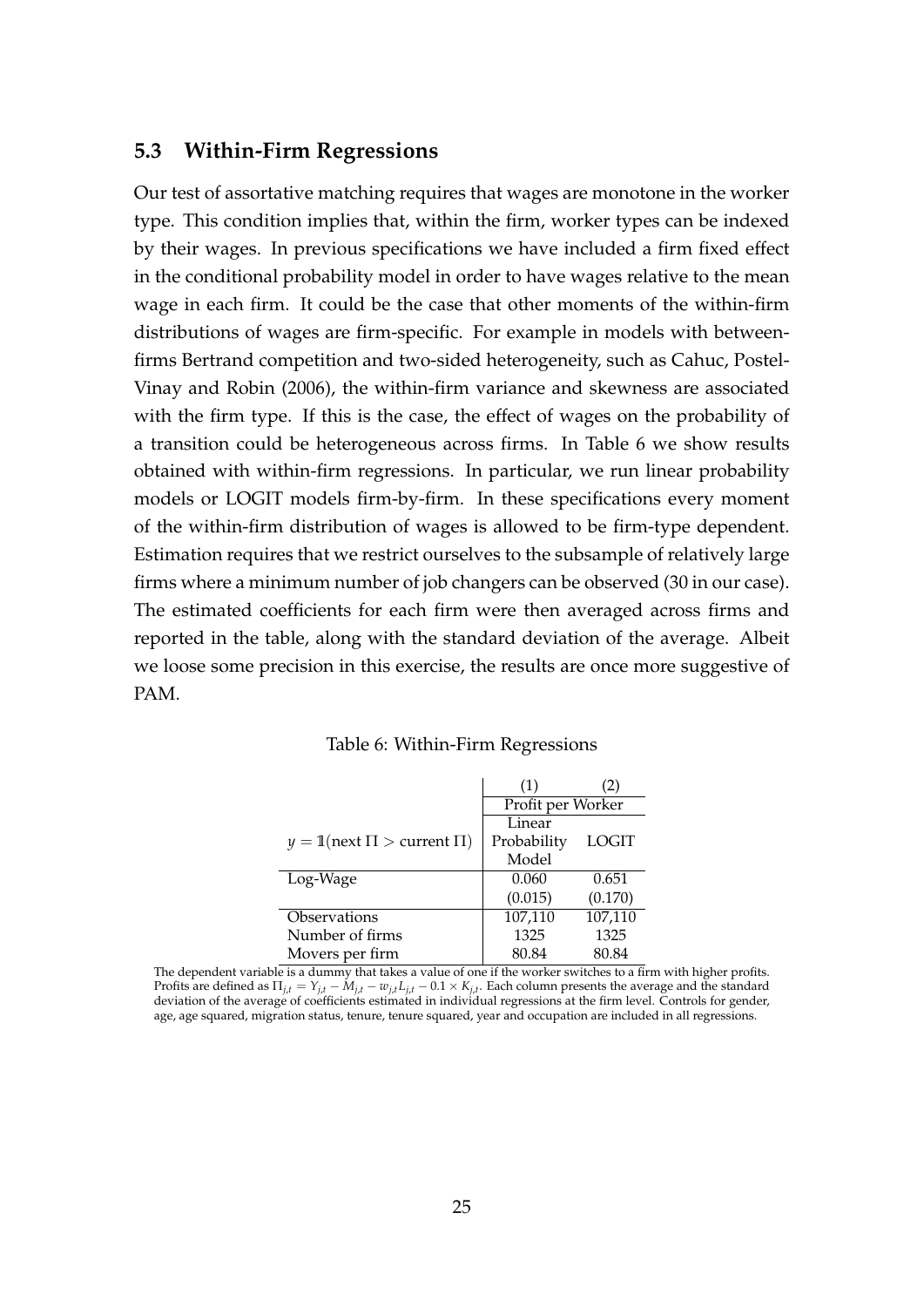#### **5.4 Within-Firm Wage Quantiles**

Assuming that wages are monotone in the worker type allows us to use withinfirm variation in wages to order workers relative to their co-workers. Hence, wages are used as an ordinal measure of worker types. A different possibility is to include in the regressions the quantile in the within-firm distribution of wages. Using the wage-quantile instead of the wage gives a closer connection with the ordering intuition exploited in this paper. The quantile of the within-firm distribution of wages only tells us which worker is better without any information on the size of that difference.

|                     | (1)     | (2)                       | (3)     | $\left( 4\right)$ | (5)       | (6)        |  |
|---------------------|---------|---------------------------|---------|-------------------|-----------|------------|--|
| <b>LOGIT</b>        |         | Definition of firm Profit |         |                   |           |            |  |
|                     |         |                           | Average | Average           | Past Avg. | Past Avg.  |  |
| $y = 1$ (next $\Pi$ | Profit  | Profit                    | Profit  | Profit            | Profit    | Profit     |  |
| $>$ current $\Pi$ ) |         | per worker                |         | per worker        |           | per worker |  |
| Wage Quantile       | 0.008   | 0.091                     | 0.153   | 0.216             | 0.052     | 0.152      |  |
|                     | (0.023) | (0.023)                   | (0.025) | (0.025)           | (0.024)   | (0.024)    |  |
| Firm effects        | yes     | yes                       | yes     | yes               | yes       | yes        |  |
| <b>Observations</b> | 177,740 | 178,144                   | 175,040 | 171,782           | 175,695   | 174,517    |  |
| No. of firms        | 7,656   | 7,750                     | 7,597   | 7,409             | 7,409     | 7,345      |  |
| Movers/firm         | 23.21   | 22.98                     | 23.04   | 23.18             | 23.71     | 23.75      |  |
| Pseudo $R^2$        | 0.18    | 0.17                      | 0.28    | 0.27              | 0.25      | 0.23       |  |

#### Table 7: Within-Firm Wage Quantiles

The dependent variable is a dummy that takes a value of one if the worker switches to a firm with higher profits. Profits are defined as  $\Pi_{j,t} = Y_{j,t} - \text{materials}_{j,t} - L'_{j,t} w_{j,t} - K'_{j,t} r_t$ . Each column represents a single regression. Controls for gender, age, age squared, migration status, tenure, tenure squared, year and occupation are included in all regressions. Standard errors in parentheses.

Results are presented in Table 7, where we also show evidence of PAM. The coefficient of the wage quantile is significantly positive in every specification, with the exception of column (1), which uses aggregated economic profit as a measure of the firm quality. As noted before, when we use average profits or average profits per worker as a measure of firm quality, we generally get a better fit of the data and more stable results.

#### **5.5 Different Definitions of Movers**

In the model presented in Section 3 there is no on-the-job search. Hence, it describes movements of workers between firms with an interim unemployment spell. In the previous tables, we have considered every mover independently of the duration of the interim unemployment spell. In order to be more confident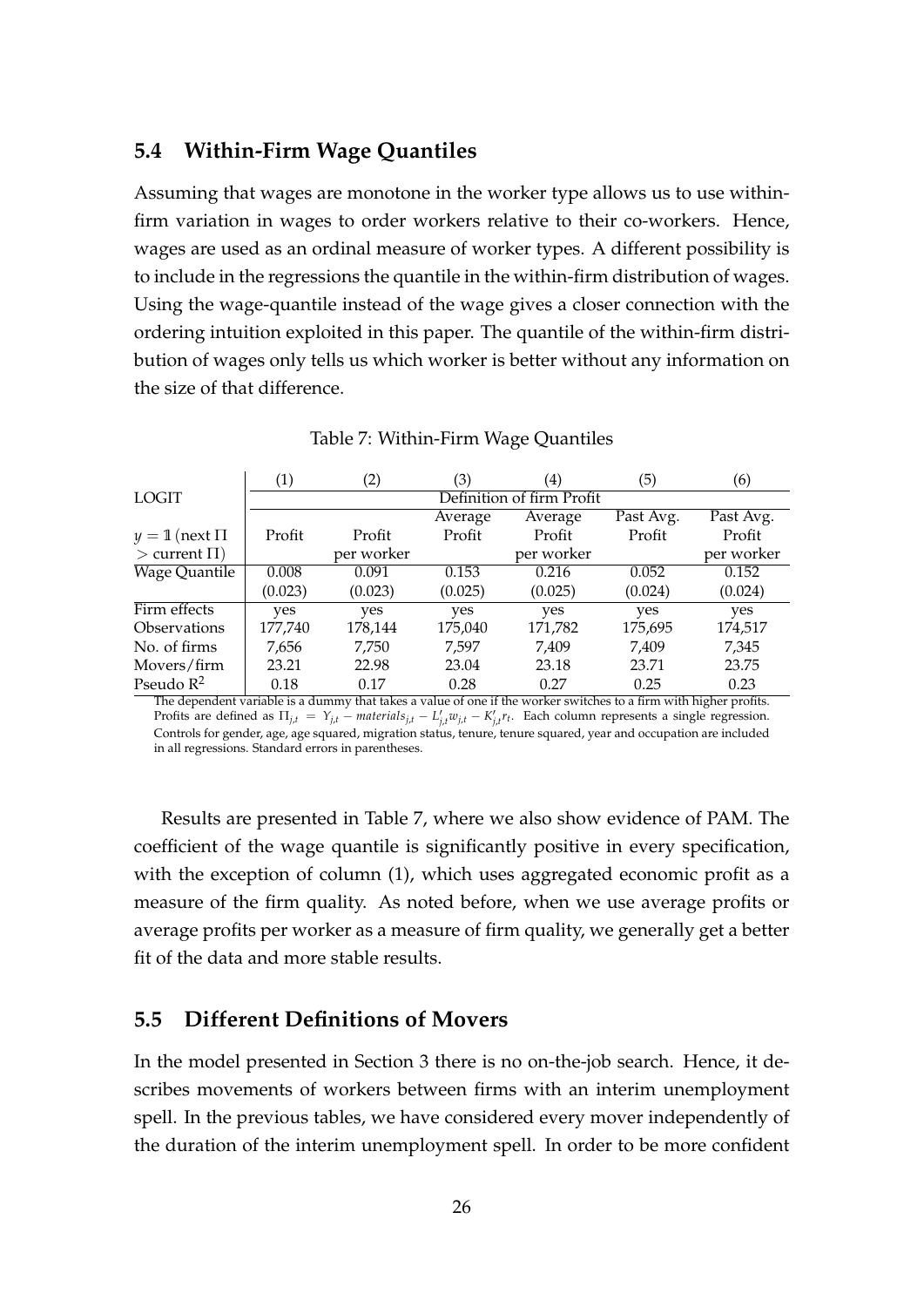that every mover considered in the analysis is a worker that comes from a match destruction, we restrict our sample in terms of the duration of the interim unemployment spell. In addition, we ask how our results change if instead of movers that comes from a match destruction, we consider job-to-job movers.

As in most administrative data sets, we are unable to distinguish between voluntary and involuntary worker separations. However, given that we observe the number of months between the worker's separation from the current employer and the association to a new employer, we can define as voluntary (job-to-job) movers those with no more than 1 month between the two jobs.<sup>30</sup> The results for the subsample excluding job-to-job movers are shown in column (1) of Table 8. For robustness, column (2) adopts a more stringent requirement to identify workers whose job are destroyed: all these workers have spent at least 3 months in unemployment before getting a jobs with a new employer. The results for the sub-sample of only job-to-job movers are shown in column (3) of Table 8. The remaining columns consider alternative definitions of movers, as detailed in the last row of the table: those with an intervening spell of up to three months (column 4) and those with a spell up to six months (column 5). As before wages significantly increase the probability of moving to a firm with higher profit per worker, which is consistent with PAM. There are no major differences in the various definitions of movers.

|                            | $\left( 1\right)$                        | (2)          | (3)        | $\left( 4\right)$ | (5)        |  |  |
|----------------------------|------------------------------------------|--------------|------------|-------------------|------------|--|--|
| LOGIT                      | Definition of firm quality $(\Pi_{i,t})$ |              |            |                   |            |  |  |
|                            | Current                                  | Current      | Current    | Current           | Current    |  |  |
| $y = 1$ (next $\Pi$        | profits                                  | Profit       | Profit     | Profit            | Profit     |  |  |
|                            | per worker                               | per worker   | per worker | per worker        | per worker |  |  |
| Log Wage                   | 0.1126                                   | 0.1036       | 0.1295     | 0.1278            | 0.1265     |  |  |
|                            | (0.0296)                                 | (0.0465)     | (0.0376)   | (0.0347)          | (0.0329)   |  |  |
| Firm effects               | yes                                      | yes          | yes        | yes               | yes        |  |  |
| <i><b>Observations</b></i> | 133,711                                  | 98,820       | 76,800     | 90,614            | 102,256    |  |  |
| No. of firms               | 6,945                                    | 6,021        | 5,616      | 6090              | 6,397      |  |  |
| Movers/firm                | 19.25                                    | 16.41        | 13.68      | 14.88             | 15.98      |  |  |
| Pseudo $R^2$               | 0.1717                                   | 0.1907       | 0.2038     | 0.2033            | 0.2317     |  |  |
| Duration                   | $ 1,\infty $                             | $[3,\infty]$ | [0,1]      | [0,3]             | [0,6]      |  |  |

Table 8: Different Definitions of Movers

The dependent variable is a dummy that takes a value of one if the worker switches to a firm with higher profits. Profits are defined as  $\Pi_{j,t} = Y_{j,t}$  – materials  $_{j,t} - L'_{j,t} w_{j,t} - K'_{j,t} r_t$ . Each column represents a single logistic regression. Duration is the number of months between two consecutive job spells. Controls for gender, age, age squared, migration status, tenure, tenure squared, year and occupation are included in all regressions. Standard errors in parentheses.

 $30R$ oyalty (1998) and Nagypal (2004) define job-to-job transitions equivalently.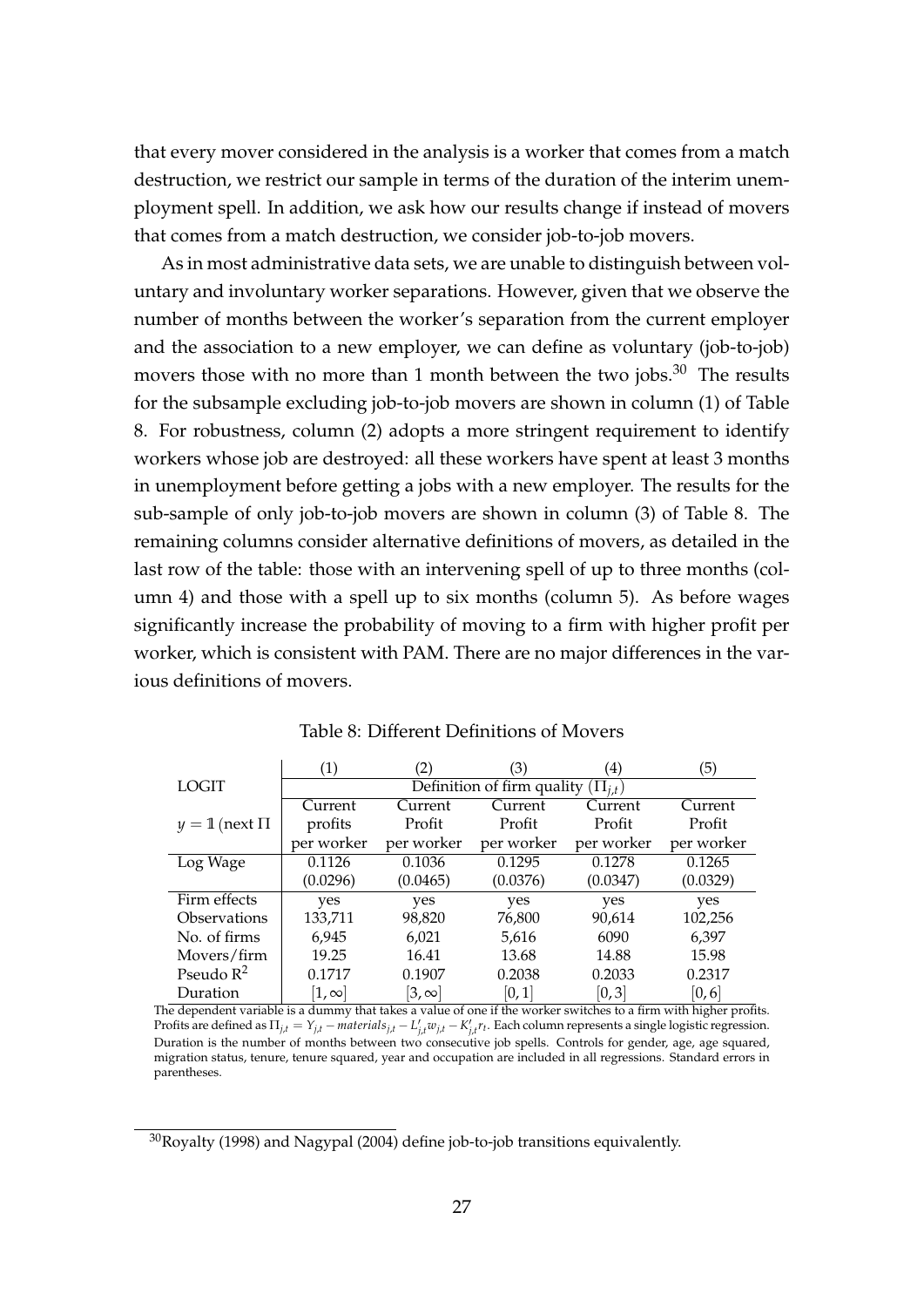#### **5.6 Exogenous Match Destruction**

Involuntary worker separations identified as in Table 8 are likely to provide reasonably good empirical counterparts of the exogenous job destructions described by the model in Section 3. One concern is that, although separations with one month or even up to three months of intervening unemployment are involuntary for the worker, they may not be independent from the worker type. One may suspect that the firm selects which worker to fire according to their underlying characteristics, and therefore the workers that separate from a firm represent a non-random sample from a firm's workforce.

Focusing on a non-random sample of workers could represent a problem if their extent of assortative matching is different from the other workers. In order to analyze if this is the case, we obtain estimates of the strength and direction of sorting that are unaffected by such a concern by limiting the sample to workers who separate because of a firm closure.<sup>31</sup> In this case, all workers are forced to leave the firm, irrespective of their characteristics. With our data, it is possible to identify 710 firms which closed their business during the 1995-2001 time period, involving about 12,000 workers. Despite this dramatic reduction in sample size, the results from this additional sets of estimates, collected in Table 9, are once again indicative of PAM. Column (1) shows the results from a logit regression with firm fixed effects, while column (2) show the results from a linear probability model with firm\*year fixed effects. In both cases, the wage coefficient is positive, statistically significant and similar in magnitude to the estimates reported earlier.

The results presented in columns (1) and (2) are obtained using our test of assortative matching and data on movers originated by a firm closure. With this test, we make inference on assortative matching by analyzing how the probability of moving up in the firm productivity ladder differs for co-workers of different types. Data on profits of closing firms may be a misleading ordinal measure of their types. Even though we are using average profits (instead of current profits) to order firms in columns (1) and (2), it is still possible that the estimates may be contaminated by the low profitability of firms that are closing down. For this reason, in columns (3) and (4), we slightly modify our test in a way that does not depend on the profit of the separating (closing) firm. Specifically, in columns (3) and (4) we run linear regression models where the dependent variable is the

 $31$ Cingano and Rosolia (forthcoming) use a similar strategy to identify the strength of information spillovers on workers' unemployment duration.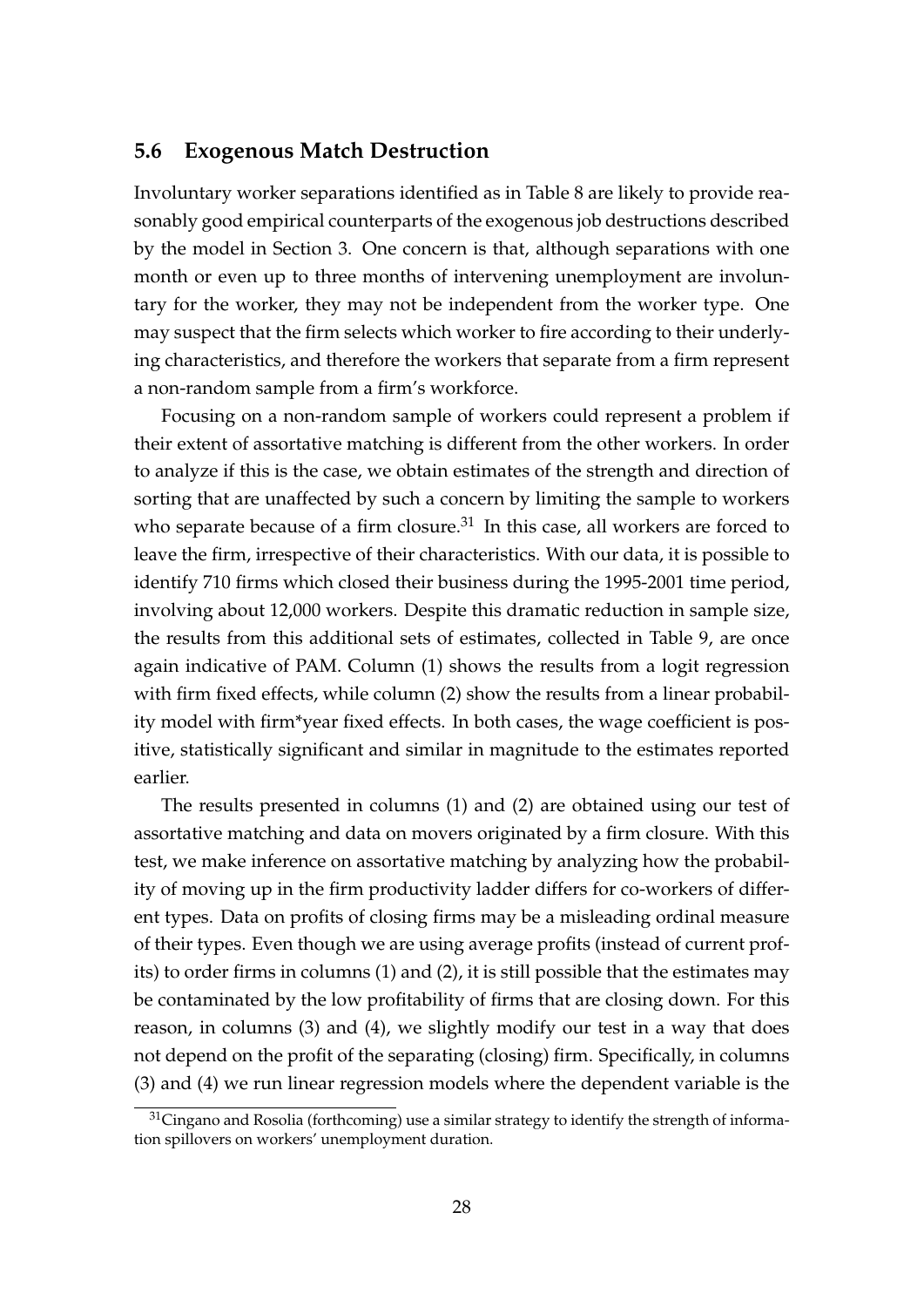quantile in the distribution of firm profit of the worker's new employer. We use the same set of controls than before (including firm, or firm and year, fixed effects, respectively). Note that, in analogy with the ordinal nature of the dependent variable, the quality of the worker is represented by the worker's rank in the wage distribution of the separating firm. The results are once more supportive of PAM. After a firm closure, workers with higher wages than their former co-workers move to better firms than those co-workers do.

|                            | (1)          | (2)                                   | (3)        | $\left( 4\right)$ |
|----------------------------|--------------|---------------------------------------|------------|-------------------|
|                            |              | $y = 1$ (next $\Pi >$ current $\Pi$ ) |            | $y =$ next $\Pi$  |
|                            |              | Linear                                | Linear     | <b>Linear</b>     |
|                            | <b>LOGIT</b> | Probability                           | Regression | Regression        |
|                            |              | Model                                 |            |                   |
| Log wage                   | 0.233        | 0.036                                 |            |                   |
|                            | (0.114)      | (0.015)                               |            |                   |
| Wage quantile              |              |                                       | 0.019      | 0.029             |
|                            |              |                                       | (0.01)     | (0.011)           |
| Firm effects               | yes          |                                       | yes        |                   |
| $Firm \times year$ effects |              | yes                                   |            | yes               |
| Obs.                       | 10049        | 12068                                 | 10680      | 10680             |
| $(pseudo)R^2$              | 0.270        | 0.532                                 | 0.183      | 0.281             |

Table 9: Exogenous Match Destruction

## **6 Discussion**

# **6.1 Firm Fixed Effects and Worker Fixed Effects in Wage Equations**

In order to compare our results with the ones obtained using the approach presented in Abowd, Kramarz and Margolis (1999), we estimate the following equation:

$$
w_{i,j,t} = x'_{i,j,t}\beta + \eta_i + \xi_j + u_{i,j,t},
$$
\n(9)

where  $x_{i,i,t}$  are observable and time-varying characteristics of the worker and the firm, *η<sup>i</sup>* is worker *i* fixed effect and *ξ<sup>j</sup>* is firm *j* fixed effect.

The results are presented in Table 10. We find the standard result of a small negative correlation between the worker fixed effects and the firm fixed effects.

In col. (1) and (2) the dependent variable is a dummy that takes a value of one if the worker switches to a firm with higher profits. In col. 3 and 4 the dependent variable is the percentile in the profit distribution of the worker's new employer. In col (5) the dependent variable is the log of the new employer's profit. Profit is defined as average profit per worker. Controls for gender, age, age squared, migration status, tenure, tenure squared, year and occupation are included in all regressions. Standard errors in parentheses.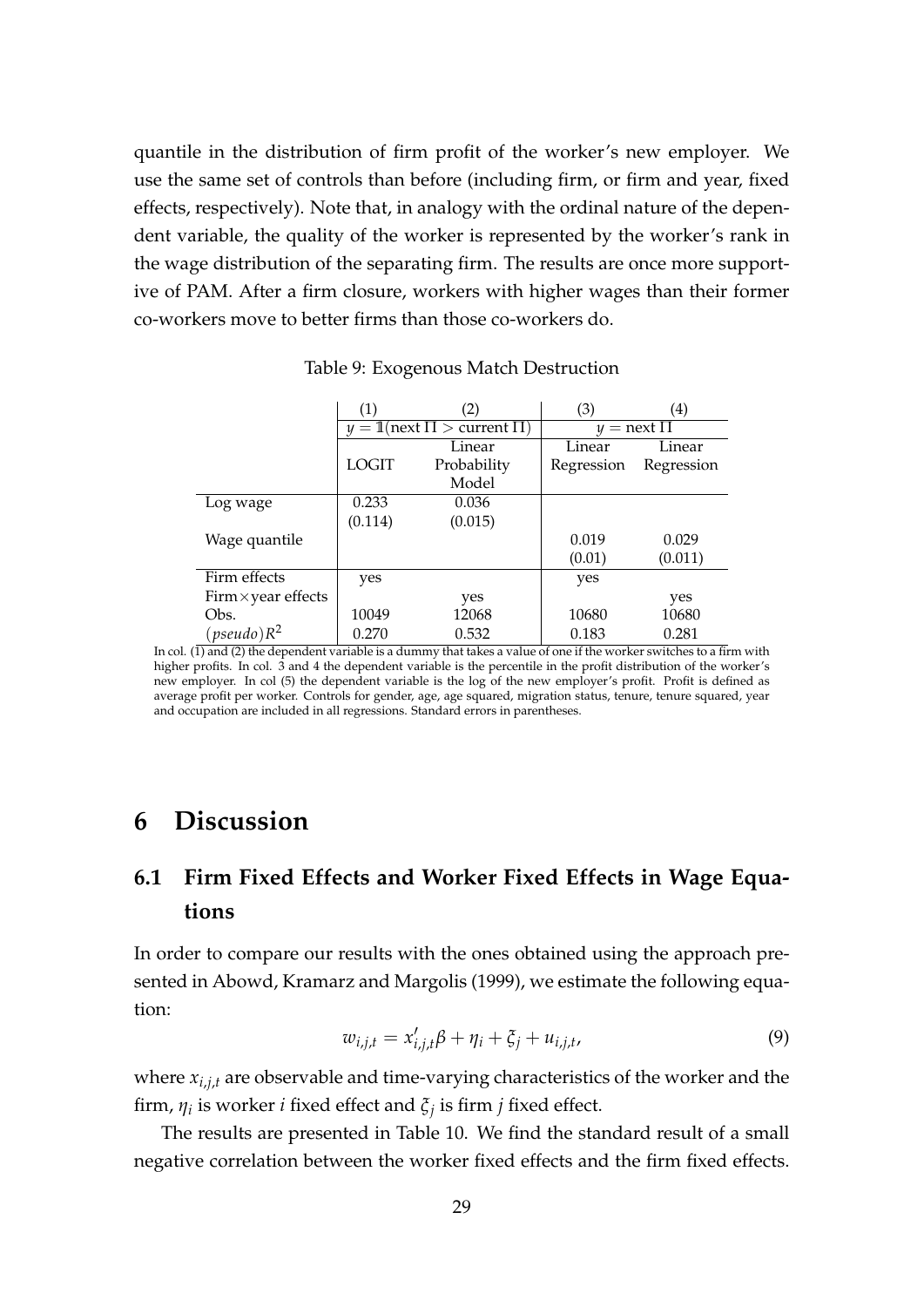| <b>AKM Approach</b>                                                 |             |              |  |  |  |
|---------------------------------------------------------------------|-------------|--------------|--|--|--|
| Log-Wages                                                           | Coefficient | Std-Dev.     |  |  |  |
| Age                                                                 | 0.0486      | (0.00018)    |  |  |  |
| Age <sup>2</sup>                                                    | $-0.0004$   | $(2.34E-06)$ |  |  |  |
| Tenure                                                              | 0.0006      | (0.000013)   |  |  |  |
| Tenure <sup>2</sup>                                                 | $-1.43E-06$ | $(5.90E-08)$ |  |  |  |
| White-Collar                                                        | 0.0510      | (0.000734)   |  |  |  |
| Manager                                                             | 0.2879      | (0.003016)   |  |  |  |
| Firm Fixed Effects $\xi_i$                                          |             | 11,985       |  |  |  |
| Worker Fixed Effects $\eta_i$                                       | 778,388     |              |  |  |  |
| Observations                                                        | 2,672,812   |              |  |  |  |
| Correlation( $\xi_i$ , $\eta_i$ ) = -0.0216 with p - value < 0.0001 |             |              |  |  |  |

Table 10: OLS estimates of equation (9)

Note: Year dummies and dummies for firm size (5 categories) included.

Moreover, in our dataset this correlation is statistically significant. It is striking that using our approach we find significant evidence of PAM and using the AKM approach we find significant evidence of NAM. In the rest of this section we provide some insights into the potential mechanisms that may generate this difference.

#### **6.2 Wages non-monotone in the firm type**

One of the potential explanations of the divergence in results is the mechanism presented in Eeckhout and Kircher (2011) and Lopes de Melo (2011). They argue that if the value of a vacancy depends on the firm type, it is not always the case that a better firm pays a higher wage to every worker. A type-dependent value of vacancies is consistent with firms investing to acquire their type.<sup>32</sup> If wages are non-monotone in the firm type, equation (9) is mis-specified. In this subsection, we provide evidence suggesting that wages are not always monotone in the firm type. In particular, we analyze whether workers that move to better (or worse) firms according to our metric of firm quality receive higher (or lower) wages. Note that by tracking the same worker we keep the worker effect constant. Results are presented in Table A2.

On the premise that our measure to orders firms by their quality is correct,

 $32$  Even with ex-ante free entry, the value of the vacancy will depend on the firm's productivity after the investment in type is made.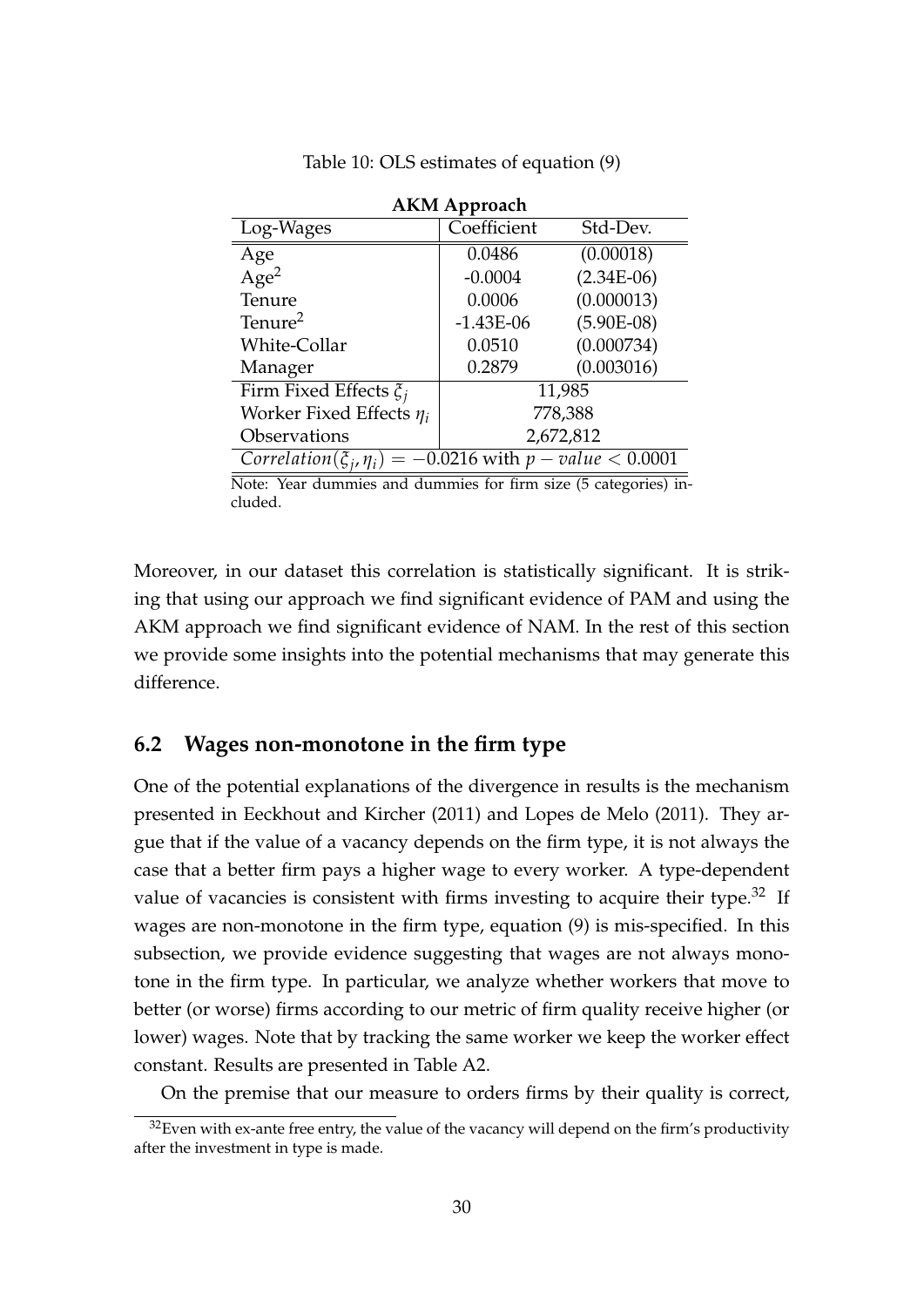we find strong evidence of non-monotonicity of wages in the firm type. There is an association between positive changes in firm type and positive changes in wages. However, we observe a large number of workers moving to worse firms where they receive better wages and workers that end up in a better firm receiving lower wages. If we consider only job-to-job movers with stable jobs,<sup>33</sup> 36 percent of movers going to a better firm end up receiving a wage decrease and 60 percent of movers going to a worse firm get a wage increase.

#### **6.3 Amenities**

In the tabulations presented in Table A2, there is a surprisingly large number of workers moving to jobs with lower wages. When only considering job-tojob movements, this proportion is significantly lower, but still large. Amenities are a major candidate to explain this pattern. The dataset used in this paper does not contain information on amenities. Nevertheless, as long as the level of amenities is constant within the firm, our measure of sorting is not affected by the presence of workers moving to firms that offer lower wages but higher compensating differentials. This is because we only use wages to order workers within the firm.

However, amenities might affect the AKM measure of sorting. This is because, in the AKM approach, a firm's quality is inferred from the mean wages it pays. To illustrate this point, consider to identical firms with different compensations packages. One pays higher wages and lower level of amenities and the other one pays lower wages with a higher level of amenities. The AKM approach would wrongly conclude that the first firm is better than the last one.<sup>34</sup>

#### **6.4 Endogenous Search Intensity**

The model presented in Section 3 emphasizes the role of the limitations on firms to post new vacancies as the mechanism that generates sorting in the labor market, as in Eeckhout and Kircher (2011) and Lopes de Melo (2011). Alternatively, sorting can be generated by allowing endogenous search intensity in standard

 $33$ This sample selection aims at reducing noise, but the same patterns are true for different groups of movers (see Table A2). Job-to-Job movements are defined as movements between two consecutive employment spells with less than 1 month of unemployment in between. Stable jobs are defined as employment spells that last at least one year.

 $34$ Moreover, amenities might not simply mean different compensating packages: good working conditions may have a positive impact on firm-level productivity (see Daniel and Sofer (1998) for a discussion).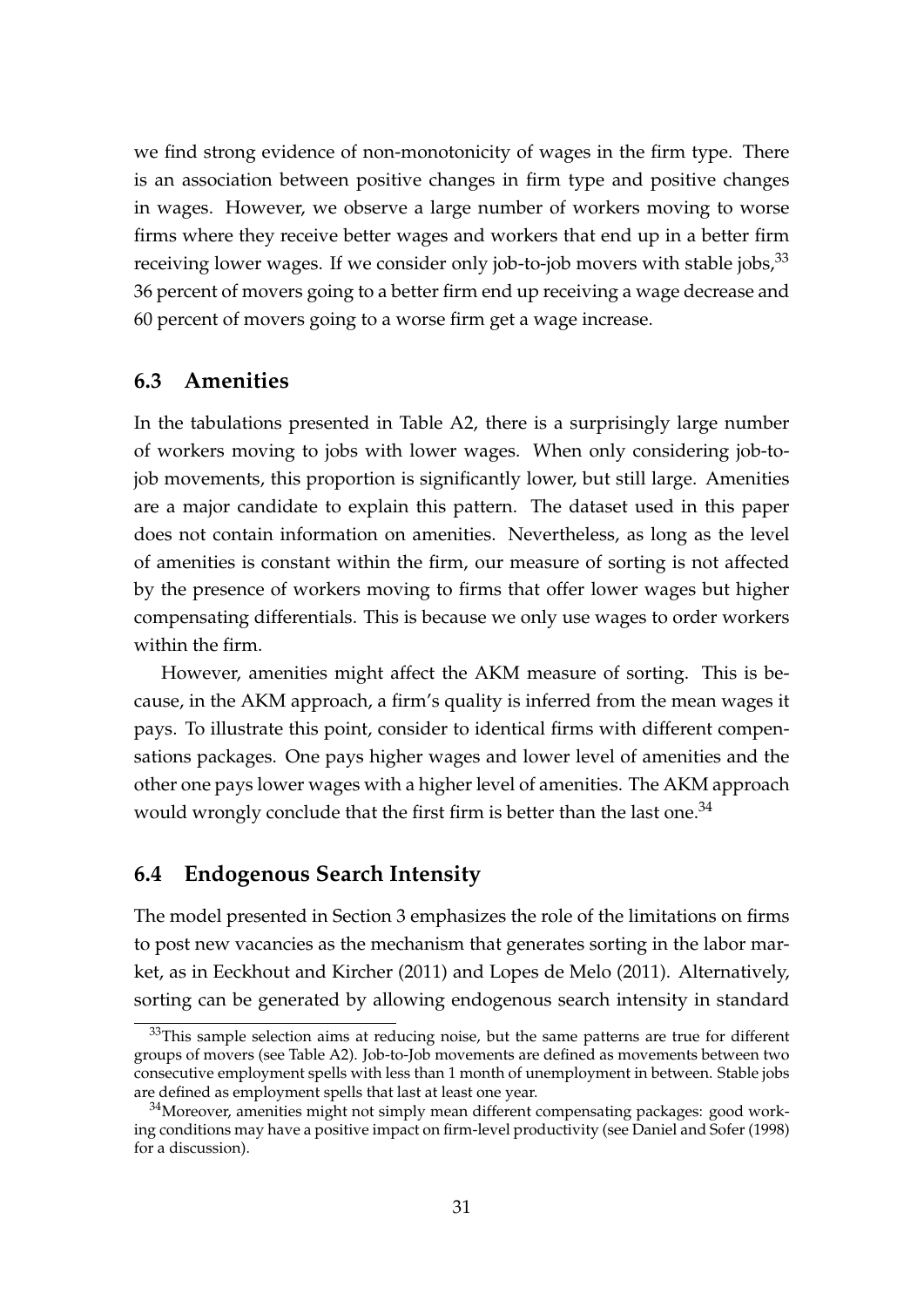equilibrium search models. This mechanism is proposed in Lentz (2010). In this case the firm is totally passive and sorting is a result of differential search intensities rather than matching-set variation. This model is fundamentally asymmetric in that sorting is driven by worker behavior only.

The environment described in Lentz (2010) implies that every worker, independently of her type, prefers to have a job in a better firm. This implication seems dubious in light of the evidence presented in Table A2, where more than 40% of job-to-job movers end up in a worse firm than before, and a large portion of them with a higher wage. Nevertheless, as it has been discussed in section 5, it could be the case that not all of these movements are necessarily job-to-job. Moreover, some of these movements can be driven by non-economic reasons. Therefore, we are concerned about the performance of our test if sorting is generated purely by search intensity.

Sorting by search intensity may also generate biased measures of sorting using the AKM strategy, because wages might be non-monotone in the firm type but also non-monotone in the worker type (Bagger and Lentz, 2011). In this subsection we show that a slightly modified version of our test, one consistent with the environment described in Lentz (2010), also gives significant evidence of positive assortative matching. One of the critical conditions required for consistency of our measure of sorting is monotonicity of wages on the worker type. As it is pointed out in Bagger and Lentz (2011), endogenous search intensity generates wages that are not always increasing in the worker type, even after conditioning on the firm type. Bagger and Lentz (2011) show that, if the production function is supermodular, the present values of future outcomes is more valuable for a high skilled worker than for a low skilled worker. Hence, at low-productivity firms the difference in wage growth expectations may result in lower wages for the high skilled worker. This is because the firm extracts part of the rent generated by the higher present value of future offers.

Although in this case wages are not always monotone in the worker type, we can select the sample to have only observations where this condition holds. In the model presented in Lentz (2011), there is on-the-job search and strategic bargaining that generates Bertrand competition between the incumbent firm and a rival "poaching" firm.<sup>35</sup> When one worker meets a potential employer, the current firm and the poaching firm compete for the worker, and the most productive

<sup>&</sup>lt;sup>35</sup>This wage setting scenario has been proposed in Postel-Vinay and Robin (2002). An extension where the worker bargaining power is allowed to be different from zero was presented in Flinn and Dey (2005) and Cahuc, Postel-Vinay and Robin (2006)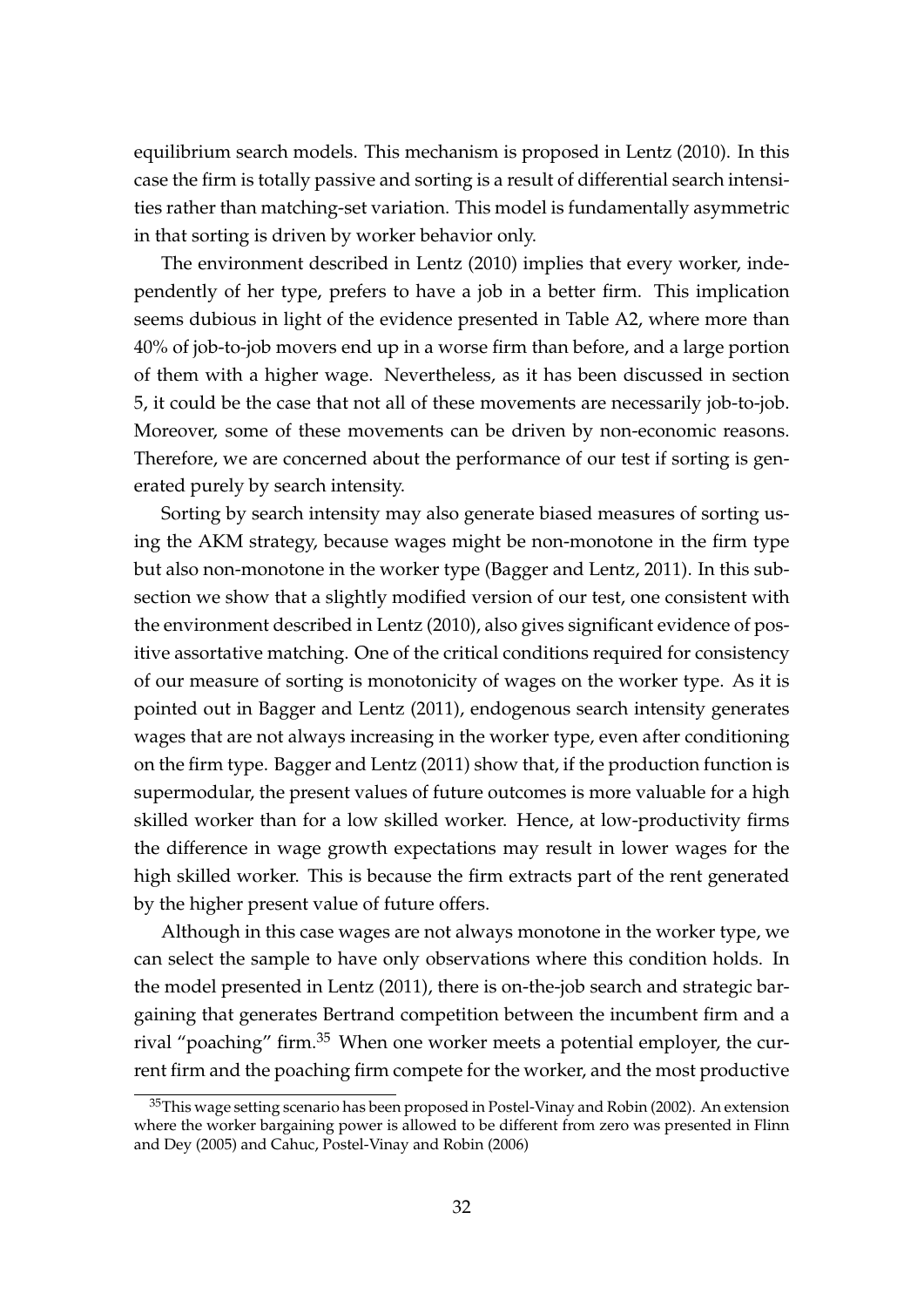|                                   |                | (2)           | (3)            | (4)           |
|-----------------------------------|----------------|---------------|----------------|---------------|
|                                   | Similar firms  | Similar firms | Top firms      | Top firms     |
| $y = 1$ (next $\Pi$               | in terms of    | in terms of   | in terms of    | in terms of   |
| $>$ current $\Pi$ )               | 10 percentiles | 5 percentiles | 10 percentiles | 5 percentiles |
| $Wage \times 1$ (Similar firm)    | 0.064          | 0.093         |                |               |
|                                   | (0.024)        | (0.033)       |                |               |
| $Wage \times [1-1(Similar firm)]$ | 0.017          | 0.018         |                |               |
|                                   | (0.013)        | (0.013)       |                |               |
| 1(Similar firm)                   | $-.272$        | $-.392$       |                |               |
|                                   | (0.135)        | (0.186)       |                |               |
| Wage                              |                |               | 0.0510         | 0.0407        |
|                                   |                |               | (0.0096)       | (0.011)       |
| Observations                      | 27,956         | 27,956        | 8,281          | 4,080         |
| $R^2$                             | 0.267          | 0.267         | 0.094          | 0.061         |

Table 11: Endogenous Search Intensity

The dependent variable is a dummy that takes a value of one if the worker switches to a firm with higher profits. Firms are ordered in terms of economic profit per worker. Each column represents a single linear probability model with firm dummies. Controls for gender, age, age squared, migration status, tenure, tenure squared, year and occupation are included in all regressions. Standard errors in parentheses. Columns (1) and (2) consider workers who switch at least three times. **1**(Similar firm) is an indicator that takes a value of one if the worker comes from a firm in the same group than the current firm. Columns (3) and (4) present results only for the right tail of the distribution of firms types.

firm wins. In this model, when the poaching firm is identical to the current firm, the worker extract the full rent, and the wage is equal to the match productivity. This last implication can be used to order workers by their types. If the worker's previous firm is close enough to the current firm, wages are almost identical to the match productivity. Therefore, we use wages to order co-workers that come from a similar firm than the current firm in which they are working. We perform the same test as before but only allowing a different effect of wages on the probability of moving to a better firm for co-workers who firstly moved between two similar firms.

Results are presented in Table 11. In column (1), we define approximately homogeneous groups of employers as firms in the same decile of the distribution of profit per worker (ten groups). In column (2), homogeneous groups are defined in terms of five percentiles of the distribution of profit per worker (20 groups). The coefficient of wages, for the workers whose previous employer was a firm similar to the current one, is significantly positive in both specifications. Moreover, the effect is stronger for this group of workers than for workers who have not firstly moved between two similar firms.<sup>36</sup>

<sup>&</sup>lt;sup>36</sup>Note that this exercise is very demanding in terms of data, because we select workers who move at least three times. To order workers by their wages, we need to identify these workers who come from a firm similar to the current one. For that purpose, we need to track workers in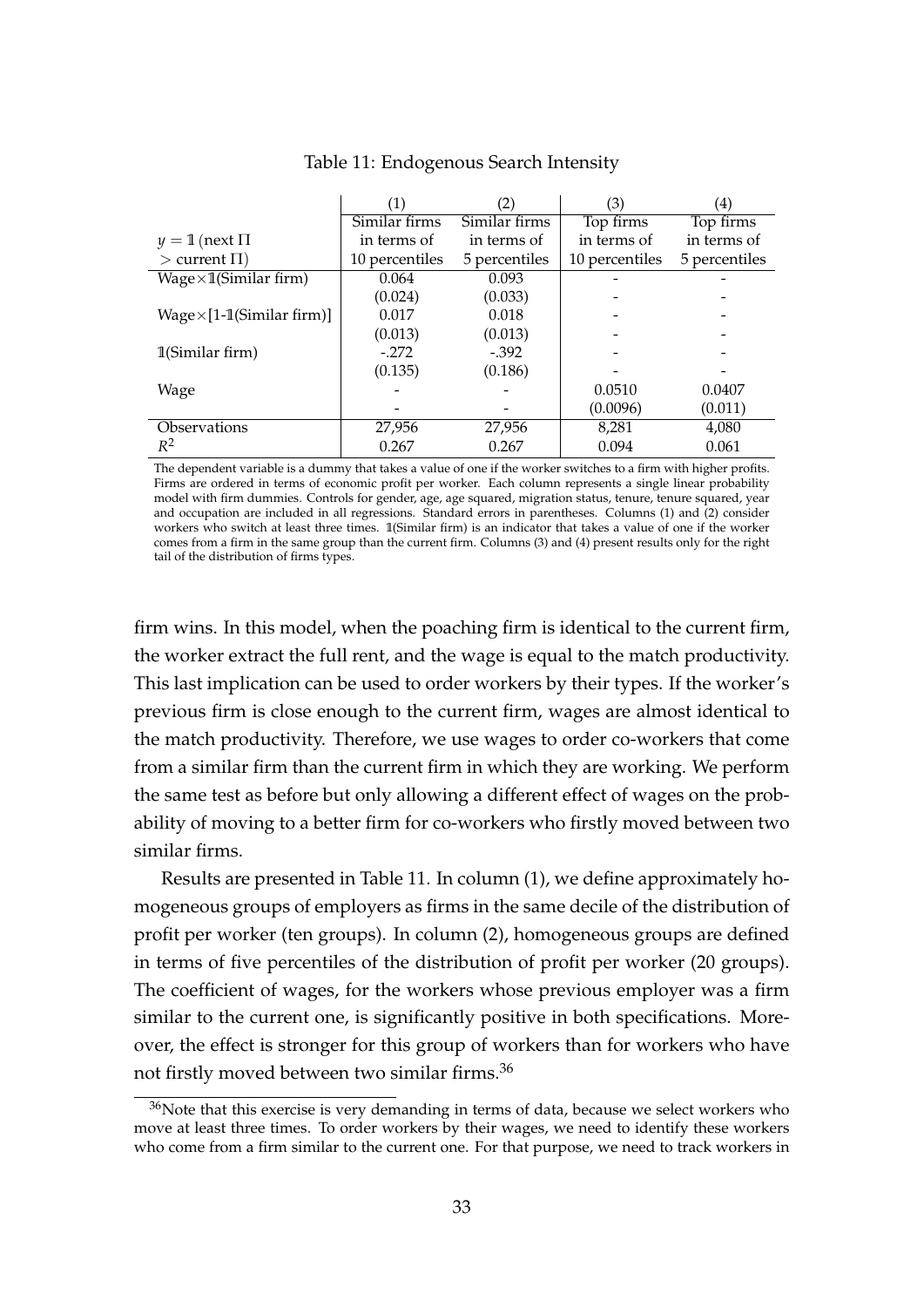Note that this last modification of the test is valid whenever there is betweenfirms Bertrand competition. In a similar model with endogenous search intensity but without strategic bargaining, we might also have non-monotone wages. Extending the model presented in Bartolucci (2011), where workers can choose their search intensity in the spirit of Lentz (2010), there might be wages which are non-monotone in the worker type in the case of NAM. As in Lentz (2010), in the presence of NAM there are more incentives for low skilled workers to increase their search intensity. Since wages are increasing in the on-the-job offer arrival rate<sup>37</sup>, in some firms the higher offer-arrival rate of low-type workers can compensate for their lower productivity. Equivalently to the case with Bertrand competition, we can select a subsample of firms where this effect is negligible. Note that, as in the model presented in Lentz (2010), in this case every worker prefers to go to a better firm; therefore, in the best firm of the market any worker continues searching. This means that, for firms in the extreme right tail of the distribution of firm types, the search intensity effect is negligible, which allows us to use wages to order workers by their type.<sup>38</sup> In this case we perform our test but only including firms in the right tail of the distribution of firm's profit. Results are shown in Table 11. In column (3) of Table 11, we present results with the sample of firms in the top 10% of the distribution of average profit per worker, and in column (4) of Table 11, we present results only using a sample of firms in the top 5% of the distribution of average profit per worker. In both sub-samples, wages are posively and significantly correlated with the probability of moving to a better firm.

#### **6.5 Heterogeneity in search frictions**

The results presented in Table 11 were primarily intended to show that our PAM result is robust to sorting generated by endogenous search intensity, where wages are not always monotone in the worker type. Nevertheless, these results are also informative on the empirical relevance of an alternative mechanism to generate sorting. Mendes, van den Berg and Lindeboom (2010) argue that heterogeneity in search frictions is another potential mechanism driving the observed PAM.

two consecutive spells. Finally, we require a third spell, to see which worker is moving to a better firm and which worker is moving to a worse firm. This sample trimming significantly reduces the number of valid observations per firm. A maximum likelihood estimation of the conditional probability model with firm dummies may generate biased results due to the presence incidental parameters. Therefore, we only present results for a linear probability model.

<sup>37</sup>See Figure 1 in Bartolucci (2011).

<sup>38</sup>A similar test is proposed in a different context by Bagger and Lentz (2011).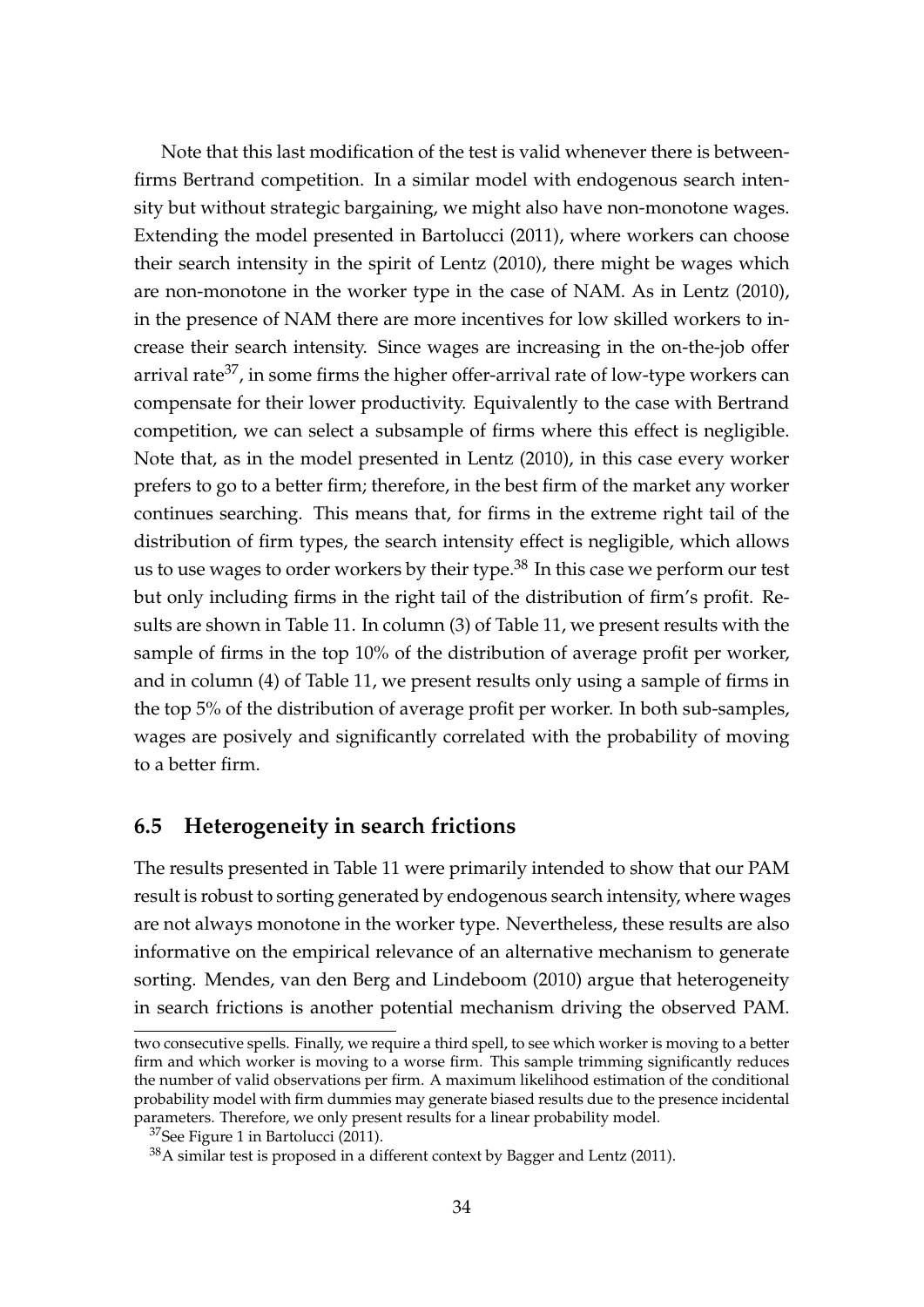Their intuition is that, even in the absence of complementarities in production, PAM may arise because more productive workers might also be more efficient searchers. If this is the case, better workers climb the productivity ladder more quickly. This kind of sorting is similar to the sorting generated by search intensity discussed in Lentz (2010). In such a situation every worker wants to work in the best firm. This is not consistent with some of the evidence presented in Table A2, where an important fraction of job-to-job movements were toward lowerquality firms, and most of those without a wage cut. Moreover, in Table 11 we show that PAM is persistent when considering only the top firms of the market. In that case, not only are workers moving to worse firms, but also the probability of that event is negatively correlated with the worker's type.

If our results of PAM are driven by heterogeneity in search frictions, we should not find an effect of wages on the probability of moving up the firm productivity ladder, once we control for that source of heterogeneity. To check for this, we re-estimate our measure of PAM, comparing co-workers who are as similar as possible in terms of labor market frictions.

For that purpose, we exploit the full length of the VWH data. Specifically, we focus on the sub-sample of 1995-2001 movers who have been active in the labor market prior to 1995. For these workers we are actually able to reconstruct their labor market history going back to 1975. Hence, we re-run our main test (as in Table 2), including a full set of controls for worker's past labor market histories. These controls are the worker's number of past employment spells, the number of past unemployment spells, the average duration of past employment spells and the average duration of past unemployment spells. To make our case more compelling, we avoid gender differences in search behavior by focusing on men only. The results appear in Table 12. Individuals with a larger number of past employment spells, a lower number of unemployment spells, and a shorter duration in past unemployment are found to be more likely to switch to better employers. However, after controlling for these additional sources of heterogeneity, the effect of a worker's wage remains positive and statistically significant. Moreover, the estimated coefficient is not significantly different from the one in comparable specifications of previous tables, suggesting that heterogeneity in search intensity is unlikely to play a major role in driving our PAM result.

As stated in the introduction, the presence of complementarities in production is important for policies that aim to achieve the optimal allocation of resources. In this paper, we do not provide direct evidence of such complemen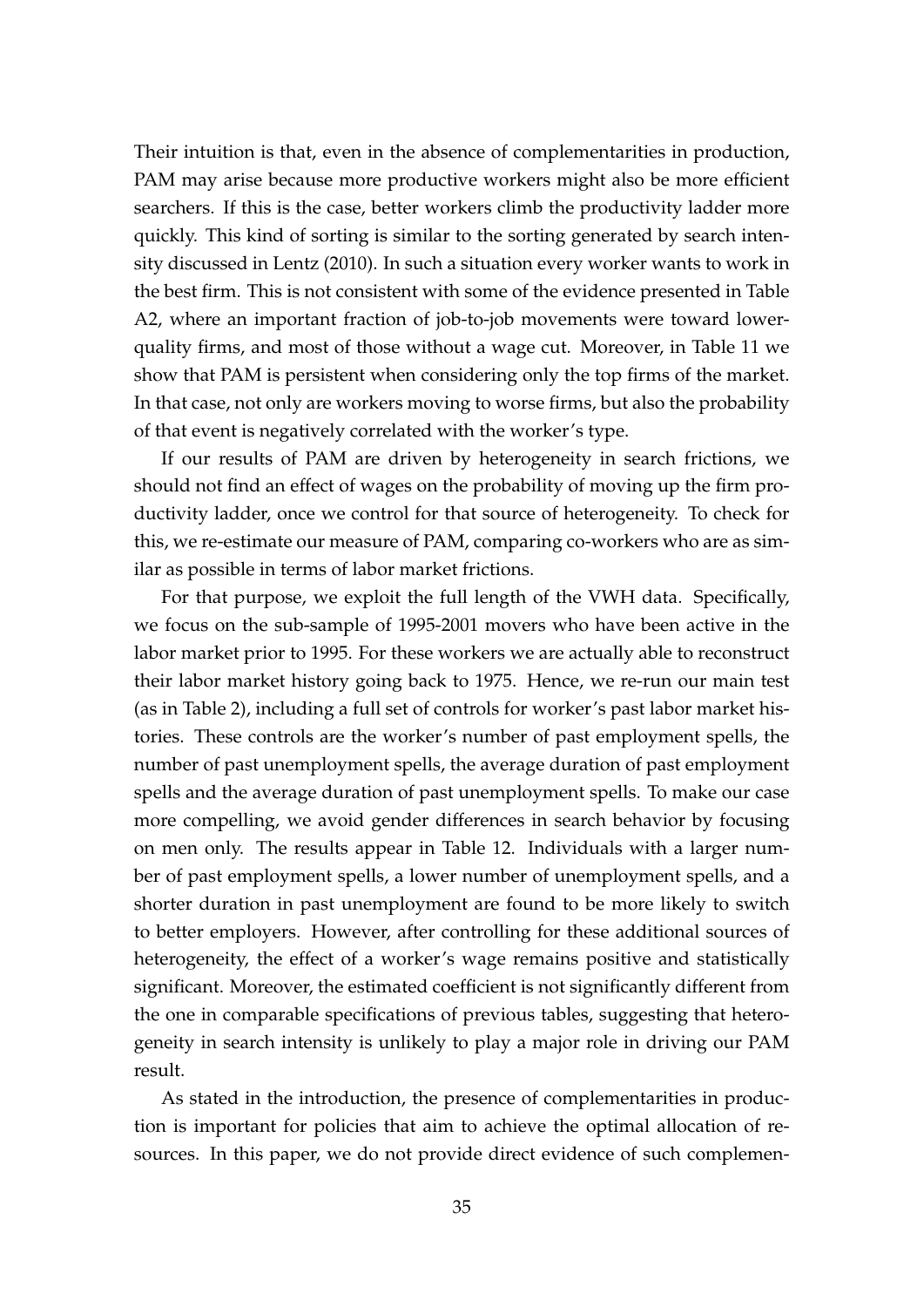tarities, but find strong evidence of positive assortative matching, which is consistent with complementarities. In addition, we do not find evidence in favor of PAM driven by a correlation between the worker types and heterogeneity in search efficiency.

|                                       | (1)        | (2)      | (3)                                      | $\left( 4\right)$ |
|---------------------------------------|------------|----------|------------------------------------------|-------------------|
| <b>LOGIT</b>                          |            |          | Definition of Firm Quality $(\Pi_{i,t})$ |                   |
|                                       |            |          | Average                                  | Past Avg.         |
| $y = 1$ (next $\Pi >$ current $\Pi$ ) | Profit     | Average  | Profit                                   | Profit            |
|                                       | per worker | Profit   | per worker                               | per worker        |
| Log wage                              | 0.162      | 0.15     | 0.2                                      | 0.214             |
|                                       | (0.034)    | (0.037)  | (0.036)                                  | (0.035)           |
| Avg. past tenure /100                 | 0.006      | 0.018    | 0.053                                    | 0.023             |
|                                       | (0.035)    | (0.038)  | (0.038)                                  | (0.037)           |
| Avg. past unemployment duration /100  | $-0.114$   | $-0.148$ | $-0.180$                                 | $-0.127$          |
|                                       | (0.046)    | (0.050)  | (0.051)                                  | (0.049)           |
| No. past employm. spells              | 0.006      | 0.027    | 0.041                                    | 0.005             |
|                                       | (0.007)    | (0.007)  | (0.007)                                  | (0.007)           |
| No. past unempl. spells               | $-.018$    | $-.039$  | $-.050$                                  | $-.021$           |
|                                       | (0.008)    | (0.008)  | (0.008)                                  | (0.008)           |
| Obs.                                  | 103817     | 101858   | 99195                                    | 100930            |
| pseudoR <sup>2</sup>                  | 0.171      | 0.262    | 0.254                                    | 0.230             |

Table 12: Heterogeneity in Search Frictions

The dependent variable is a dummy that takes a value of one if the worker switches to a firm with higher profits. Profits are defined as  $\Pi_{j,t} = Y_{j,t} - materials_{j,t} - L'_{j,t}w_{j,t} - K'_{j,t}r_t$ . Each column represents a single logistic regression. Controls for age, age squared, migration status, tenure, tenure squared, year and occupation are included in all regressions. Standard errors in parentheses. Past tenure is the average tenure in past employment spells. Past unemployment is average duration in past unemployment spells. No. past spells is the number of past employment spells. No. un. spells is the number of past unemployment spells. Male workers only. Subsample of 1995-2001 movers who where active in the labor market prior to 1995.

# **7 Conclusions**

In this paper we propose a test to measure the direction and strength of assortative matching between firms and workers. We analyze the mobility of workers across firms, exploiting the idea that in the absence of assortative matching we should observe that the probability that workers leave one firm to go to another one of different quality is independent of the worker quality. In the presence of positive (negative) assortative matching we should observe that good workers are more (less) likely to move to better firms than bad workers.

The strategy presented in this paper imposes minimum conditions on the data generating process. Also, our measures of sorting are robust to wage nonmonotonicity in the firm type, which is the main criticism to the standard AKM approach used in the literature. Our test does not require cardinal measures of the quality of workers and firms. The test only requires a general monotonicity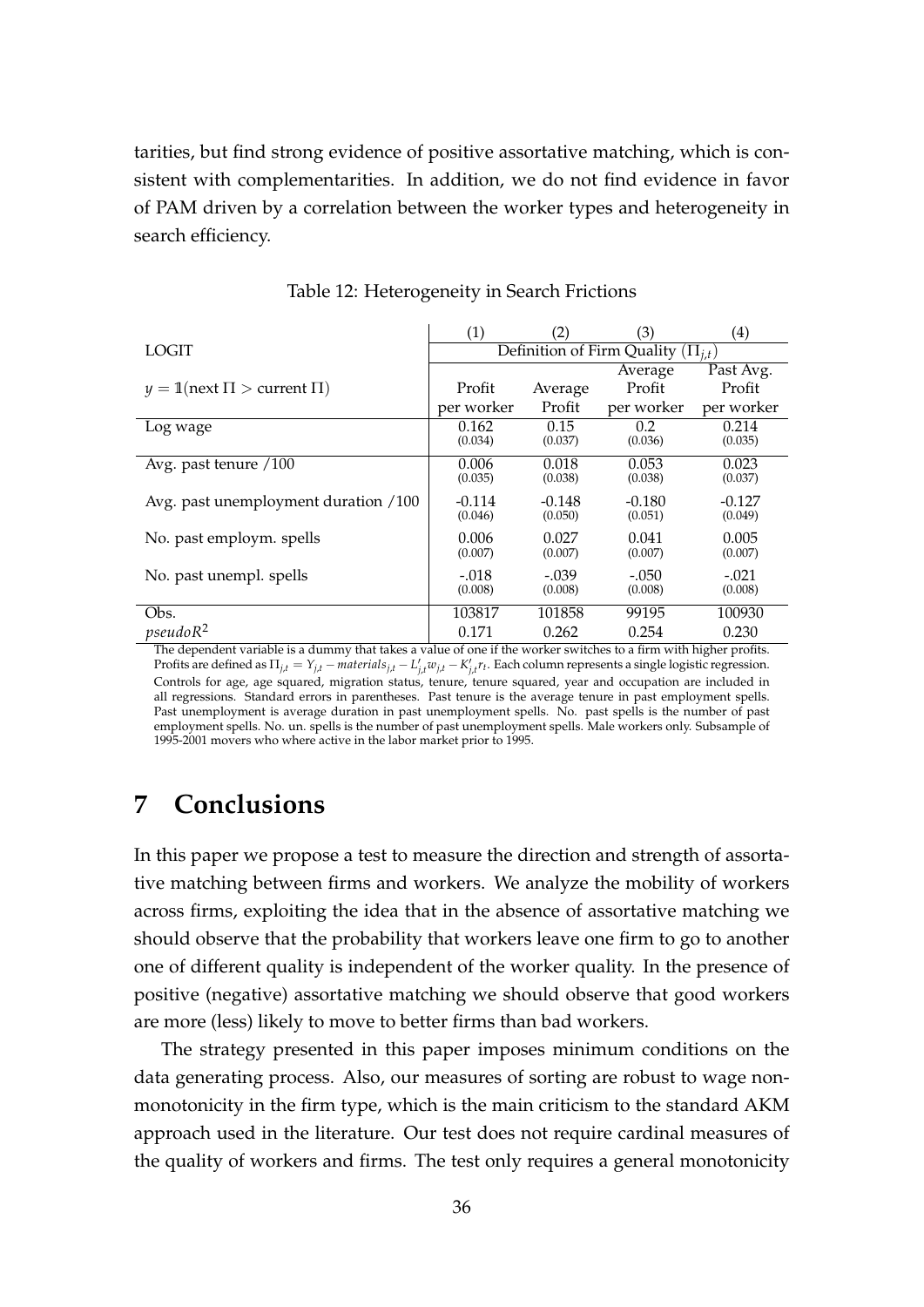condition: that the payoffs of the agents are monotone in their own types. If, given the firm type, wages are monotone in the worker type, we can use withinfirm variation in wages, which by definition partials out the firm effect, to order workers within the firm by their types. As for firms, if match profits are monotone in the firm type, we can rely on observed measures of profit at the firm level to order them by type.

We use a matched data set that combines administrative earnings records for individual workers in the Veneto region of Italy with detailed balance sheet information for their employers. Our test finds strong evidence of positive assortative matching: better workers have a higher probability of moving to better firms. We obtain similar results if instead of using the within-firm variation on wages, we use logwages or the within-firm wage quantiles. We get positive assortative matching irrespective of whether firms are indexed by their economic profit, accounting profits or gross operating margin, profit per worker or profit per firm, and current profits or average profits. The evidence of PAM is also robust to the definition of movers; it is true for movers with an interim unemployment spell but also for job-to-job movers. Moreover, our main findings are also confirmed by workers' mobility generated by exogenous firm closures. Our test is also used to compare the strength of sorting in different markets. Sorting is stronger for males than for females, and stronger for workers in the manufacturing sector than for workers in the service sector. We also find that positive assortative matching is stronger for medium age and white collar workers.

Finally, we replicate the AKM strategy in our data, and find the standard result of a significantly negative correlation between the firm and worker fixed effects from a log-wage equation. We discuss a number of reasons that can explain the divergence in the results obtained with our test and with the AKM method. First, we observe that a significant number of workers in our data move to worse firms with wage gains or to better firms with wage losses. This evidence suggests that wages are non-monotone in the firm type, as described in Eeckhout and Kircher (2011) and Lopes de Melo (2011). Second, there is a large proportion of workers with job-to-job movements that result in wage losses, which suggests that there are non-monetary payoffs for workers. Amenities or compensating differentials can affect the AKM measure but not our test if they are constant within the firm. Third, heterogeneity in search intensity has been mentioned as a additional cause of misspecification in the AKM approach. Heterogeneous contact rates might generate wages that are not necessarily monotone in the worker type. We present evidence of PAM using two slightly modified versions of our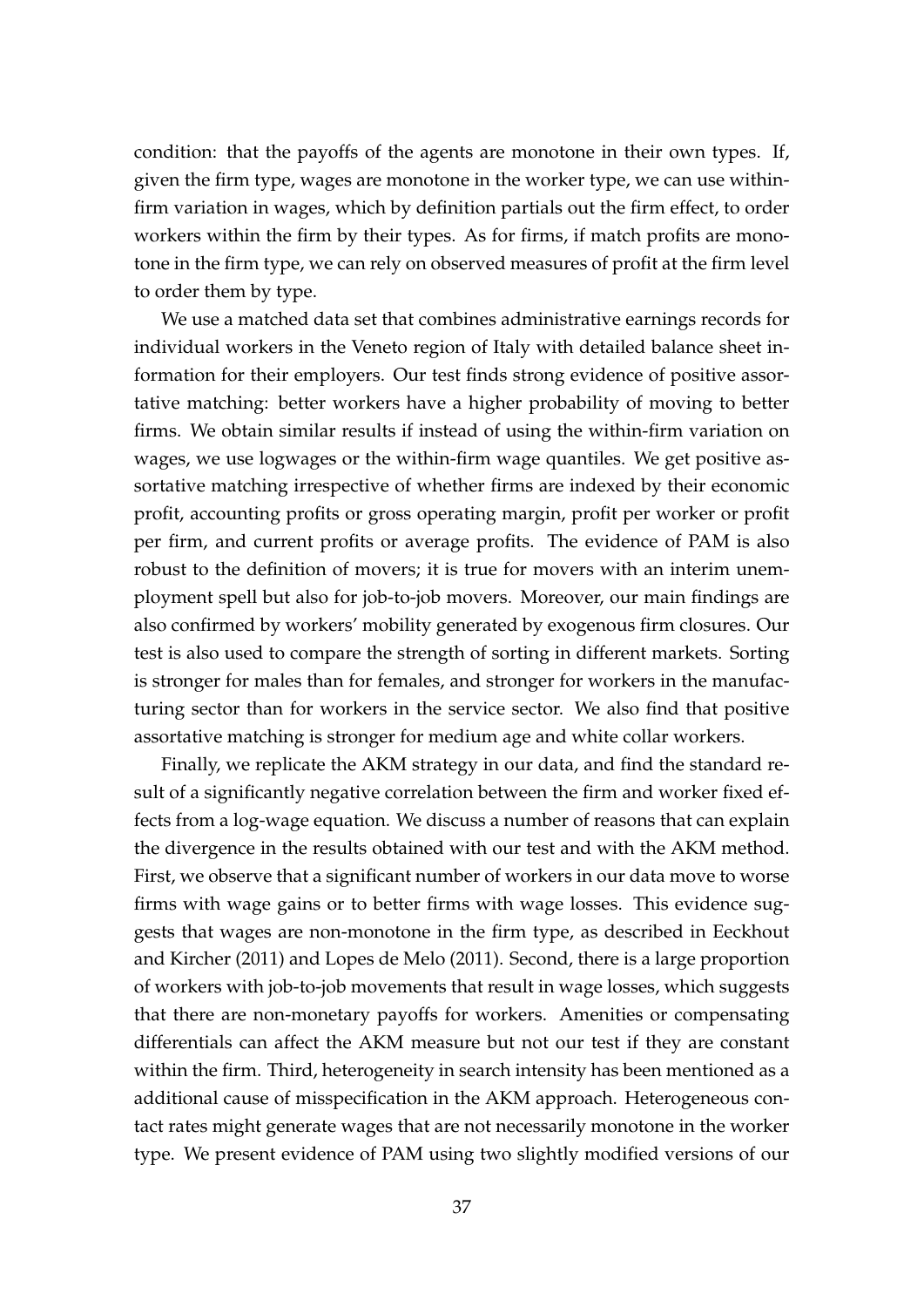test that are consistent with worker heterogeneity in job-offer arrival rates. Our results also lend little support to the hypothesis that the observed PAM is driven by a correlation between the worker types and heterogeneity in search efficiency. Although our paper does not provide direct evidence of complementarities in production, the finding of pervasive positive assortative matching in the labor market is consistent with the existence of such complementarities.

# **References**

- [1] Abowd, J., F. Kramarz, and D. Margolis (1999), "High Wage Workers and High Wage Firms". Econometrica, 67 (2), 251-334.
- [2] Abowd, J., F. Kramarz, P. Lengerman, and S. Perez-Duarte, (2004) "Are Good Workers Employed by Good Firms? A Test of a Simple Assortative Matching Model for France And The United States" Unpublished Manuscript.
- [3] Andrews, J., L. Gill, T. Schank and R. Upward (2008) "High Wage Workers and Low Wage Firms: Negative Assortative Matching or Limited Mobility Bias?" Journal of the Royal Statistical Society: Series A, 171(3) pp. 673697.
- [4] Arachi, G. and F. Biagi (2005), "Taxation, Cost of Capital, and Investment: Do Tax Asymmetries Matter?"Giornale degli Economisti e Annali di Economia 64 (2/3), pp. 295-322.
- [5] Atakan A.E. (2006), "Assortative Matching with Explicit Search Costs", Econometrica 74, No. 3, pp. 667-680.
- [6] Bagger, J., and R. Lentz, "An Empirical Model of Wage Dispersion with Sorting," University of Wisconsin mimeo 2011.
- [7] Bartolucci, C (2011) "Gender Wage Gaps Reconsidered: A Structural Approach Using Matched Employer-Employee Data", Carlo Alberto Notebook no.116
- [8] Becker, G. (1964), " Human Capital; A Theoretical and Empirical Analysis, with Special Reference to Education." New York: Columbia University Press, 1964.
- [9] Becker, G. (1973), "A Theory of Marriage: Part I", The Journal of Political Economy, 81, No. 4, pp. 813-846.
- [10] Bloom, N. and J. van Reenen (2007) "Measuring and Explaining Management Practices across Firms and Countries." Quarterly Journal of Economics, 122(4), pp. 13511408.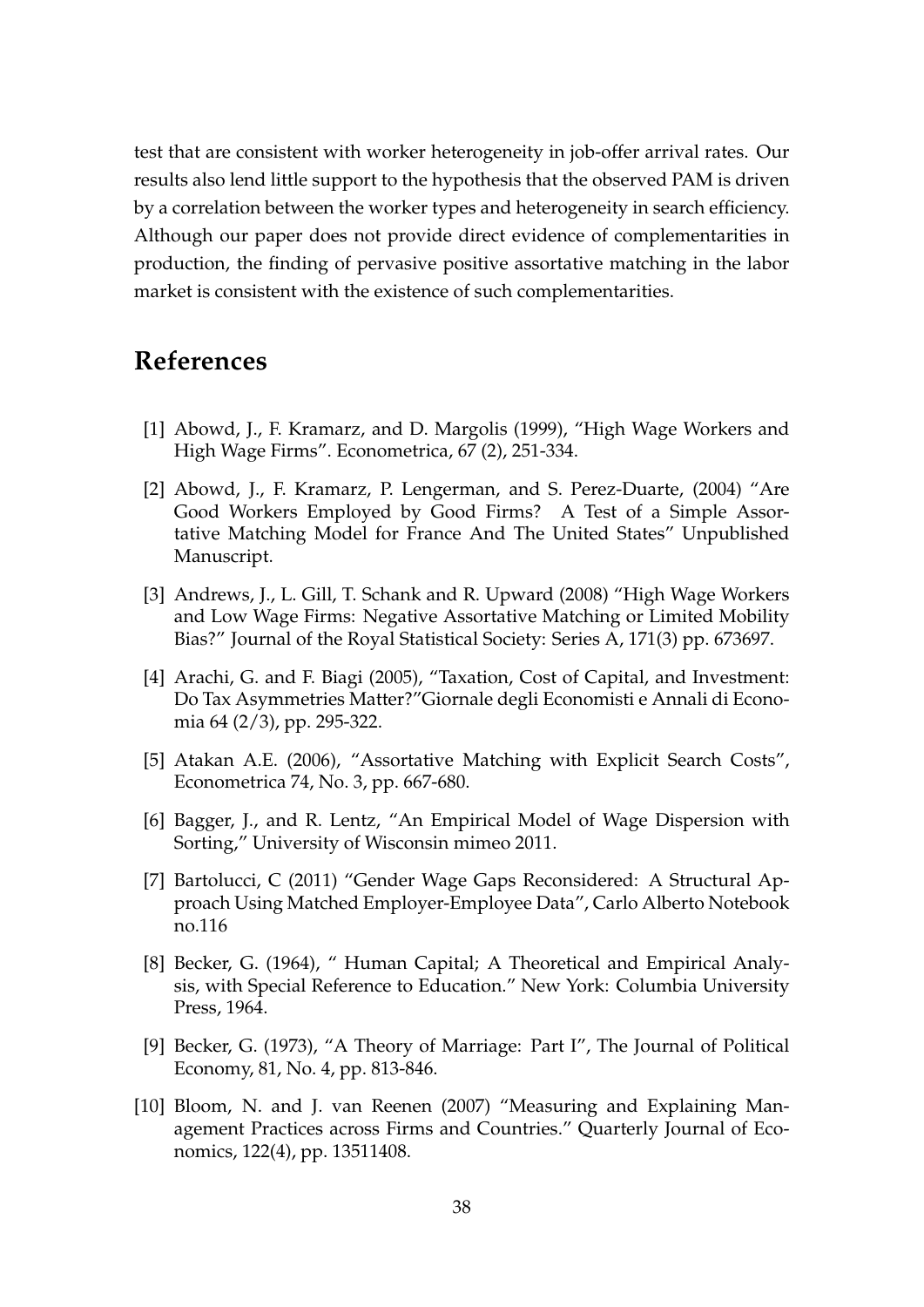- [11] Bloom, N. , M. Schankerman, and J. Van Reenen. 2009. "Technology Spillovers and Product Market Rivalry" CEP working paper No 675.
- [12] Caballero, R, (1994) "The Cleansing Effect of Recessions" American Economic Review, 84(5), pp. 1350-1368
- [13] Cahuc, P., F. Postel-Vinay and J.-M. Robin, (2006), "Wage Bargaining with On-the-job Search: Theory and Evidence", Econometrica, 74(2), pp. 323-64.
- [14] Card, D., F. Devicienti and A. Maida (2010), "Rent-sharing, Holdup, and Wages: Evidence from Matched Panel Data ", NBER Working Paper No. 16192.
- [15] Casadio, P. (2003), "Wage Formation in the Italian Private Sector After the 1992-93 Income Policy Agreements ". In G. Fagan, F.P. Mongelli and J. Morgan, editors, Institutions and Wage Formation in the New Europe, Cheltenham, UK: Edward Elgar, pp. 112-33.
- [16] Cingano F. and A. Rosolia "People I Know: Job Search and Social Networks', Journal of Labor Economics, forthcoming.
- [17] Collard-Wexler, A. (2010) "Demand Fluctuations in the Ready-Mix Concrete Industry." Unpublished Manuscript.
- [18] Daniel, C., and C. Sofer (1998) "Bargaining, Compensating Wage Dierentials, and Dualism of the Labor Market: Theory and Evidence for France", Journal of Labor Economics, 16(3), pp. 546-575.
- [19] Dell'Aringa, C. and C. Lucifora. (1994). "Collective Bargaining and Relative Earnings in Italy." European Journal of Political Economy, Vol. 10, pp. 727- 47.
- [20] Eeckhout, J. and P. Kircher, (2011) "Identifying Sorting in Theory", Review of Economic Studies, forthcoming.
- [21] Eeckhout, J. and P. Kircher, (2010) "Sorting and Decentralized Price Competition", Econometrica 78(2), pp. 539-574.
- [22] Elston, J. and L. Rondi (2006). "Shareholder Protection and the Cost of Capital: Empirical Evidence from German and Italian Firms." CERIS-CNR Working Paper No. 8.
- [23] Franzosi, A. (2008). "Costo del Capitale e Struttura Finanziaria: Valutazione degli Effetti di IRAP e DIT."Instituto per la Ricerca Sociale (Milano) Unpublished Manuscript.
- [24] Garicano, L. and P. Heaton (2010). "Information Technology, Organization, and Productivity in the Public Sector: Evidence from Police Departments." Journal of Labor Economics, 18(1), pp. 167-201.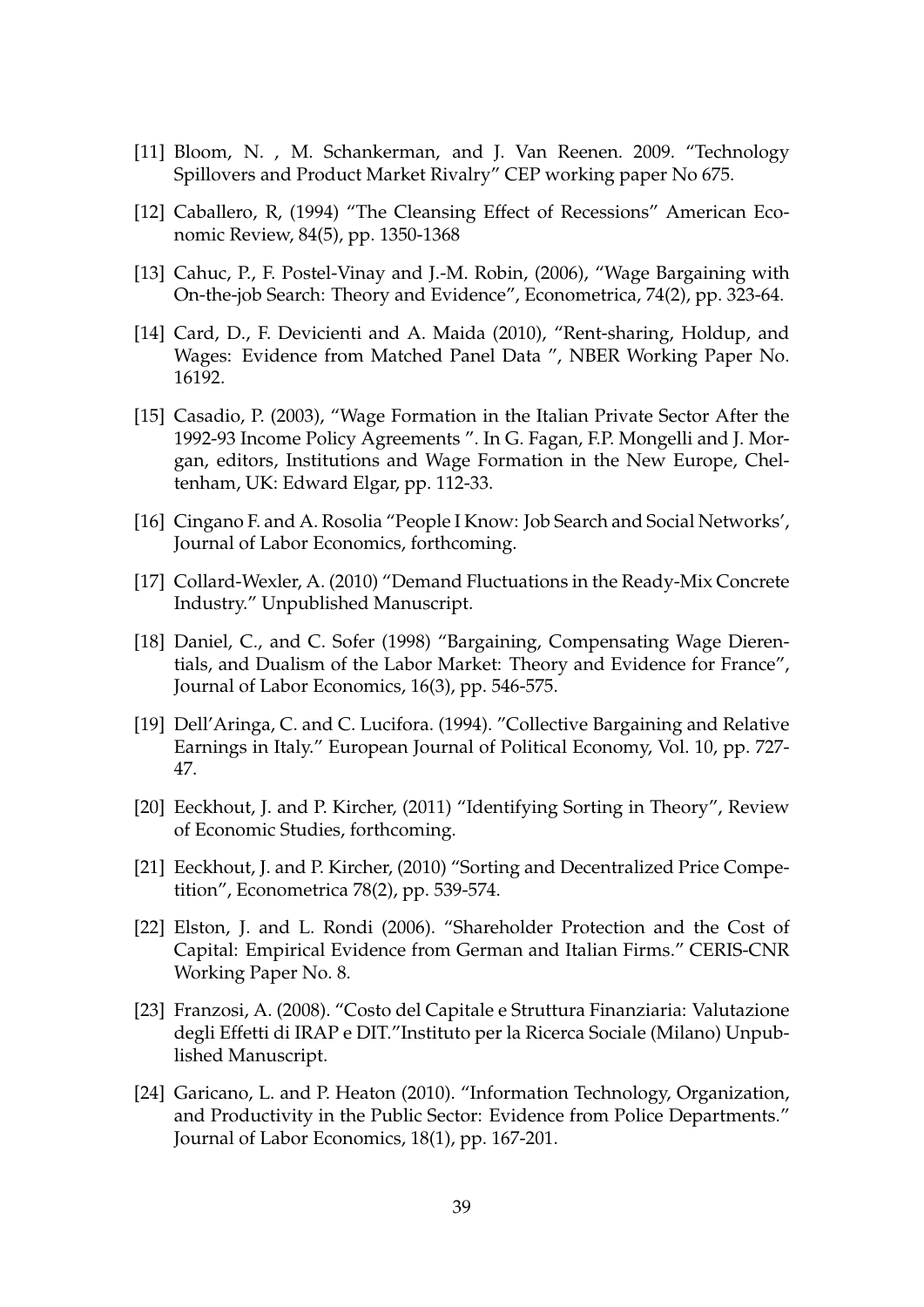- [25] ISTAT (2000). "La Flessibilit del Mercato del Lavoro nel Periodo 1995-96." Informazioni 34 Roma: ISTAT.
- [26] Hause, J.C. (1980). "The Structure of Earnings and the On-the-job Training Hypothesis", Econometrica, 48(4), pp. 1013-1029.
- [27] Heckman, J. and Y. Rubinstein (2001) "The Importance of Noncognitive Skills: Lessons from the GED Testing Program" The American Economic Review, 91(2) pp. 145-149.
- [28] Hellerstein, J. and Neumark, D. (1998) "Wage Discrimination, Segregation, and Sex Differences in Wage and Productivity Within and Between Plants, "Industrial Relations 37, pp. 232-260.
- [29] Melitz, M. (2003) "The Impact of Trade on Intra-Industry Reallocations and Aggregate Industry Productivity" Econometrica, 71(6) pp. 16951725
- [30] Ichniowski, C. and K. Shaw (2003) "Beyond Incentive Pay: Insiders Estimates of the Value of Complementary Human Resource Management Practices." Journal of Economic Perspectives, 17(1) pp. 15580.
- [31] Lazear, E. and K. Shaw (2008) "Wage Structure, Raises and Mobility: International Comparison of the Structure of Wages Within and between Firm", The University of Chicago Press.
- [32] Lentz, R. (2010) "Sorting by Search Intensity", Journal of Economic Theory 145(4) 2010, pp 1436-1452.
- [33] Lillard, L. and Y. Weiss (1979). "Components of Variation in Panel Earnings Data: American Scientists 1960-1970", Econometrica 47(2), pp. 437-454.
- [34] Lise, J., C. Meghir and J.M. Robin, (2011) "Matching, Sorting and Wages ", Unpublished Manuscript.
- [35] Lopes de Melo, R. (2011), "Sorting in the Labor Market: Theory and Measurement", Unpublished Manuscript.
- [36] Meghir, C. and Pistaferri, L. (2004). "Income Variance Dynamics and Heterogeneity", Econometrica, 72(1), pp. 1-32.
- [37] Mendes, R., G. van den Berg, M. Lindeboom, (2011) "An empirical assessment of assortative matching in the labor market", Labor Economics, forthcoming.
- [38] Nagypal, E. (2004), "Worker Reallocation: The Importance of Job-to-Job Transitions", Unpublished Manuscript.
- [39] Postel-Vinay, F. and J.-M. Robin, (2002), "Wage Dispersion with Worker and Employer Heterogeneity", Econometrica, 70(6), pp. 2295-350.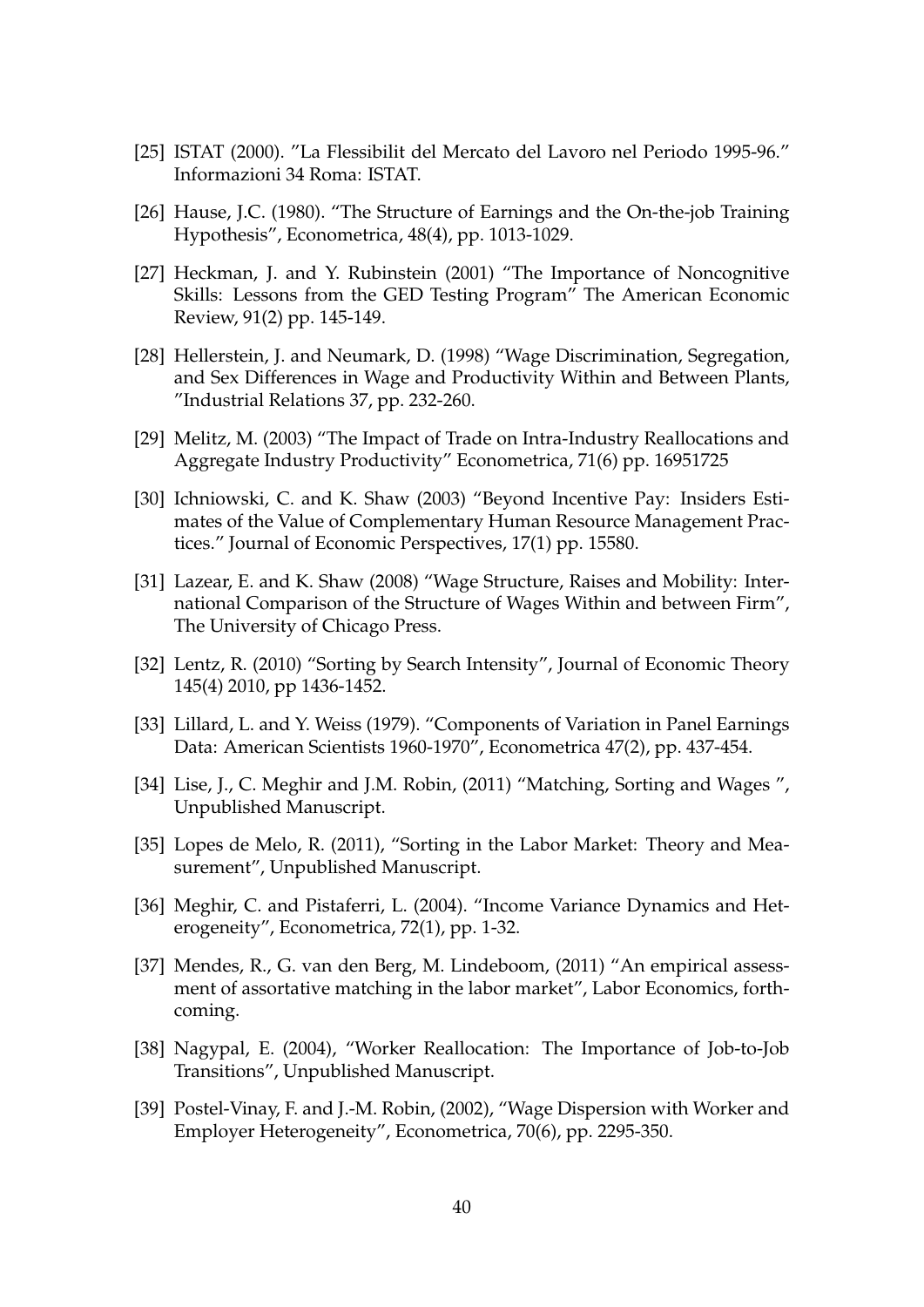- [40] Royalty, A., (1998) "Job-to-Job and Job-to-Nonemployment Turnover by Gender and Education Level", Journal of Labor Economics 16(2), pp.392- 443.
- [41] Shimer, R. and Smith L., (2000) "Assortative Matching and Search ", Econometrica 68, pp. 343-369.
- [42] Shimer, R., (2005) "The Assignment of Workers to Jobs in an Economy with Coordination Frictions,"Journal of Political Economy 113(5), pp. 996-1025.
- [43] Smith, L. (2006) "The Marriage Model with Search Frictions" Journal of Political Economy, 114(6), pp. 1124-1144.
- [44] Syverson, c. (2001) "What Determines Productivity?", Journal of Economic Literature, 49(2), PP. 326365
- [45] Tattara, G. and Valentini M. (2007) "The Cyclical Behaviour of Job and Worker Flows", Working Paper No. 16. Department of Economics Ca Foscari University of Venice.
- [46] Woodcock, S, (2010) "Heterogeneity and Learning in Labor Markets" The B.E. Journal of Economic Analysis and Policy, 10(1), p. 85.

# **A Appendix**

#### **A.1 Additional Proofs**

In this subsection we show that the expected payoffs are monotone in the agent's type. This proof is not specific to the model presented in Section 3. We focus the discussion in the case of a firm, but the same is true for the worker. As at the end of Section 3, let us define the density of employees conditional on the firm type  $\gamma(\epsilon|p)$  with cumulative  $\Gamma(\epsilon|p).^{39}$  The expected profit of a firm with productivity *p* is:

$$
\Pi(p) = \int_{\epsilon_{min}}^{\epsilon_{max}} \left[ f(p, \epsilon) - w(p, \epsilon) \right] d\Gamma(\epsilon | p)
$$
 (10)

By the Leibniz integral rule and as  $\partial \frac{\pi(p,\epsilon)}{\partial p}$ *∂p*  $\int_{\epsilon}$ > 0, it is straightforward to show that *<sup>∂</sup>*Π(*p*) *∂p* is higher than zero:

$$
\frac{\partial \Pi(p)}{\partial p} = \int_{\epsilon_{min}}^{\epsilon_{max}} \partial \frac{[\pi(p,\epsilon)]}{\partial p} \gamma(\epsilon|p) d\epsilon + \int_{\epsilon_{min}}^{\epsilon_{max}} [\pi(p,\epsilon)] \partial \frac{\gamma(\epsilon|p)}{\partial p} d\epsilon \qquad (11)
$$

<sup>39</sup>Note that in the model outlined in Section 3,  $\gamma(\epsilon|p) = \frac{u(\epsilon)}{\int_{\epsilon_{min}(p)}^{\epsilon_{max}(p)} u(\epsilon') d\epsilon'}$ .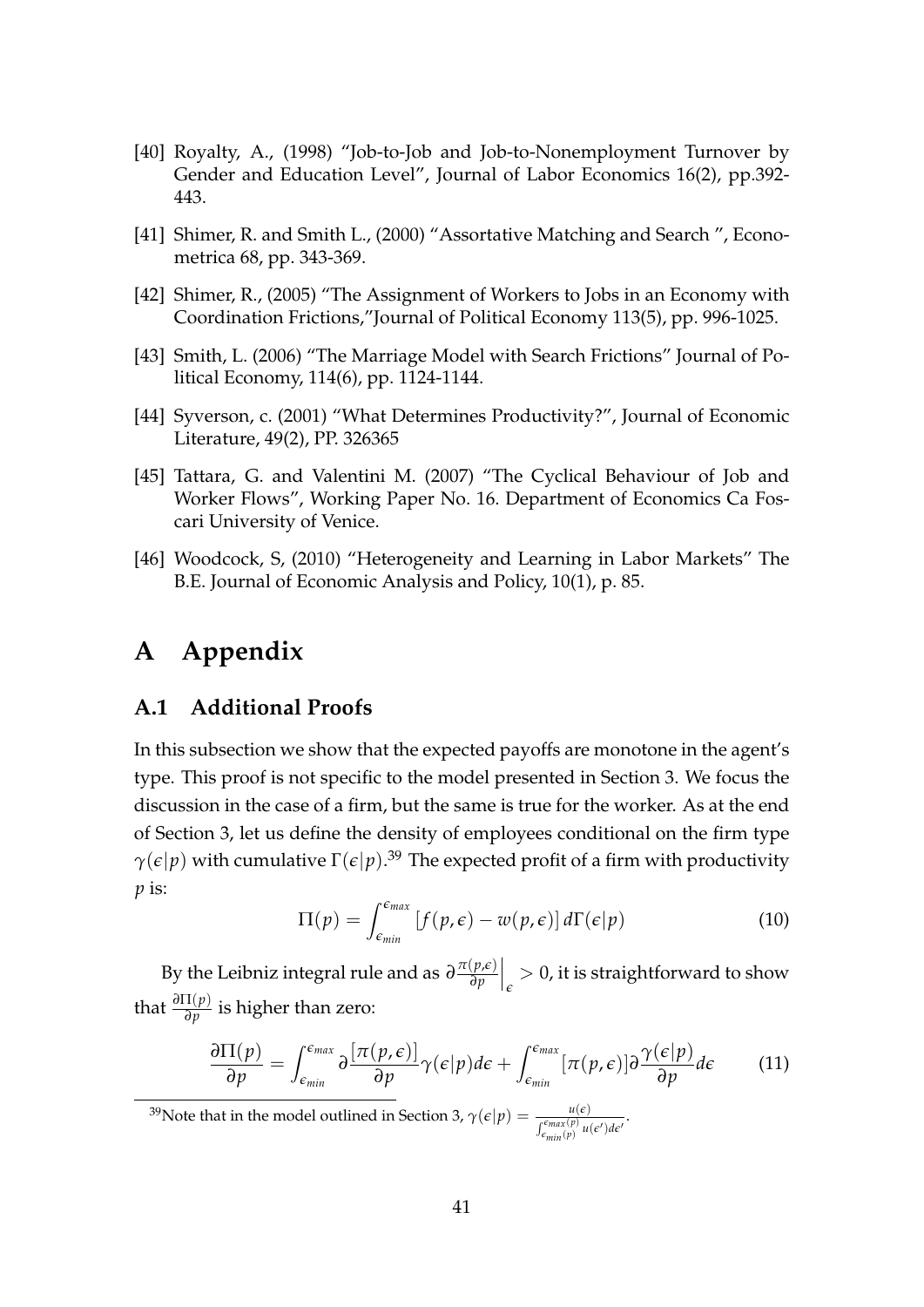The first term on the right hand side of (11) is positive whenever payoffs are increasing in the agent own type. The second term in the right hand side of (11) can be shown to be also positive. Compare two firms, p and  $p^+$ , where  $p < p^+$ . The output that a worker  $\epsilon$  produces in firm  $p^+$  is higher than the output than the same worker produces in  $p$ . We know that if a worker of type  $\epsilon$  was feasible for *p*, meaning that he produces enough to generate a positive surplus (therefore,  $\Gamma(\epsilon|p)\neq 0$ ), the same worker is going to be attainable for  $p^+$ , in the sense that if the firm  $p^+$  offers the same wage to the worker, the firm  $p^+$  is obtaining more than the firm *p*, and the worker is as happy as it is with *p*. It may be the case that for the firm  $p^+$ , it is not profitable to have that worker, due to its different value of a vacancy, but if the firm  $p^+$  does not hire the worker it is in its own interest. On the other hand, if a worker was working in  $p^+$ , it is not necessarily true that he is attainable for  $p$ , because as  $f(p,\epsilon) < f(p^+,\epsilon)$ , we cannot guarantee that  $p$ is able to pay  $w(p^+,\epsilon).$  Therefore there might be some workers which are happy to work in  $p^+$ , but not in  $p.$  Formally, as  $f(p^+,\epsilon)-w(p^+,\epsilon)>0$  for every  $\epsilon$  with  $\Gamma(\epsilon|p^+) > 0$ :

$$
\int_{\epsilon_{min}}^{\epsilon_{max}} \left[ f(p^+, \epsilon) - w(p^+, \epsilon) \right] d\Gamma(\epsilon | p^+) > \int_{\epsilon_{min}}^{\epsilon_{max}} \left[ f(p^+, \epsilon) - w(p^+, \epsilon) \right] d\Gamma(\epsilon | p) \tag{12}
$$

Which is the same as:

$$
\int_{\epsilon_{min}}^{\epsilon_{max}} \left[ \pi(p^+, \epsilon) \right] \gamma(\epsilon | p^+) d\epsilon > \int_{\epsilon_{min}}^{\epsilon_{max}} \left[ \pi(p^+, \epsilon) \right] \gamma(\epsilon | p) d\epsilon \tag{13}
$$

When  $p^+$  converges to  $p$ :

$$
\int_{\epsilon_{min}}^{\epsilon_{max}} [\pi(p^+, \epsilon)] \partial \frac{\gamma(\epsilon|p)}{\partial p} d\epsilon > 0 \tag{14}
$$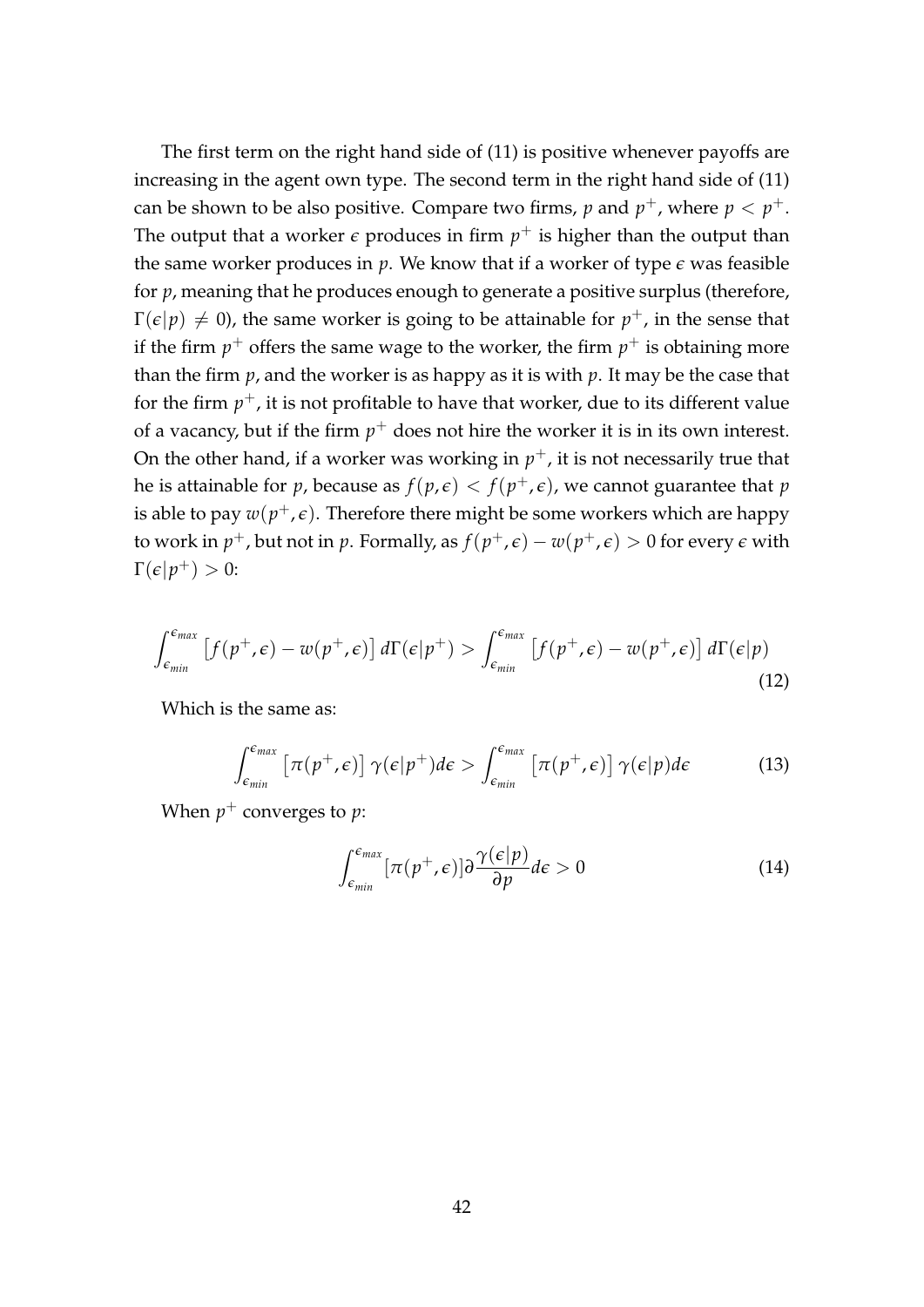# **A.2 Additional Tables**

|                     | (1)                                 | (2)        | (3)     | (4)                                       | (5)       | (7)        |
|---------------------|-------------------------------------|------------|---------|-------------------------------------------|-----------|------------|
| <b>LOGIT</b>        |                                     |            |         | Definition of Firm Profit                 |           |            |
|                     |                                     |            | Average | Average                                   | Past Avg. | Past Avg.  |
| $y = 1$ (next $\Pi$ | Profit                              | Profit     | Profit  | Profit                                    | Profit    | Profit     |
| $>$ current $\Pi$ ) |                                     | per worker |         | per worker                                |           | per worker |
| (1)                 |                                     |            |         | Full Sample Without Covariates            |           |            |
| Log-wage            | 0.082                               | 0.188      | 0.276   | 0.36                                      | 0.104     | 0.257      |
|                     | (0.021)                             | (0.021)    | (0.023) | (0.022)                                   | (0.022)   | (0.022)    |
| (2)                 |                                     |            |         | Only Male workers                         |           |            |
| Log-wage            | 0.059                               | 0.156      | 0.152   | 0.208                                     | 0.127     | 0.205      |
|                     | (0.03)                              | (0.03)     | (0.032) | (0.032)                                   | (0.031)   | (0.031)    |
| (3)                 |                                     |            |         | <b>Only White-Collar Workers</b>          |           |            |
| Log-wage            | 0.193                               | 0.183      | 0.5     | 0.361                                     | 0.267     | 0.303      |
|                     | (0.046)                             | (0.045)    | (0.051) | (0.049)                                   | (0.048)   | (0.048)    |
| (4)                 |                                     |            |         | <b>Only Blue Collar Workers</b>           |           |            |
| Log-wage            | $-0.038$                            | 0.131      | 0.022   | 0.253                                     | $-.020$   | 0.154      |
|                     | (0.036)                             | (0.036)    | (0.04)  | (0.039)                                   | (0.037)   | (0.037)    |
| (5)                 |                                     |            |         | Only Young Workers (20-35 Years Old)      |           |            |
| Log-wage            | 0.073                               | 0.149      | 0.209   | 0.223                                     | 0.13      | 0.178      |
|                     | (0.043)                             | (0.042)    | (0.047) | (0.046)                                   | (0.044)   | (0.045)    |
| (6)                 |                                     |            |         | Only Mid-Career Workers (35-50 Years Old) |           |            |
| Log-wage            | 0.156                               | 0.176      | 0.351   | 0.341                                     | 0.189     | 0.228      |
|                     | (0.043)                             | (0.042)    | (0.047) | (0.046)                                   | (0.044)   | (0.044)    |
| (7)                 | Only Older Workers (50-65 Years Old |            |         |                                           |           |            |
| Log-wage            | 0.059                               | 0.155      | 0.094   | 0.386                                     | $-.034$   | 0.18       |
|                     | (0.108)                             | (0.106)    | (0.128) | (0.119)                                   | (0.116)   | (0.113)    |
| $\overline{(8)}$    |                                     |            |         | Only Firms in the Manufacturing Sector    |           |            |
| Log-wage            | 0.092                               | 0.129      | 0.224   | 0.205                                     | 0.147     | 0.176      |
|                     | (0.033)                             | (0.032)    | (0.036) | (0.035)                                   | (0.034)   | (0.034)    |
| (9)                 |                                     |            |         | Only Firms in the Service Sector          |           |            |
| Log-wage            | 0.047                               | 0.105      | 0.201   | 0.295                                     | 0.053     | 0.157      |
|                     | (0.043)                             | (0.043)    | (0.047) | (0.047)                                   | (0.045)   | (0.046)    |

Table A1: Different Groups of Workers and Firms

The dependent variable is a dummy that takes a value of one if the worker switches to a firm with higher profits. Profits are defined as  $\Pi_{j,t} = Y_{j,t} - M_{j,t} - w_{j,t} L_{j,t} - 0.1 \times K_{j,t}$ . Each coefficient comes from a single regression. Controls for gender, age, age squared, migration status, tenure, tenure squared, year and occupation are included in all regressions, with the exception of the specification without covariates in row (1). Standard errors in parentheses.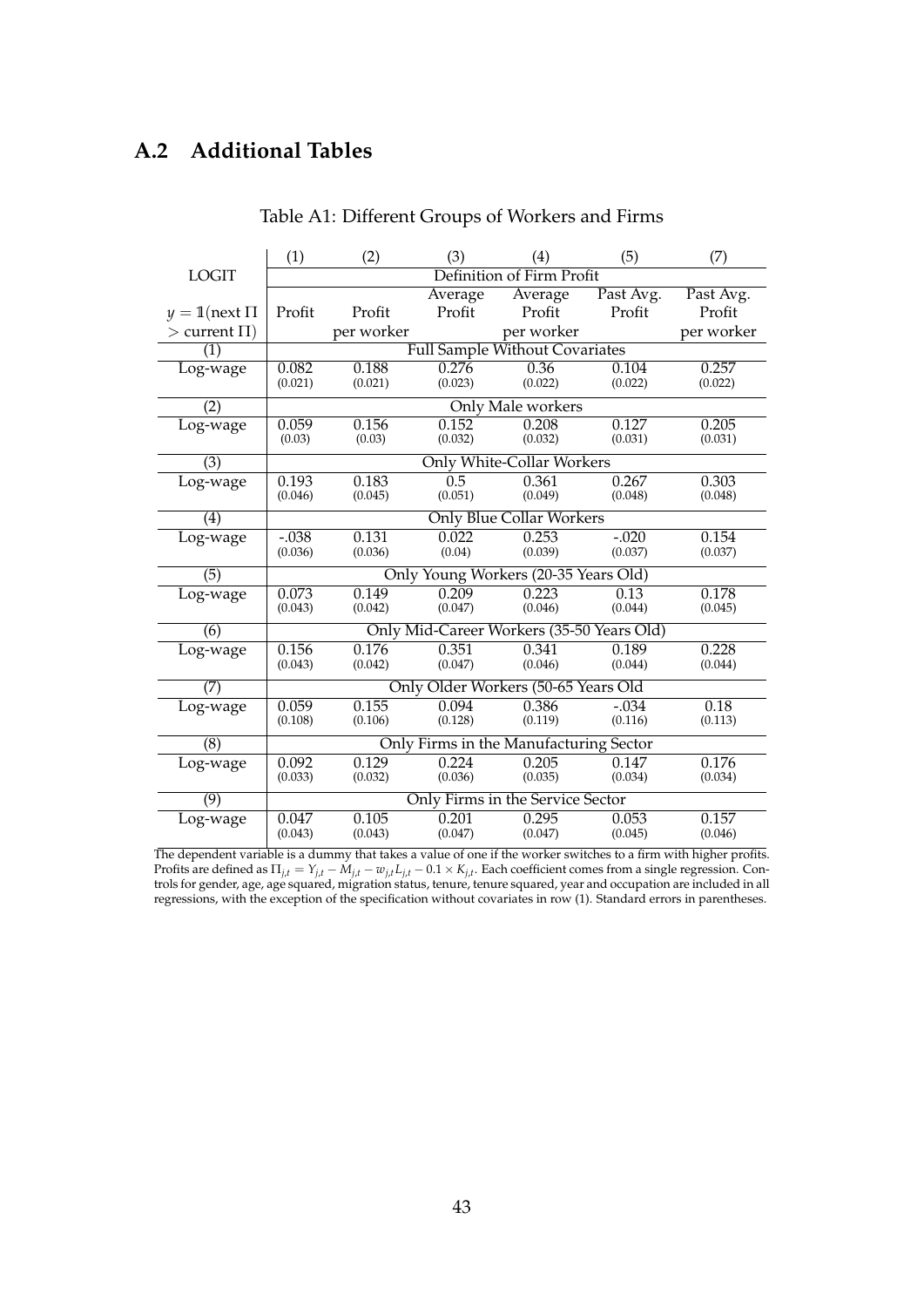|                               |                   |                                                    |                   |                |            | Profits per Worker                                                                                                           |         |                |            |            |                                 |            |
|-------------------------------|-------------------|----------------------------------------------------|-------------------|----------------|------------|------------------------------------------------------------------------------------------------------------------------------|---------|----------------|------------|------------|---------------------------------|------------|
|                               |                   |                                                    | <b>Any Movers</b> |                |            | Job-to-Job Movers                                                                                                            |         |                |            |            | Tob-to-Tob Movers & Stable Jobs |            |
| Firm Quality                  |                   | Worse Wage                                         |                   | Better Wage    |            | Worse Wage                                                                                                                   |         | Better Wage    |            | Worse Wage | Better Wage                     |            |
| Worse Quality                 | 49,381            | $(47.1\%)$                                         |                   | 55,467 (52.9%) | 19,981     | (43.2%)                                                                                                                      | 26,257  | $(56.8\%)$     | 7,752      | $(39.2\%)$ | 12,032                          | $(60.8\%)$ |
|                               | $9\%$             |                                                    | (43.9%)           |                | $(98.5\%)$ |                                                                                                                              | 43.1%   |                | $(46.0\%)$ |            | $(43.1\%)$                      |            |
| Better Quality                | ,680              | $(40.2\%)$                                         | 70,905            | $(59.8\%)$     | 21,186     | $(38.0\%)$                                                                                                                   | 34,633  | $(62.0\%)$     | 9,086      | $(36.4\%)$ | 15,854                          | (63.6%)    |
|                               | $(1\%)$           |                                                    | $(56.1\%)$        |                | (51.5%)    |                                                                                                                              | 56.9%   |                | $(54.0\%)$ |            | $(56.9\%)$                      |            |
|                               |                   |                                                    |                   |                |            | Profits                                                                                                                      |         |                |            |            |                                 |            |
|                               |                   |                                                    | <b>Any Movers</b> |                |            | lob-to-lob Movers                                                                                                            |         |                |            |            | Job-to-Job Movers & Stable Jobs |            |
| Firm Quality                  |                   | Worse Wage                                         |                   | Better Wage    |            | Worse Wage                                                                                                                   |         | Better Wage    |            | Worse Wage | Better Wage                     |            |
| Worse Quality                 | 50,105            | $(47.1\%)$                                         | 56,338            | $(52.9\%)$     |            | 20,760 (42.8%)                                                                                                               |         | 27,713 (57.2%) | 8,260      | $(38.8\%)$ | 13,040                          | $(61.2\%)$ |
|                               | 1.6%              |                                                    | 44.6%             |                | (50.4%     |                                                                                                                              | (45.5%) |                | $(49.1\%)$ |            | (46.8%)                         |            |
| Better Quality                | 46,956<br>(48.4%) | $(40.1\%)$                                         | 70,034            | (59.9%)        | 20,407     | $(38.1\%)$                                                                                                                   | 33,177  | (61.9%         | 8,578      | (36.6%)    | 14,846                          | $(63.4\%)$ |
|                               |                   |                                                    | $(55.4\%)$        |                | $49.6\%$   |                                                                                                                              | 54.5%)  |                | $(9\%)$    |            | 53.2%)                          |            |
|                               |                   |                                                    |                   |                |            | Note: The change in wages is calculated as the difference between the average daily wages in two consecutive spells. Job-to- |         |                |            |            |                                 |            |
| job movers a<br>Stable jobs a |                   |                                                    |                   |                |            | are defined as movements between two consecutive spells with less than 1 month of unemployment in between.                   |         |                |            |            |                                 |            |
|                               |                   | are defined as spells that last at least one year. |                   |                |            |                                                                                                                              |         |                |            |            |                                 |            |

Table A2: Movers According to their Changes in Wages and Changes in Firm Quality Table A2: Movers According to their Changes in Wages and Changes in Firm Quality

44